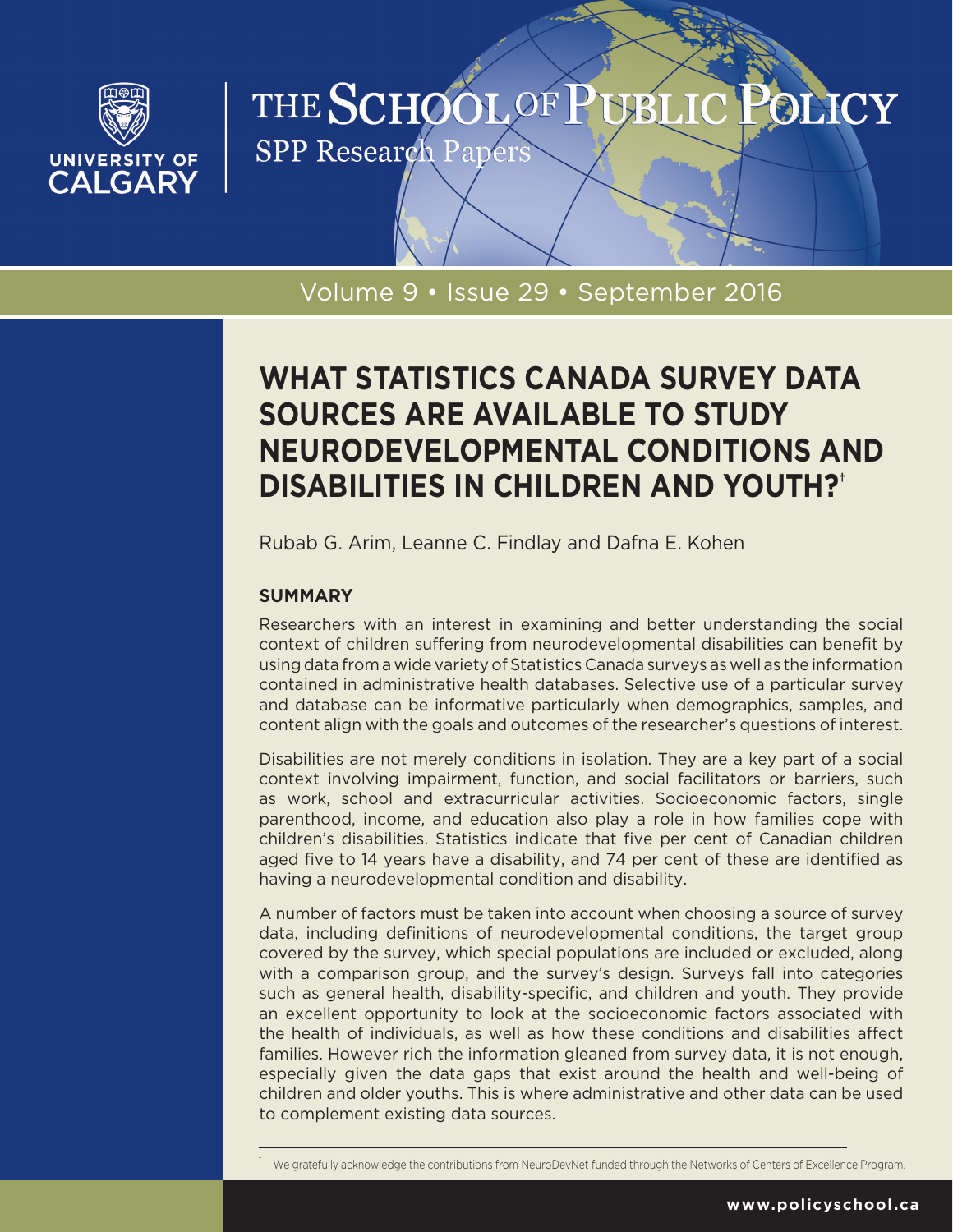Administrative data offer specific information about neurological conditions that won't be collected in general population surveys, given the nature of such surveys. While researchers can glean information from survey data such as functional health and disability, social inclusion or exclusion, and the role of social determinants in the lives of these children and their families, administrative data can identify rare neurodevelopmental conditions and disabilities not captured in general surveys. Analyzing information from all these sources can lead to a more nuanced understanding of the economic and social impacts, and functional limitations in daily living, that patients and their families experience with certain neurodevelopmental conditions and disabilities.

Statistics Canada surveys offer a plethora of information for researchers interested in neurodevelopmental disabilities and social determinants of health. As these surveys are national in their scope, they provide a wealth of information for statistical analysis from people across Canada. This information can be used to inform researchers, policy makers, and families of people who live with neurodevelopmental conditions and disabilities. For example, sophisticated microsimulation modelling techniques have been conducted to project the health and economic impacts from such disabilities 20 years into the future. Such projections will be vital for policy-makers tasked with designing services and programs to assist these people.

Much work remains to be done, however. Statistics Canada has already begun working on the potential for using administrative data to conceptualize childhood disability, as well as using data that has been anonymized in national administrative databases to study the health of Canada's children. These are excellent bases from which to build future research.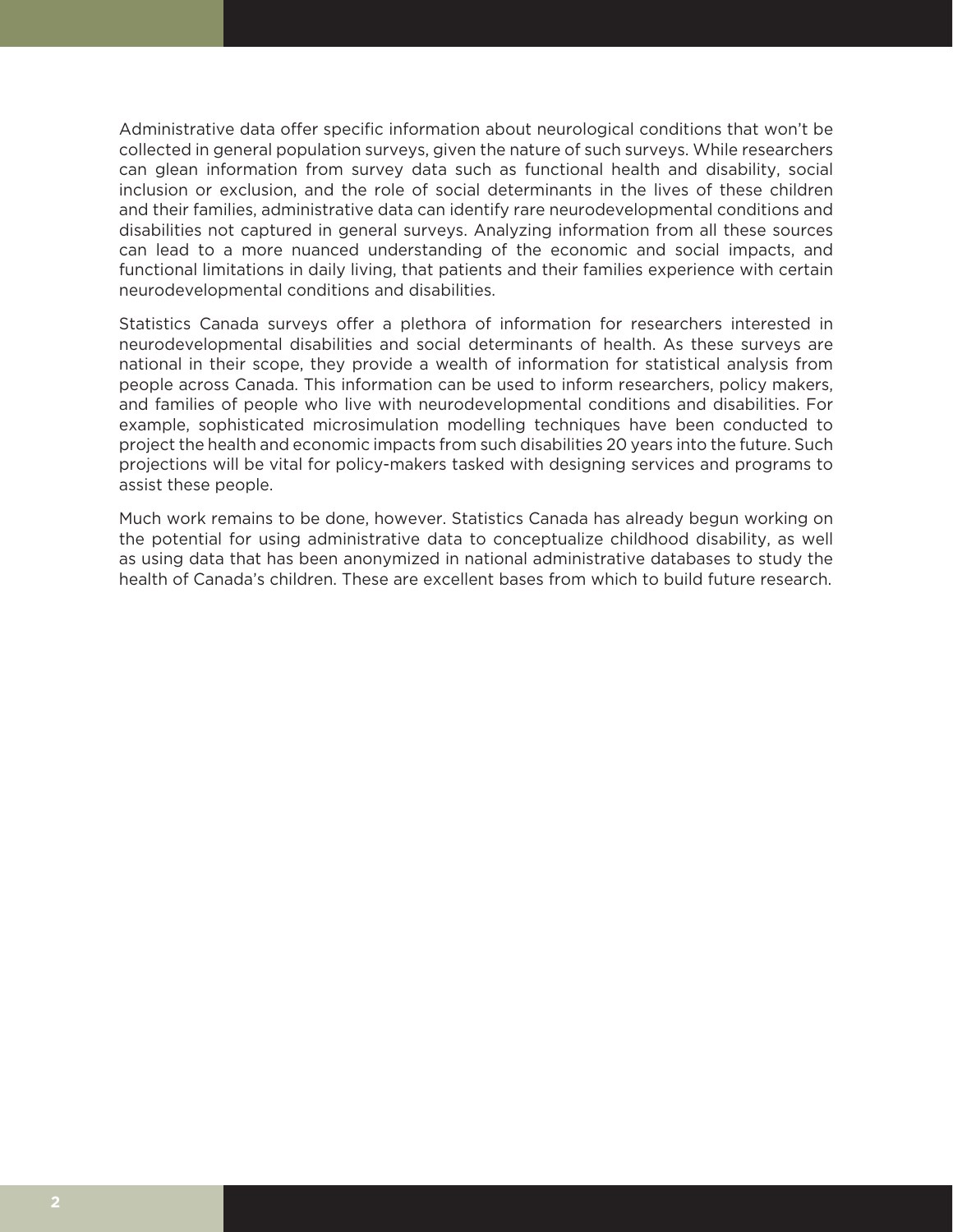## **WHAT STATISTICS CANADA SURVEY DATA SOURCES ARE AVAILABLE TO STUDY NEURODEVELOPMENTAL CONDITIONS AND DISABILITIES IN CHILDREN AND YOUTH?**

By Rubab G. Arim, Leanne C. Findlay and Dafna E. Kohen | September 2016

| NATIONAL LONGITUDINAL SURVEY OF CHILDREN AND YOUTH (NLSCY) |                                               |                                                                     |                                |                                                                                                                                           |                                                          |                                                            |  |  |  |
|------------------------------------------------------------|-----------------------------------------------|---------------------------------------------------------------------|--------------------------------|-------------------------------------------------------------------------------------------------------------------------------------------|----------------------------------------------------------|------------------------------------------------------------|--|--|--|
| <b>AGE GROUPS</b>                                          |                                               |                                                                     |                                | <b>FREQUENCY</b>                                                                                                                          | <b>DATA TYPE</b>                                         | <b>STATUS</b>                                              |  |  |  |
| C & Cycle 1: 0-11 Cycle 3: 0-15 Cycle 5: 0-5, 8-19         |                                               | Cycle 2: 0-13 Cycle 4: 0-17 Cycle 6: 0-5, 10-21 Cycle 8: 0-7, 14-25 | Cycle 7: 0-9, 12-23            | $1994 - 52008 - 09$<br><u>31</u><br>(Biennial, 8 cycles)                                                                                  | Longitudinal<br>$\overline{\mathbf{r}}$                  | <b>Inactive</b>                                            |  |  |  |
| Utilization of health & social services*                   |                                               | Health utility measures*                                            | Income*                        |                                                                                                                                           | Marital Status*                                          | Employment*                                                |  |  |  |
| • Doctors' visits<br>• Medication use                      | • Hospitalization                             | <b>HUI</b>                                                          |                                | Self-reported household and personal income,<br>ratio to low income cutoff (C1-C5), income<br>adequacy (C1-C5), general sources of income | Child living arrangements,<br>PMK current marital status | PMK and spouse labour<br>force participation               |  |  |  |
| Ethnocultural background                                   |                                               | Education*                                                          |                                | Personal health practices and coping skills                                                                                               | Social environment                                       | Social support                                             |  |  |  |
| · Ethnocultural<br>status                                  | · Immigration status<br>• Aboriginal status   | Highest educational<br>attainment (self and<br>parent)              | PMK and spouse health          |                                                                                                                                           | · Neighbourhood safety<br>• Family functioning           | Social support                                             |  |  |  |
| <b>ABORIGINAL CHILDREN'S SURVEY (ACS)</b>                  |                                               |                                                                     |                                |                                                                                                                                           |                                                          |                                                            |  |  |  |
| <b>AGE GROUPS</b>                                          |                                               | <b>FREQUENCY</b>                                                    |                                | <b>DATA TYPE</b>                                                                                                                          | <b>STATUS</b>                                            |                                                            |  |  |  |
| $\circledcirc$ Under 6                                     |                                               | $\mathbf{v}$<br>2006<br>31                                          |                                | <b>Cross-sectional</b>                                                                                                                    | <b>Inactive</b>                                          |                                                            |  |  |  |
| Utilization of health & social services*                   |                                               | Health utility measures*                                            | Income*                        |                                                                                                                                           | <b>Marital Status*</b>                                   | Employment*                                                |  |  |  |
| • Doctors' visits                                          | • Medication use                              | N/A                                                                 | Self-reported household income |                                                                                                                                           | Child living arrangements                                | PMK and spouse labour<br>force participation               |  |  |  |
| Ethnocultural background                                   |                                               | Education*                                                          |                                | Personal health practices and coping skills                                                                                               | Social environment                                       | Social support                                             |  |  |  |
| N/A                                                        |                                               | Highest educational<br>attainment (PMK and<br>spouse)               | PMK self-rated health          |                                                                                                                                           | Single question on housing<br>satisfaction               | Single question on<br>satisfaction with support<br>network |  |  |  |
| <b>SURVEY OF YOUNG CANADIANS (SYC)</b>                     |                                               |                                                                     |                                |                                                                                                                                           |                                                          |                                                            |  |  |  |
| <b>AGE GROUPS</b>                                          |                                               | <b>FREQUENCY</b>                                                    |                                | <b>DATA TYPE</b>                                                                                                                          | <b>STATUS</b>                                            |                                                            |  |  |  |
| $Q$ , $Q$ , 1-5, 6-9                                       |                                               | $\mathbf{0}$<br>2010<br>31                                          |                                | <b>Cross-sectional</b><br>$\sim$                                                                                                          | <b>Inactive</b>                                          |                                                            |  |  |  |
|                                                            |                                               |                                                                     |                                |                                                                                                                                           |                                                          |                                                            |  |  |  |
| Utilization of health & social services*                   |                                               | Health utility measures*                                            | Income*                        |                                                                                                                                           | <b>Marital Status*</b>                                   | Employment*                                                |  |  |  |
| • Doctors' visits                                          | • Medication use                              | N/A                                                                 |                                | Self-reported household and personal income                                                                                               | PMK current marital status                               | PMK and spouse labour<br>force participation               |  |  |  |
| Ethnocultural background                                   |                                               | Education*                                                          |                                | Personal health practices and coping skills                                                                                               | Social environment                                       | Social support                                             |  |  |  |
| • Ethnocultural<br>status                                  | · Immigration status<br>• Aboriginal status   | Highest educational<br>attainment (PMK and<br>spouse)               | PMK and spouse health          |                                                                                                                                           | Neighbourhood safety                                     | Social support                                             |  |  |  |
| <b>ONTARIO CHILD HEALTH STUDY (OCHS)</b>                   |                                               |                                                                     |                                |                                                                                                                                           |                                                          |                                                            |  |  |  |
| <b>AGE GROUPS</b>                                          |                                               | <b>FREQUENCY</b>                                                    |                                | <b>DATA TYPE</b>                                                                                                                          | <b>STATUS</b>                                            |                                                            |  |  |  |
| $Q \, Q$ 4-11, 12-13, 14-17                                |                                               | $\mathbf{v}$<br>Occasional<br>31                                    |                                | <b>Cross-sectional</b><br>$\approx$                                                                                                       | <b>Active</b><br>$\checkmark$                            |                                                            |  |  |  |
| Utilization of health & social services*                   |                                               | Health utility measures*                                            | Income*                        |                                                                                                                                           | Marital Status*                                          | Employment*                                                |  |  |  |
| • Doctors' visits<br>• Medication use                      | · Hospitalization/<br>Emergency room<br>visit | HUI                                                                 | data)                          | Self-reported household income and general<br>sources of income (request to link to tax                                                   | PMK current marital status                               | PMK labour force<br>participation                          |  |  |  |
| Ethnocultural background                                   |                                               | Education*                                                          |                                | Personal health practices and coping skills                                                                                               | Social environment<br>· Neighbourhood                    | Social support<br>N/A                                      |  |  |  |

NOTE: For surveys collected in multiple years, variables collected may not be exactly the same for all cycles. Some caution is warranted and each variable of interest should be examined separately for sample size and representativeness of the data.

NOTE: HUI is the Health Utility Index.

NOTE: PMK is the Person Most Knowledgeable about the child. \* variable that can be used in economic evaluation methodology.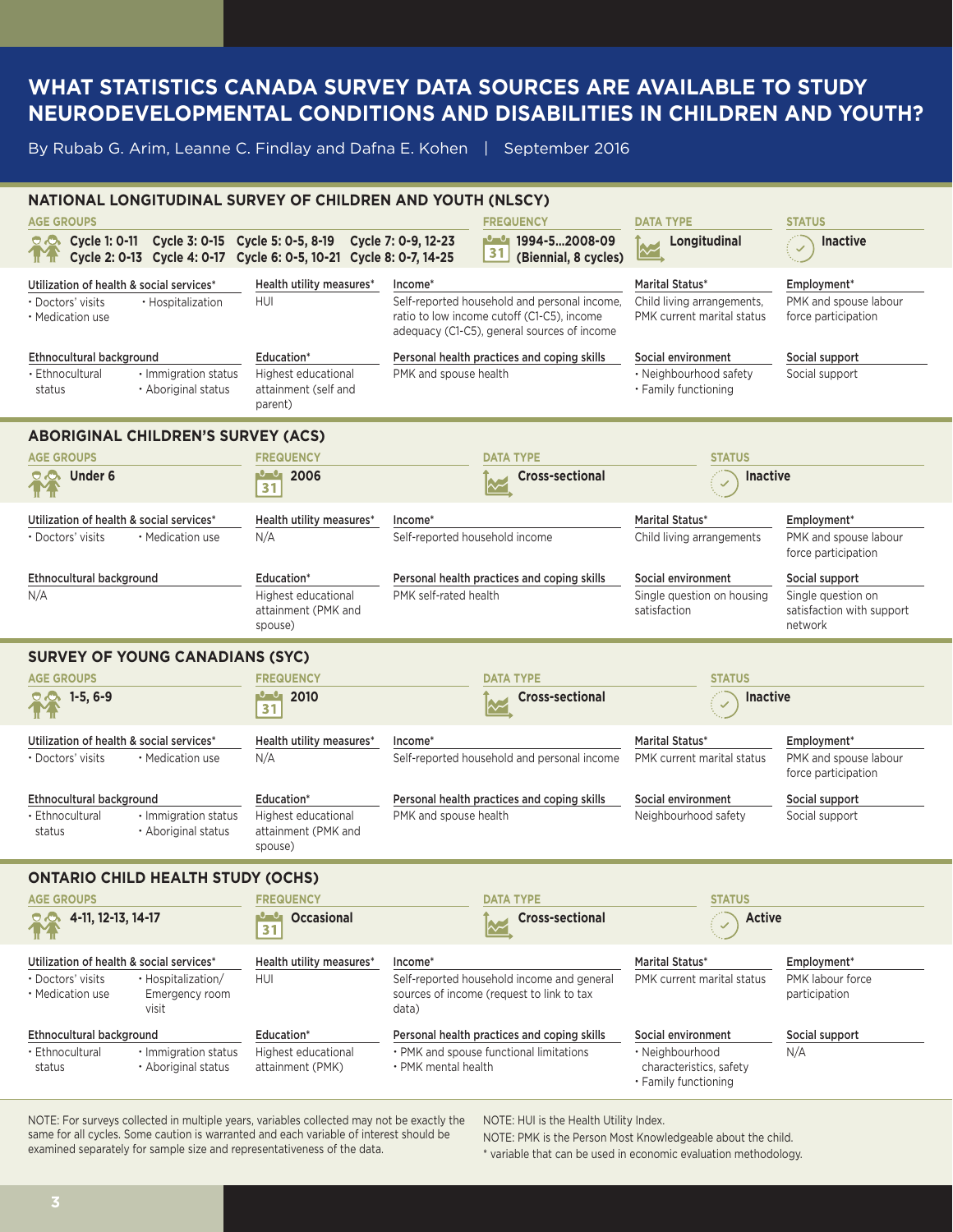## **INTRODUCTION**

Population-based health surveys exist for multiple purposes including describing the health status of a country or jurisdiction, and reporting for policy or research purposes, such as examining health disparities or associations by socio-demographic factors such as age, gender and income. While cross-sectional surveys allow for a snapshot of the population at one point in time, longitudinal surveys allow for a video, in that events can be ordered and associations examined over periods of time.<sup>1</sup> This paper aims to describe the various cross-sectional and longitudinal health and health-related survey data that Statistics Canada collects, houses and makes available. In particular, we describe a variety of populationbased survey data sources to inform research specifically targeting children and youth with neurodevelopmental conditions and disabilities. We conclude with a section on directions including recommendations for future survey content and development, possibilities with alternative data sources such as administrative and linked data, as well as opportunities for the use of sophisticated methods — such as microsimulation models as a policy-relevant tool to identify the impact of policy — and policy changes for children and youth living with neurodevelopmental conditions and disabilities.

## **UNDERSTANDING DISABILITY**

The definition of disability has evolved from one based on a medical model, diagnostic or condition-specific definition, to one that is more comprehensive, focusing on functioning and the social context on one hand (see  $2.3$  for reviews) and the inclusion of both categorical and non-categorical definitions on the other. $4,5,6$  Early definitions of disability<sup>7</sup> focused on the presence or absence of a specific condition (e.g., loss of vision, loss of hearing). However, with the development and acceptance of the International Classification of Functioning, Disability, and Health (ICF) framework,<sup>8</sup> a specific condition is seen within the context of functional impairment (e.g., visual impairment, seeing disability) as well as within the context of facilitators and barriers to interactions with the social environment, including school, extracurricular activities, work and peers. Coupled with this is the understanding that there is an important role for social determinants such as family socioeconomic factors (e.g., income, education, dual vs. single parent), support and service access, which influence health, disability and functioning.<sup>9</sup>

Based on a condition-specific approach, national health surveys are general in scope and do not necessarily capture neurodevelopmental conditions that are relatively rare in the general population (e.g., epilepsy, cerebral palsy, fetal alcohol spectrum disorder, autism spectrum disorder). Specific surveys, however, may be better able to target individuals with such conditions (e.g., Survey on Living with Neurological Conditions in Canada). However, to date, such condition-specific surveys have not been conducted in Canada for children and youth. For prevalence or reporting purposes, national or provincial registries such as the National Autism Surveillance System (NASS)<sup>10</sup> may be more suitable, but to our knowledge, these do not exist for neurodevelopmental conditions specifically for children. To date, several researchers have highlighted the limitations of using a conditionspecific approach and emphasized non-categorical approaches to inform public health and policy.11;12;13;5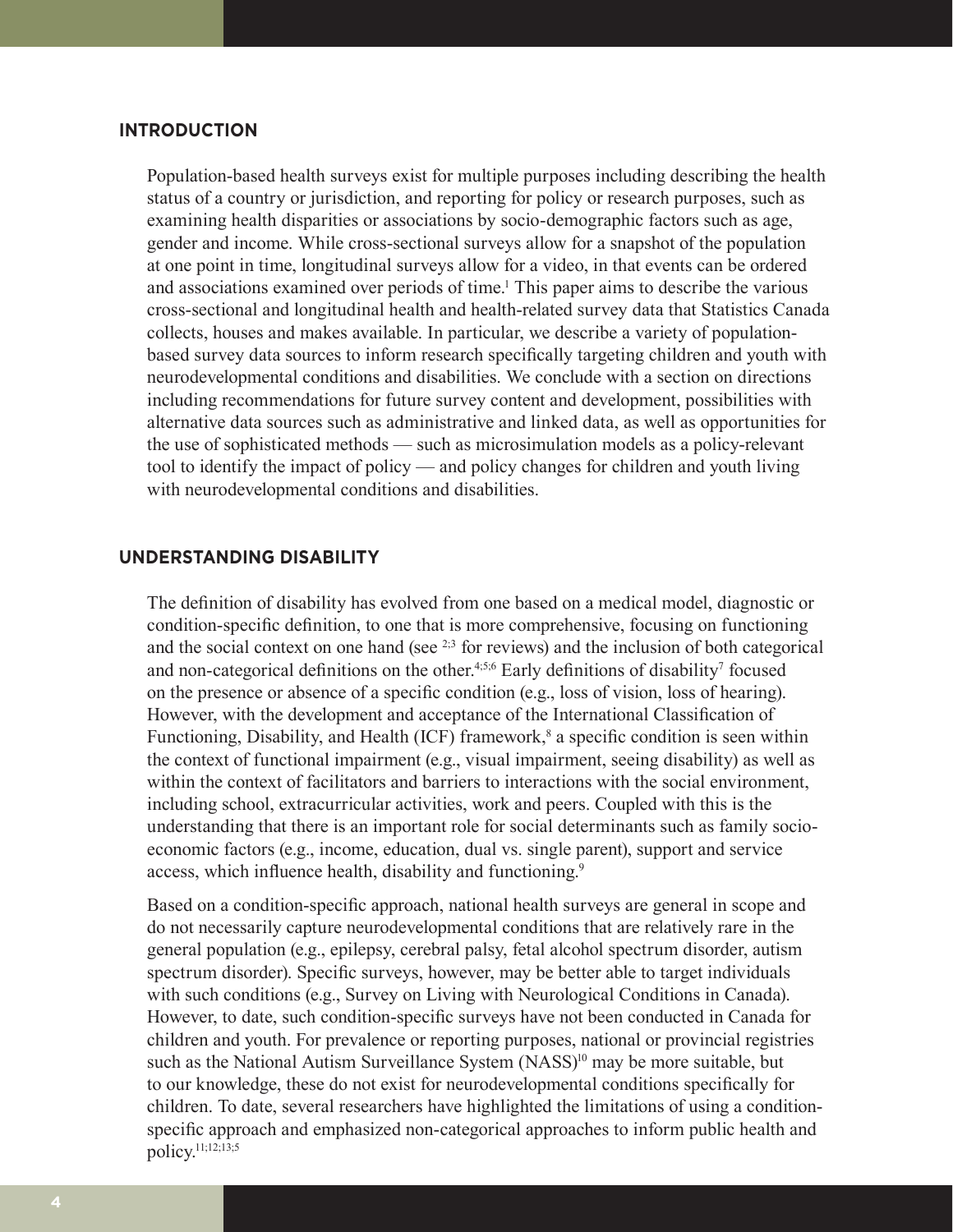For non-categorical approaches that seek to group conditions by health consequences, rather than specific conditions, a standard definition does not exist for neurodevelopmental conditions or disabilities, nor is there consensus on which conditions should be included, 11;12;14;15 making it difficult to estimate even basic prevalence rates. Blackburn et al.<sup>16</sup> demonstrated that the prevalence of children with disabilities in the United Kingdom varied from five to 18 per cent depending on the definition and measure used. More recently, Morris et al <sup>15</sup> recommended the following definition for neurodisability, which focused on health consequences in line with a non-categorical approach:

"neurodisability describes a group of congenital or acquired long-term conditions that are attributed to impairment of the brain and/or neuromuscular system and create functional limitations. A specific diagnosis may not be identified. Conditions may vary over time, occur alone or in combination, and include a broad range of severity and complexity. The impact may include difficulties with movement, cognition, hearing and vision, communication, emotion, and behaviour" (pp. 1105-1106).15

Using such a non-categorical approach and data from the 2006 Participation and Activity Limitation Survey, Miller et al.<sup>13</sup> estimated that five per cent of Canadian children aged five to 14 years have a disability, and of these, 74 per cent can be identified with a neurodevelopmental condition and disability. Using data from the Canadian Survey on Disability, Arim<sup>17</sup> reported that about four per cent of youth aged 15 to 24 years have a disability; however, the prevalence of youth with a neurodevelopmental condition specifically could not be identified. These findings suggest that although estimates of child and youth disability based on survey data exist in Canada, specific identification of neurodevelopmental conditions and disabilities is not always possible.

Various theoretical approaches in the field of disability include a focus on the specific medical diagnoses (categorical approach) and a focus on the consequences of diverse health conditions (non-categorical approach), which precludes having a common identification of disability or classification of persons with disabilities. Thus, the issue of defining disability remains. Researchers' conceptualizations and definitions depend on the study's purpose. Based on the medical model, treatment decisions are based on specific conditions. A categorical approach may be useful to investigate such specific neurodevelopmental conditions (e.g., autism spectrum disorder); however, information from population-based surveys is often useful for policy purposes. A non-categorical approach can be useful to facilitate program planning, service delivery and policy development targeted to meet the needs of children and youth with diverse medical conditions but similar needs. Several studies<sup>6;13</sup> highlight that children with different medical diagnoses (as well as their families) have common needs, such as psychosocial and rehabilitative services. Clinicians observe considerable overlap in the daily functional characteristics of children diagnosed with different medical conditions such as autism spectrum disorder, attention-deficit and hyperactivity disorders, or intellectual disability. Based on population-level data, a study by Miller et al.<sup>18</sup> provided support for the importance of "functional characteristics" as compared with "diagnosis status" in understanding the impact of disability on child social participation, needs for services and supports, and family well-being.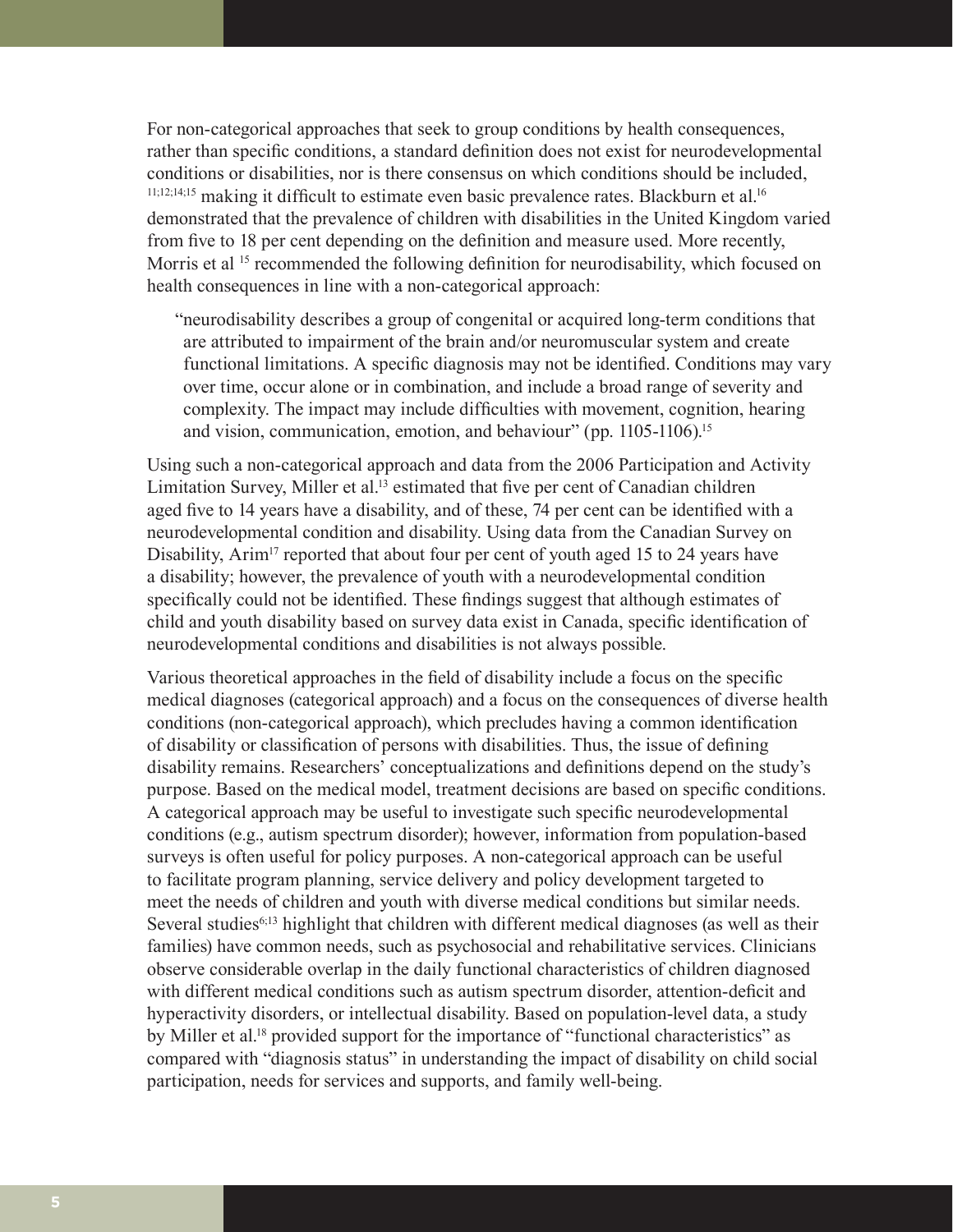## **STATISTICS CANADA SURVEY DATA SOURCES TO STUDY NEURODEVELOPMENTAL CONDITIONS AND DISABILITIES**

Thirteen Statistics Canada surveys were identified as including information to capture child and/or youth neurodevelopmental conditions and disabilities. These surveys were classified into the following four categories based on the stated purposes of data collection:

- 1. General health surveys
- 2. Disability-specific surveys
- 3. Child and youth surveys
- 4. Other surveys

Table 1 provides detailed information about each survey, including its current status, frequency of data collection, design, description in relation to neurodevelopmental conditions and disabilities, target population, age groups covered, sampling strategy and potential definitions of neurodisabilities that the survey captured. We summarize this information for each survey and then identify the strengths and limitations of each with respect to information on neurodevelopmental conditions and disabilities for Canadian children and youth.

## 1. General Health Surveys

In the early 1990s, Canada, as well as other countries, (Australia, China, Italy, Germany, the Netherlands, Sweden, United Kingdom and United States) began to recognize the importance of population-based longitudinal surveys. In the fall of 1991, the National Health Information Council (NHIC)<sup>a</sup> recommended a longitudinal national survey of population health based on the Canadian health-care system's economic and fiscal considerations and the need for information to improve the Canadian population's health status.19 In April 1992, Statistics Canada received funding from the Health Information Roadmap Initiative (Canadian Institute of Health Information, CIHI)<sup>20</sup> for the development of the National Population Health Survey (NPHS). The NPHS's mandate was to collect information on the health of the Canadian population and related socio-demographic information. Included in this was information about specific chronic conditions, functional health, restriction of activities and general health status.

Over time, the mandate of regularly collecting information and reporting on the health of Canadians became part of the objectives of the Canadian Community Health Survey (CCHS).21 The CCHS began in 2001 and was repeated every two years until 2005 with a mandate of creating a health information roadmap<sup>20;22</sup> given a number of issues and problems with the system identified by the National Task Force on Health Information.<sup>22</sup> Beginning in 2007, data for the CCHS have been collected annually instead of every two years for two main reasons: (a) to allow for varied survey content and to increase the frequency of data releases, and (b) to ensure better use of operational resources. In 2012, the CCHS began a major redesign to review the sampling methodology, adopt a new sample

*<sup>a</sup>* NHIC was one of the federal-provincial committees launched by the Conference of Deputy Ministers of Health to improve health information development.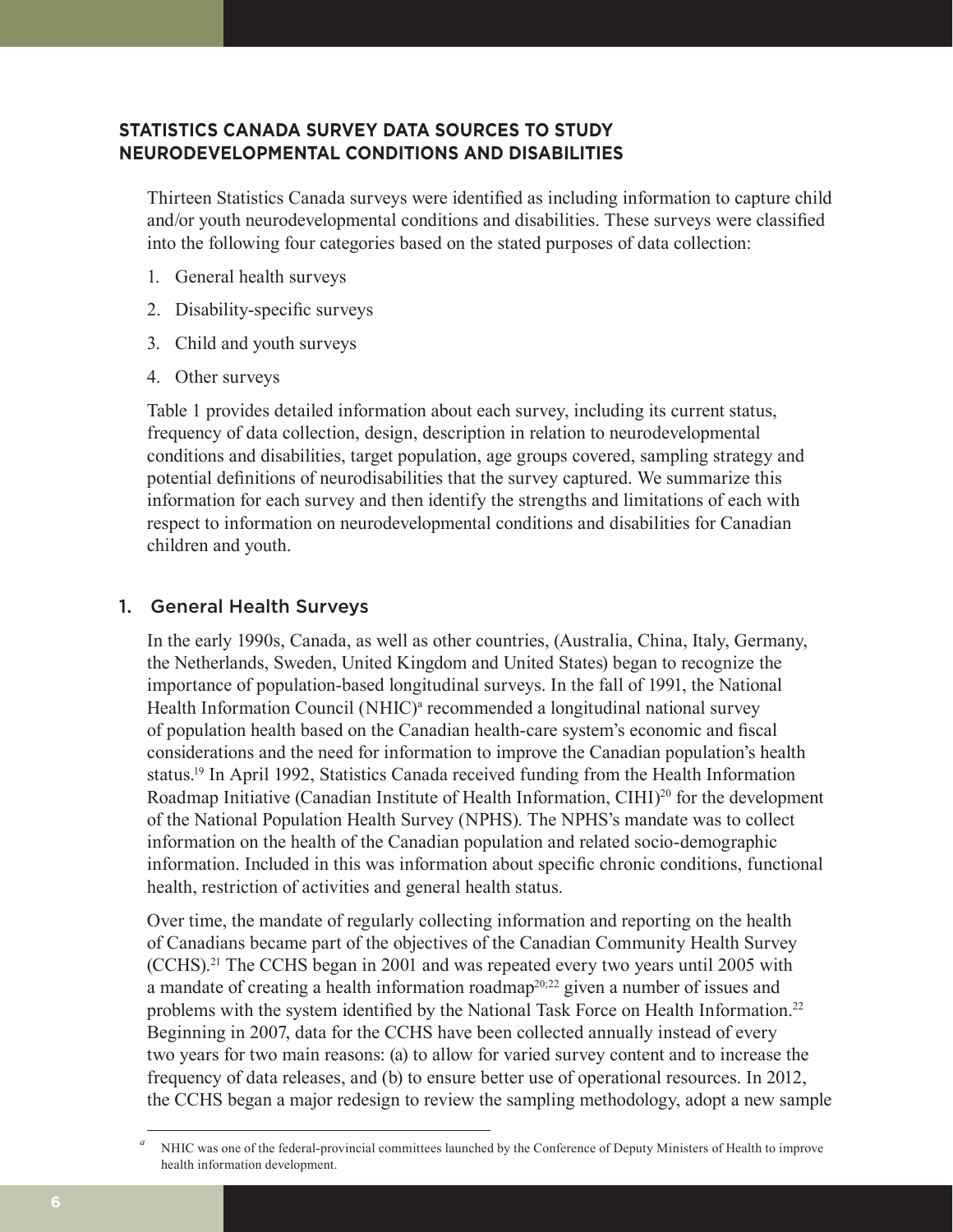frame, modernize the content, and review the target population, which was completed and implemented for the  $2015$  cycle.<sup>b</sup>

Both the NPHS and the CCHS include few chronic conditions that can be identified as a neurodevelopmental condition. However, both surveys collect information on restriction of activities and functional status (optional content in CCHS), which may be used as a proxy for disabilities but not necessarily for a comprehensive identification of neurodisabilities. Thus, these general health surveys are limited in their ability to capture neurodevelopmental conditions, but it may be possible to examine some information about functional status which may be of interest to researchers.

## 2. Disability-Specific Surveys

Statistics Canada has been collecting data on disability for more than 30 years via a number of surveys. From 1983 to 2006, three successive surveys were conducted to collect data related to disability: the Canadian Health and Disability Survey (1983, 1984), the Health and Activity Limitation Survey (1986, 1991), and the Participation and Activity Limitation Survey (2001, 2006). The Canadian Health and Disability Survey<sup>c</sup> was conducted as a supplement to the Labour Force Survey (LFS; Statistics Canada, 1989). The Health and Activity Limitation Survey (HALS) was a post-censal survey used to identify the number and distribution of persons with disabilities (both children and adults) in Canadian households<sup>23</sup> as well as non-penal institutions.<sup>d;24</sup> In 2001, the HALS was renamed the Participation and Activity Limitation Survey (PALS)<sup>25</sup> to reflect a new focus on the social participation of persons with limitations. The PALS was specifically designed to identify individuals (both children and adults) whose day-to-day activities may have been limited because of a health condition or problem.<sup>25</sup>

In 2012, the PALS was replaced by the Canadian Survey on Disability  $(CSD)$ ,<sup>26</sup> which was developed as part of the New Disability Data Strategy launched by Employment and Social Development Canada and provides the most recent data related to disability.17 The CSD incorporates a more complete social model of disability, although it did not include children and youth younger than 15 years of age. The definition of disability in the CSD differs from the previous disability surveys. Specifically, respondents who indicated that they had some type of impairment and some difficulty with certain tasks, but were not limited in their daily activities, were not considered to have a disability in the CSD.26 For example, if individuals reported having a lot of difficulty walking but that their daily activities were rarely limited, they would have been considered as having a disability in PALS but not in the CSD. Exceptions to this include disabilities due to mental health, pain and memory, for

*<sup>b</sup>* The main objective of the CCHS remains to collect information related to health status, health-care utilization and health determinants for the Canadian population in three components: the common content, the optional content and the rapid response content. The common content is collected from all respondents. The optional content aims to respond to changing policy needs at the health region level. This content is uniquely prepared for each province and varies from year to year. The rapid response content is collected for organizations that are interested in an emerging or specific population health issue. Finally, in order to allow for regular reporting and timely responses to information to fulfil stakeholders' needs, the CCHS has been supplemented by other specifically themed cross-sectional content, such as the CCHS-Nutrition and the CCHS-Mental Health.

*<sup>c</sup>* The Canadian Health and Disability Survey was not included in detail in this review because of the age of the survey and changes in the definition of disability over the past three decades.

The Health and Activity Limitation Survey: Institutional Component was discontinued after the 1991 reference period.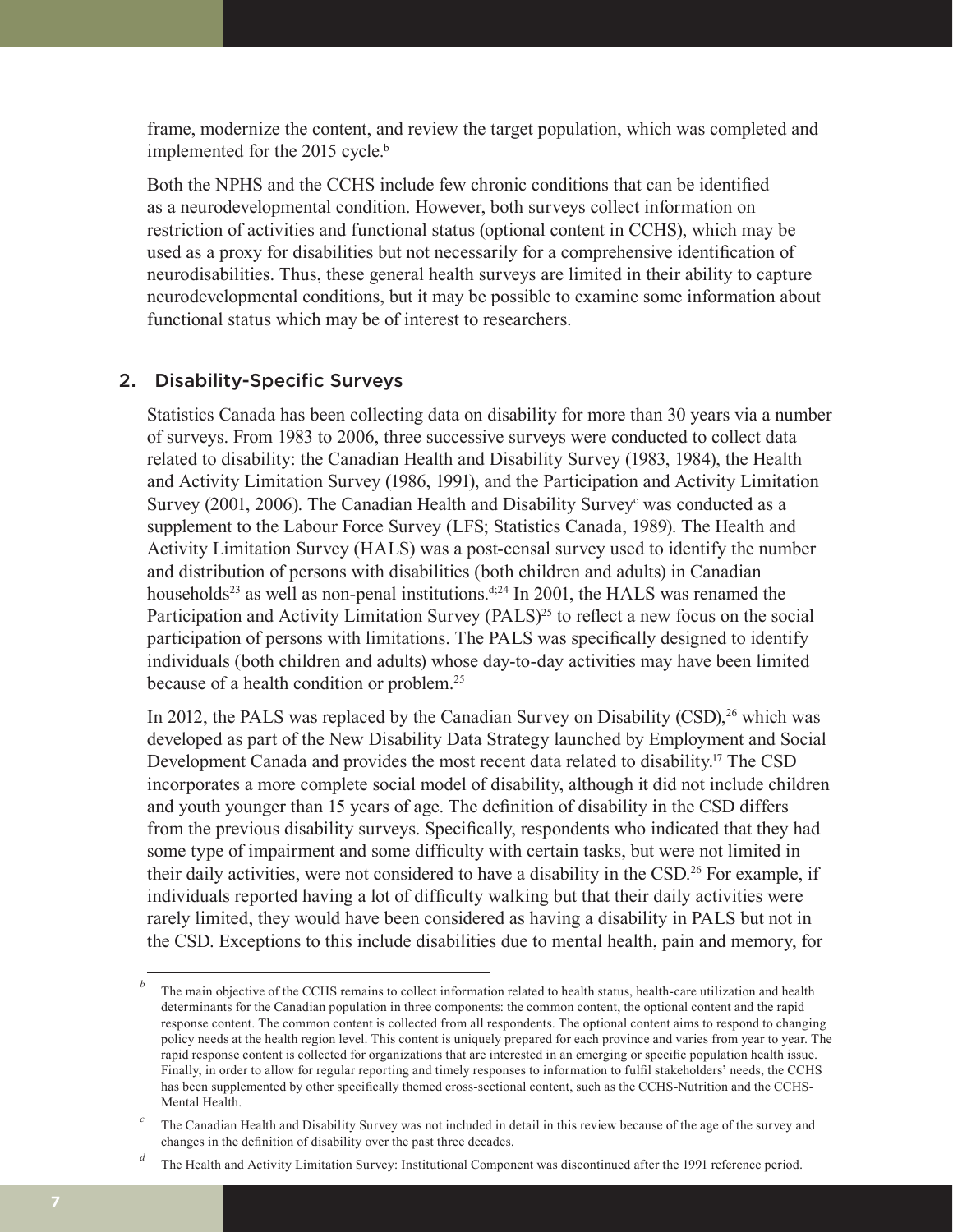which associated daily activity limitations were considered a disability in both surveys. For these conceptual and other methodological reasons, comparisons of disability data among the HALS, the PALS and the CSD are not recommended.25;26

Other disability-specific surveys also exist. For example, the Survey on Living with Neurological Conditions in Canada (SLNCC)<sup>27</sup> was conducted in 2011 to collect information about Canadians' experiences with chronic neurological conditions.<sup>e</sup> The SLNCC focused on youth and adults aged 15 and over and did not include children under the age of 15. Sponsored by the Public Health Agency of Canada, the SLNCC focused on 18 chronic neurological conditions and provided information about their impact on quality of life, work and general well-being for individuals living with these conditions, associated costs, and the impact of providing assistance on people caring for individuals living with these conditions. Thus, the survey reported on various factors that were associated with the health of individuals living with neurological conditions, their families and caregivers.

Overall, all disability-specific surveys except the SLNCC define disabilities based on individuals' difficulties in their daily activities because of a condition or a health problem. Yet, each survey has its own conceptualization of disability and therefore comparisons among surveys are not recommended. Both the HALS and the PALS (but not the CSD) collected information about neurodevelopmental conditions<sup>f</sup> and HALS, PALS and CSD ask about activity limitations in daily activities whereas activity limitations in the SLNCC are linked to the presence of specific conditions only (18 neurological conditions). Finally, child populations are included in the HALS and PALS but excluded from the CSD and the SLNCC.

## 3. Child and Youth Surveys

In the 1980s, population-based surveys on children and youth were limited (see Montreal Longitudinal and Experimental Study (MLES)<sup>28</sup> and the Ontario Child Health Study (OCHS)29 for exceptions). However, given the idea that a society's future lies in the children and youth of the present, understanding the development and life experiences of children and youth became important in learning about that future.<sup>30;31;32</sup> In fact, the 2000 Federal-Provincial-Territorial Health Care Accord included an agreement that provided funding for early childhood development supports and services.<sup>33</sup> To this end, longitudinal data were seen as essential to monitor children's and youth's development, changes over time, and the role of the social environment in children's development. The National Longitudinal Survey of Children and Youth (NLSCY)<sup>34</sup> studied Canadian children, following their development and well-being from birth to early adulthood. The survey was designed to collect information about factors that influence a child's social, emotional and behavioural

*<sup>e</sup>* The purpose was to address knowledge gaps about individuals living with neurological conditions as well as their families and caregivers.

*<sup>f</sup>* The list of chronic conditions included slightly different health problems. For example, autism and fetal alcohol syndrome were asked about in the PALS but not in the HALS.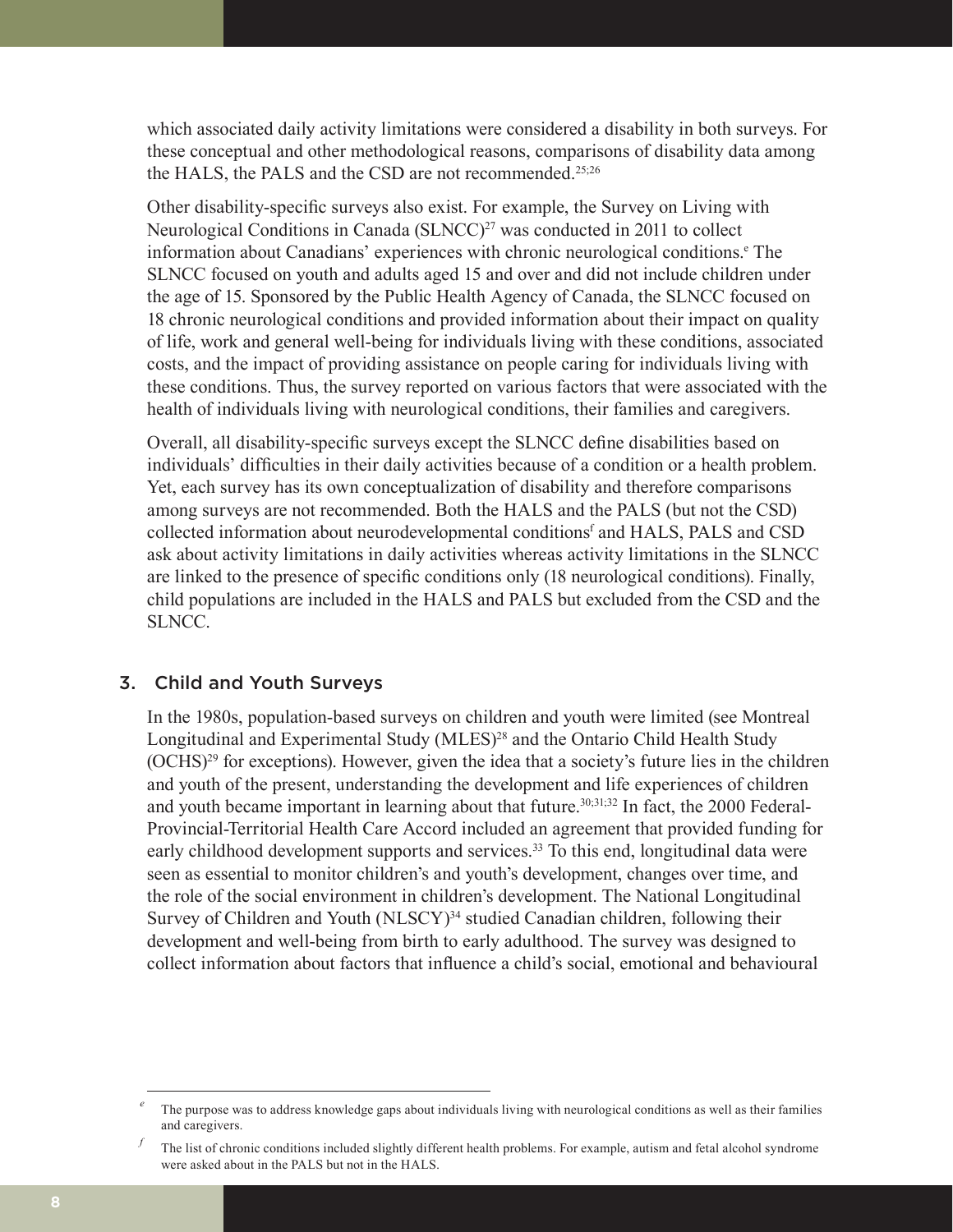development, and to monitor influences on the child's development. Included in this was information about specific chronic conditions, functional health, activity restrictions and general health status.<sup>g</sup>

The original NLSCY also included the Survey of Northern Children, which collected information on children living in northern Canada. In 2006, this content was incorporated into the Aboriginal Children's Survey (ACS),<sup>36</sup> which aimed to provide information on the health and development of Aboriginal children (First Nations, Inuit, Métis) living off reserve and under the age of six years, and the social and living conditions in which they learn and grow across Canada. The ACS included information about specific chronic conditions and a single item on activity limitation.

Inspired by the NLSCY, in 2010, a cross-sectional survey, the Survey of Young Canadians  $(SYC)^{37}$  was conducted to provide nationally representative indicators on child development, including child health and well-being. The target population included children aged one to nine, living in the 10 provinces. However, to reduce response burden, only one child was selected per household for the sample, which resulted in a relatively small sample size. The SYC also focused on specific chronic conditions, including neurodevelopmental conditions, as well as activity restrictions.

McMaster University sponsored the Ontario Child Health Study (OCHS), which was conducted to shed light on associations among child mental health conditions, chronic health conditions, and social and academic functioning. Specifically, the OCHS focused on specific developmental conditions, a few chronic conditions and functional health status. Subsequent to two earlier cycles of data collected on children in Ontario (1987, 2000), a 2014 OCHS was collected with a mandate of studying the physical and mental health of Ontario children and youth aged four to 17. Overall, it is anticipated that the results from the 2014 OCHS will help increase our understanding of children's mental health as well as provide data to help support the development of programs and policies for children and youth in Ontario.

In summary, all four child and youth surveys described above collect information about chronic conditions, including neurodevelopmental conditions. All but the OCHS also ask about activity limitations which vary from one survey to another. Thus, all four child and youth surveys can provide information in relation to child and youth neurodevelopmental conditions and all but the OCHS can measure child and youth neurodevelopmental disabilities.

The NLSCY consisted of several longitudinal and cross-sectional samples, beginning in 1994-95 (Cycle 1) and ending in 2008-09 (Cycle 8).35 The survey covered a comprehensive range of topics including child health, physical development, and learning and behaviour, as well as information on the social environment (e.g., family, friends, schools and communities). The household collection included: (a) a parent questionnaire that collected information about the person most knowledgeable (PMK) about the child and his/her spouse/partner, (b) a general questionnaire that collected socioeconomic information about the PMK and his/her spouse/partner, and (c) a child questionnaire that was completed for selected children in the household.34 For some cycles, there was also information collected in school that included: (a) a teacher questionnaire that collected information about the child in school, including the characteristics of the class and the teacher's instructional practices, (b) a principal questionnaire that focused on the school environment, and (c) a math computation test that was administered to the child by his or her teacher.<sup>34</sup>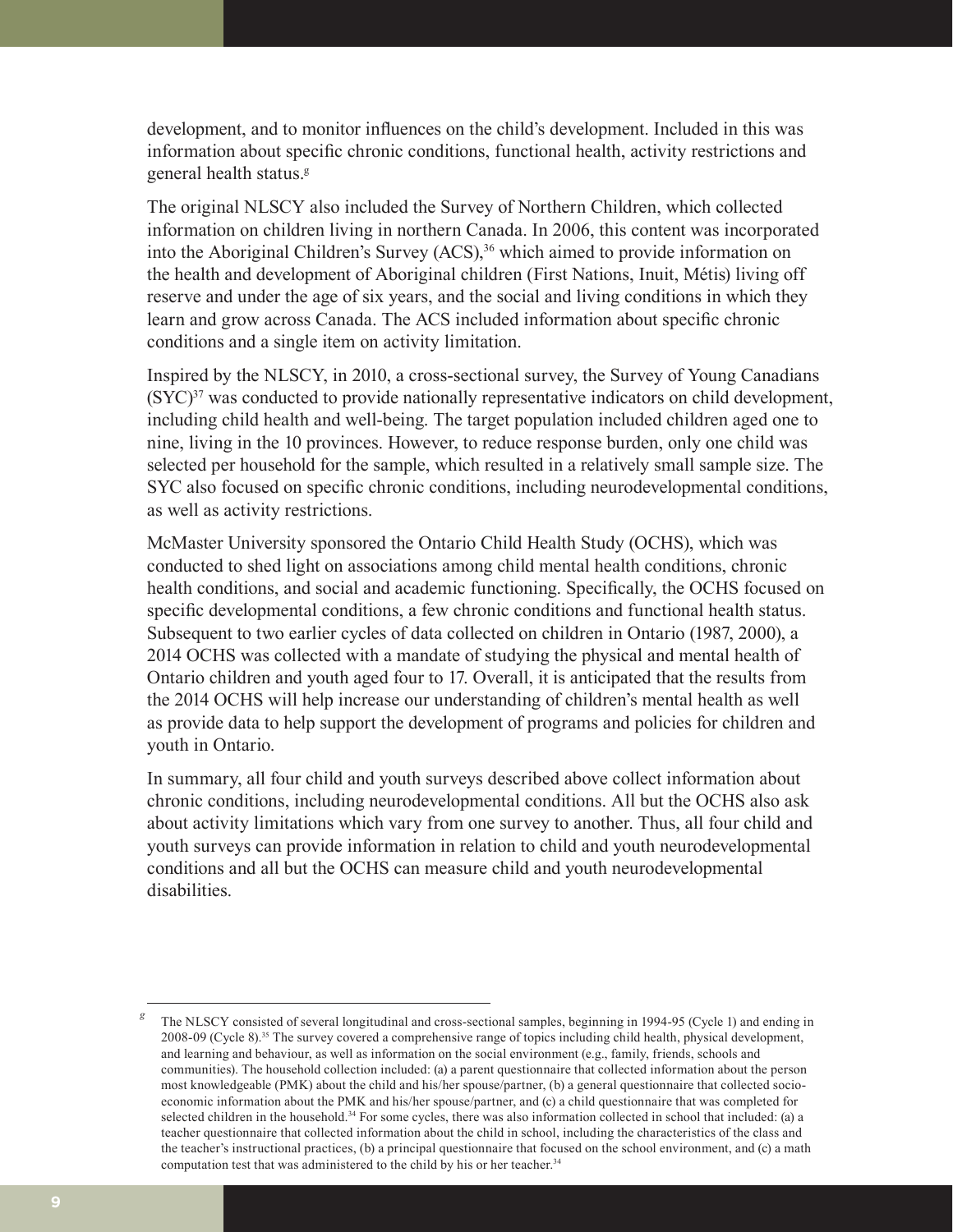## 4. Other Surveys

Three other active surveys are worth highlighting because of their content relevant to Canadians' health and well-being: the General Social Survey (GSS),<sup>38</sup> the Longitudinal and International Study of Adults (LISA),<sup>39</sup> and the Aboriginal Peoples Survey (APS).<sup>40</sup>

The GSS program was established in 1985 and was designed as an annual cross-sectional survey, with each survey covering one topic in-depth across the 10 provinces.<sup>41</sup> Current GSS topics include caregiving, families, time use, social identity, volunteering and victimization. A specific social policy topic is usually repeated every five years. For example, both Cycle 23 (2009)<sup>38</sup> and Cycle 28 (2014)<sup>42</sup> of the GSS focused on Canadians' safety, to better understand how Canadians perceive crime and the justice system and to gather information on experiences of victimization.<sup>h</sup> Notably, Cycle 28 (Victimization) for the first time, and subsequently, Cycle 29 (Time Use) included the Disability Screening Questions (DSQ), a measure of disability that does not include a specific focus on neurodevelopmental conditions or disabilities.

The LISA was initiated based on a longitudinal surveys conference in January 2006 hosted by Statistics Canada, the Social and Humanities Research Council of Canada and the Canadian Institute of Health Research. Longitudinal survey data collecting information on the adult population for labour and income, family, human capital development and health domains were identified as an important data gap in Canada.<sup>43</sup> Following this conference, Statistics Canada received funds from the Policy Research Data Gaps fund to support the development of a pilot survey, the Canadian Household Panel Survey Pilot (CHPS-Pilot), in partnership with Human Resources and Skills Development Canada (HRSDC) and the Canadian academic community.43 For the purposes of fieldwork, the name of this pilot was the Living in Canada Survey: Pilot, which became LISA in 2012. The LISA aims to shed light on Canadians' lives in order to understand, for example, how families cope with complex issues such as poor health, what services they require, and information needs to support decision-making about today and the future. In the LISA's first wave (2011-2012), coverage included the population living in the 10 provinces, plus their future children. It should be noted that data collected through the LISA are linked to tax files (e.g., T1 Personal Master File, T4 Summary and Supplementary Files, Pension Plan in Canada Files, and the T1 Family File), as well as to the Immigration Database.<sup>39</sup> Information from tax files is particularly important in the context of examining social determinants in relation to neurodevelopmental conditions and disabilities.

The APS was first conducted in 1991 based on the recommendation of the Royal Commission on Aboriginal Peoples (RCAP).<sup>40</sup> Funded by three federal departments — Indigenous and Northern Affairs Canada (formerly Aboriginal Affairs and Northern Development Canada), Health Canada, and Employment and Social Development Canada (formerly called Human Resources and Skills Development Canada) — the APS is a national survey of First Nations people living off reserve, Métis and Inuit, aged six years and over. The survey aims to provide information on the economic and social conditions

*<sup>h</sup>* The objectives of the GSS program are to provide information on specific social policy topics as well as gather information on social trends with a snapshot focus on the living conditions and well-being of Canadians aged 15 and over.<sup>41</sup>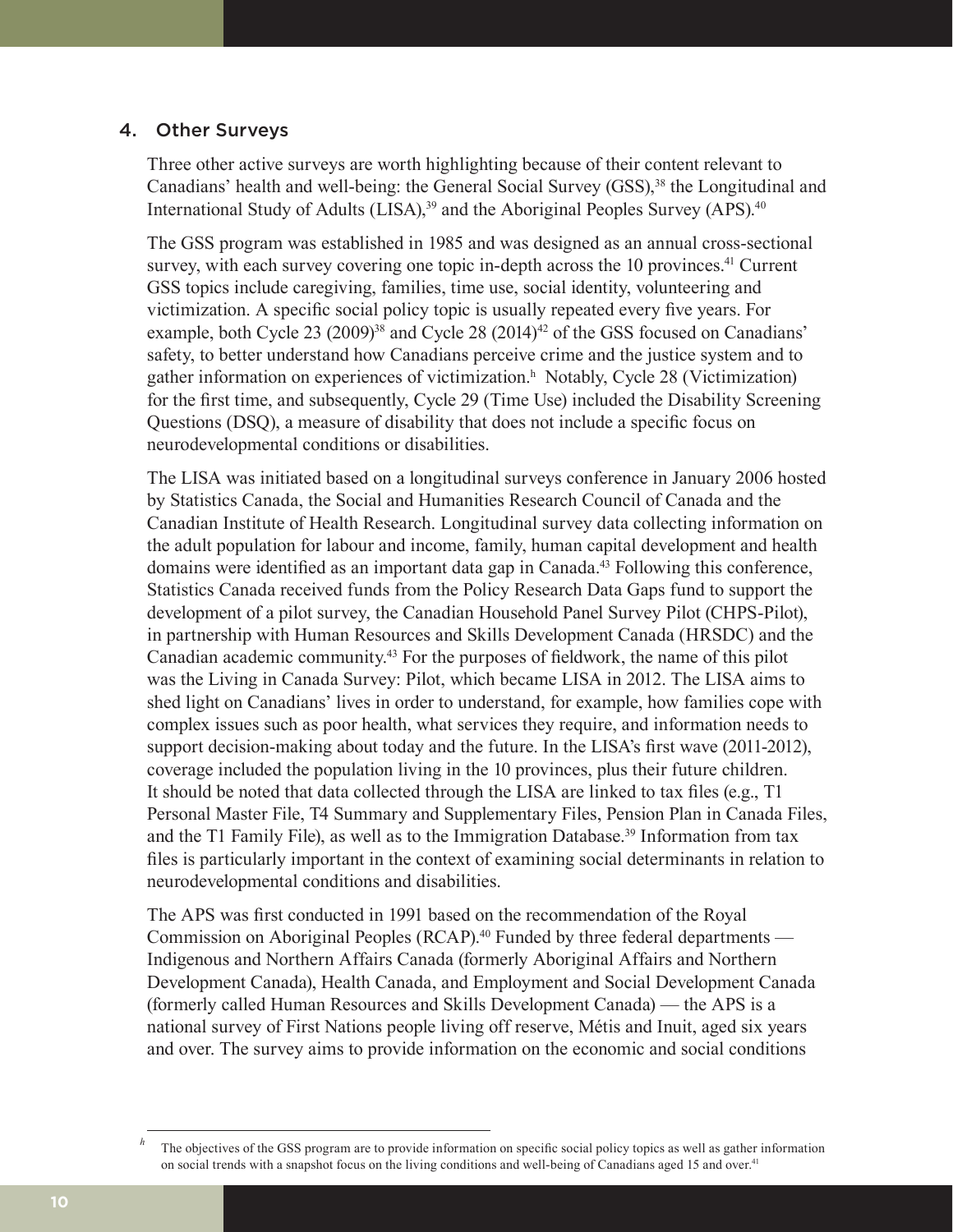of Aboriginal people in Canada to identify their needs and to focus on issues such as education, employment, health, language, income, housing and mobility. The most recent version was conducted in 2012<sup>40</sup>

Overall, the GSS, LISA and APS vary in their ability to provide information on neurodevelopmental conditions and disabilities, often depending on the cycle of the survey. While the GSS and the LISA include a measure of disability based on individuals' difficulties in their daily activities due to a specific condition or a health problem, without indicating a specific health condition, only the APS collects information about chronic conditions, including neurodevelopmental conditions. However, it does not collect information about activity limitations except for those due to asthma.

In summary, various survey data exist at Statistics Canada to enable the study of neurodevelopmental conditions and disabilities among children and youth. Some of these surveys are general in focus while others are more specific. Some are ongoing while some are not, and some focus on specific subpopulations.

## **HOW ARE NEURODEVELOPMENTAL DISABILITIES DEFINED IN STATISTICS CANADA SURVEYS?**

When a specific subpopulation is of interest, the first important factor to consider when selecting the most appropriate source of data should be the definition of neurodevelopmental conditions or disabilities (see Table 1). One way to do so is based on a categorical approach, such as defining such conditions or disabilities based on the presence of a specific health condition. Most of the surveys reviewed above include a list of diagnosed chronic conditions from which one or more specific neurodevelopmental conditions can be selected. However, chronic conditions lists are limited and not usually comprehensive with respect to the neurological conditions included. For instance, some neurodevelopmental conditions, such as epilepsy, are included in most survey chronic condition checklists (e.g., CCHS, NPHS, NLSCY, ACS), whereas other neurodevelopmental conditions, such as a learning disability or autism, are not always included (e.g., autism is only asked of children aged three to seven and 14-15 years old in NLSCY Cycle 8 (2008- 09)). Even when chronic conditions are included, the prevalence reported by respondents may be too low to meet reporting guideline criteria. Chronic condition checklists often ask for diagnosed chronic conditions which may be problematic in that child diagnoses are obtained over time and asking about specific diagnosed conditions may underestimate actual prevalence. Further, due to barriers to health-service access, some children or youth, such as those living in rural and remote communities, may be disadvantaged in terms of service access and obtaining a diagnosis.<sup>44</sup>

The inclusion of specific neurological conditions in the chronic condition list is not necessarily an indication of data usability for the study of neurological conditions. Sufficient sample size, in particular for rare conditions, acceptable response rates and data reliability need to be examined and assessed prior to use. Users should be particularly cautious when determining the prevalence of neurodevelopmental conditions based on survey data. For example, while it may be feasible to determine the prevalence of children with epilepsy using data from the NLSCY that is a nationally representative survey of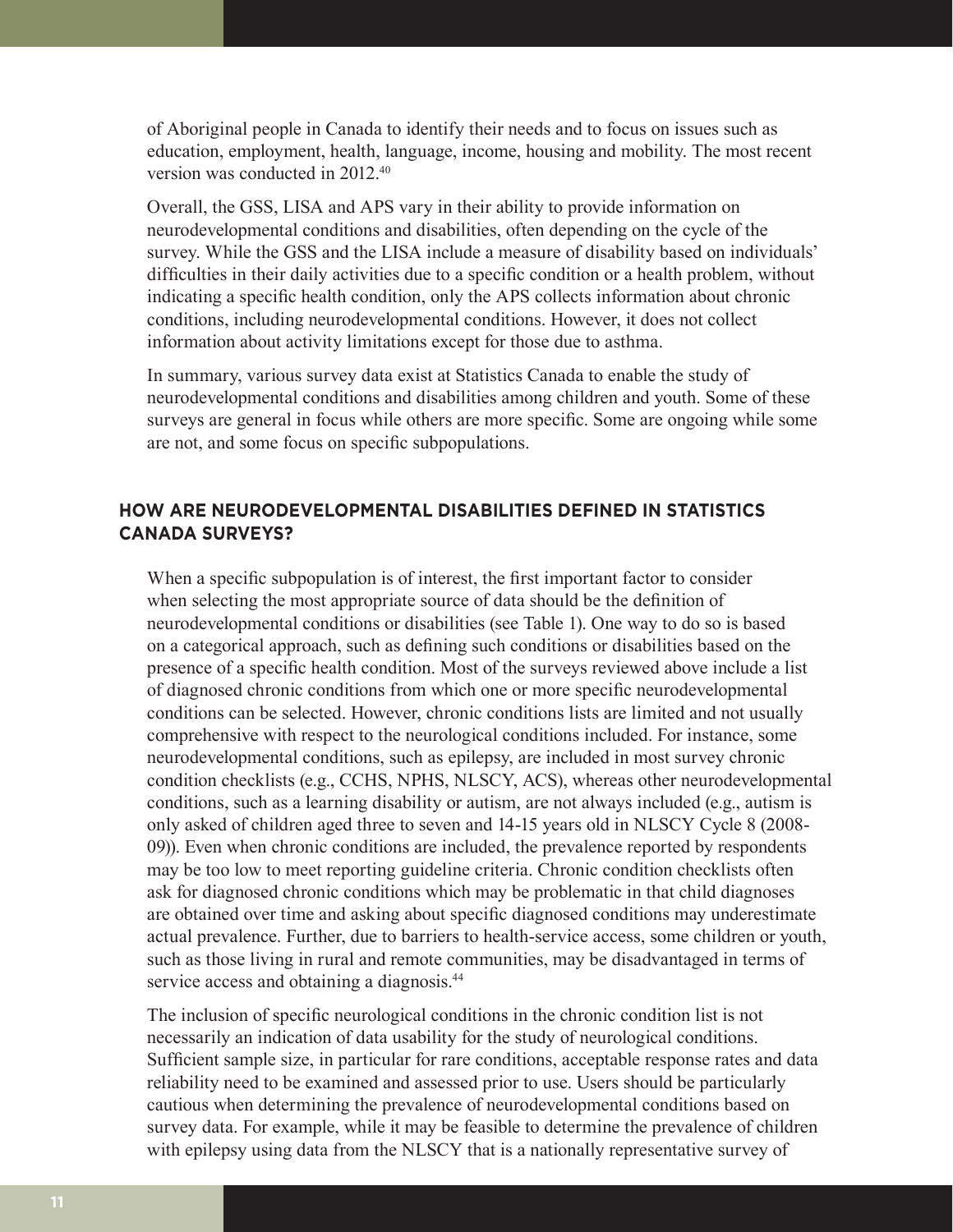Canadian children and youth, information in the CSD may not be meaningful to determine prevalence due to the flow of the survey questions. In the NLSCY, the epilepsy item asks about a long-term condition diagnosed by a health professional. In contrast, in the CSD, respondents report on the main medical condition that causes the respondent the most difficulty or limitation to their daily activities. Thus, those who have epilepsy might report difficulty or limitations in activities based on another medical condition (e.g., cerebral palsy) and they would therefore not be classified as having epilepsy. Therefore, determining the prevalence of epilepsy in the population based on the CSD would be inaccurate.

In addition to these drawbacks, categorical or condition-specific measures in isolation do not reflect current theoretical frameworks because they do not capture the aspect of functional limitations, nor do they capture undiagnosed conditions or the large number of rare conditions not included in such lists that have similar consequences for children. In contrast, non-categorical approaches offer a non-condition-specific conceptual framework to identify children with neurodevelopmental conditions and disabilities. This approach stems from the idea that regardless of the specific condition, children with health problems such as neurodevelopmental conditions share similarities in the consequences of their conditions. In comparing two children, one may have a diagnosis of epilepsy and another an undiagnosed neurological condition. Both children may require frequent visits to the doctor's office, both may require assistive devices, and both may require prescription medications. Using a non-categorical approach, these children can be grouped together by virtue of similar consequences of related conditions. A non-categorical approach is particularly useful for program planning, service delivery and policy development, where program or policy decisions are made on the basis of health consequences and services for large groups or populations. A non-condition-specific, non-categorical definition includes grouping similar conditions such as specific neurodevelopmental conditions and disabilities to focus on functional abilities rather than on any one specific condition.

Research has shown that children with neurodevelopmental conditions and disabilities are at risk for activity limitations and reduced participation in daily activities.<sup>45</sup> Thus, an important dimension that should be included in a meaningful definition of neurodevelopmental conditions and disabilities is restriction of activities and the associated social context. For example, the NPHS and CCHS general health surveys and the NLSCY child survey include items that ask whether a physical or mental condition or a health problem reduces the amount or the kind of activity the child can do in different social environments, such as at home, at school and at play. In contrast, disability-specific surveys such as the PALS and the CSD ask whether the individual has any difficulty seeing, hearing, walking, learning or remembering because of a condition or a health problem (and if so, how much difficulty) to determine the presence of restriction in activities. The distinction is important to highlight because of the conceptual differences. General health surveys focus on specific social environments in which individuals may have activity limitations (e.g., home and school) whereas disability-specific surveys concentrate on the functional domains in which individuals experience difficulties (e.g., walking and learning). The 2011 SLNCC and to some extent the CSD are unique because these surveys examine restriction of activities with a focus on the social context. For example, in the SLNCC, individuals indicate whether their condition limits their educational or job opportunities and how much they feel that their condition affects their lives. In the CSD, respondents indicate how often the condition limits their daily activities.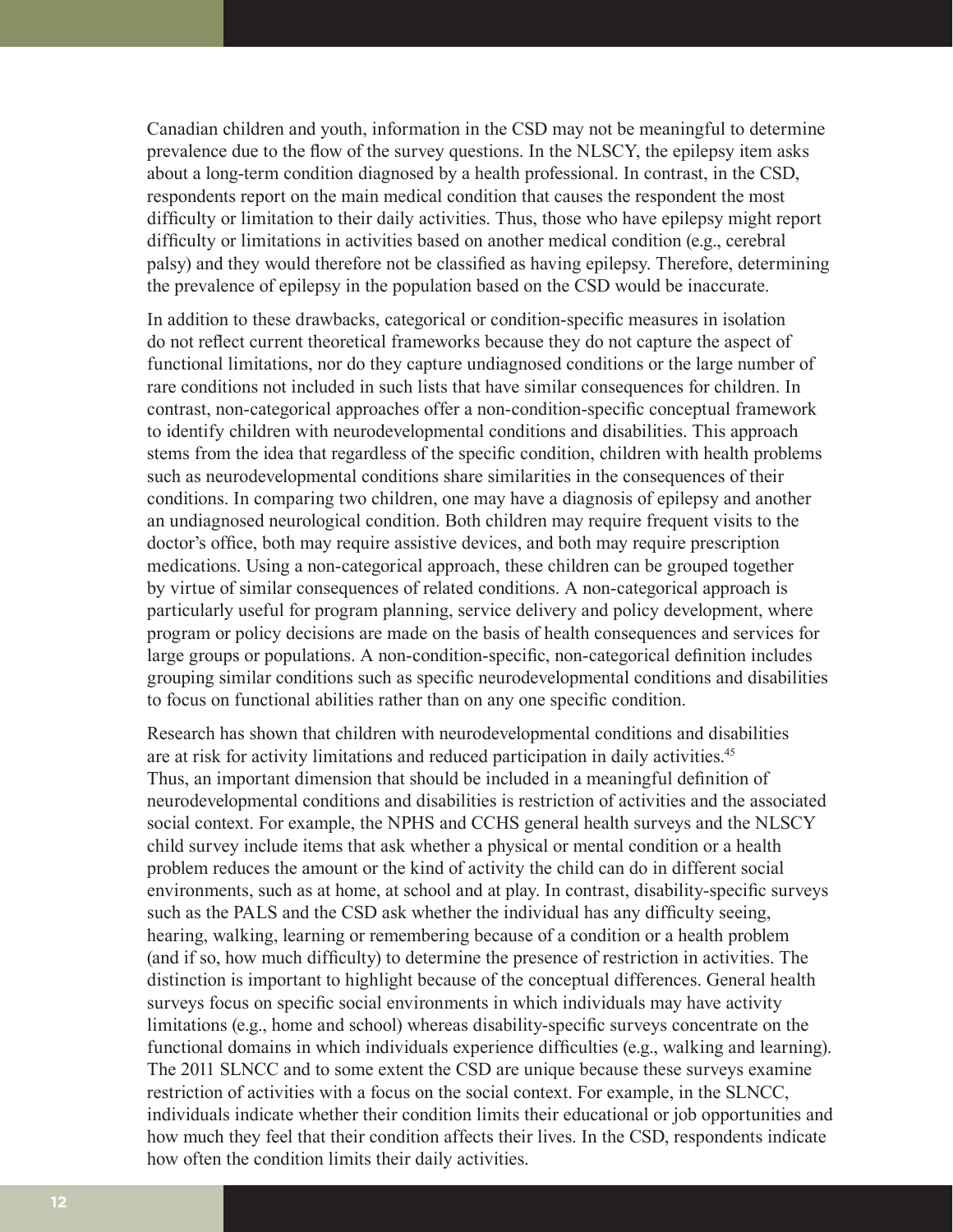In addition to a list of chronic conditions and activity limitations, some surveys also include instruments to measure functional health status. Since 1990, the standard instrument in Statistics Canada's health surveys has been the widely used Health Utility Index (HUI), which assesses health status and health-related quality of life.<sup>46;47</sup> The HUI3 classification system includes eight attributes: vision, hearing, speech, ambulation, dexterity, emotion, cognition and pain. Each attribute has five or six levels of ability/disability. (For additional information about the scoring of HUI, readers should refer to the survey user guides).

Survey-specific issues need to be recognized when using measures like the HUI, such as the order/placement of the items in the survey. For example, while the NPHS, NLSCY, OCHS, PALS and SLNCC ask all HUI items in one module of the survey, in the 2014 CCHS, the HUI items are asked in two separate modules. Specifically, the Pain and Discomfort module (HUP) includes three HUI questions and is part of the core content asked to all survey respondents. However, the seven other attributes are included in the HUI<sup>i</sup> module and are optional content that each province may or may not select. Thus, users should take caution that the HUI may not be included for all respondents. Further, although the HUI was asked of children aged four to 11 years in the first cycle of the NLSCY, the HUI was only included for children aged four to five years in subsequent cycles of the NLSCY. Finally, not all surveys include the HUI or other measures of functional health (e.g., SYC).

As mentioned previously, definitions of disability also vary among disability-specific surveys. For example, PALS defined disability as "an activity limitation or participation restriction associated with a physical or mental condition or health problem<sup>1</sup> (p.57).<sup>25</sup> This definition is based on the ICF framework<sup>k</sup> that conceptualized disability as the relationship among body structures and functions, daily activities and social participation, while recognizing the role of environmental factors.<sup>8</sup> This definition of disability is based on both a medical and a social model of disability.

Since 2012, a new instrument named the Disability Screening Questions (DSQ) has been introduced in several Statistics Canada surveys. The DSQ's intention is to move towards a social model of disability that denotes that the presence of a condition or difficulty alone is not sufficient for identifying a disability — a limitation in daily activities must also be stated.26 Thus, based on a social model of disability, the DSQ measures both the type and severity of disability by assessing how often individuals' daily activities are limited by long-term conditions, health problems and task-based difficulties. It should be noted that the DSQ was specifically developed for the measurement of disability among adults but not among children.<sup>26</sup> The DSQ was first introduced in the CSD and subsequently added to other surveys including the 2014 LISA, the 2014 GSS and the 2017 APS.

It should also be noted that both the PALS and the CSD collected information about the main medical conditions that cause the most difficulty or limitation to daily activities. Statistics Canada coded write-in responses to the International Classification of Diseases,

In 2009-2010, the HUI module is also asked to all respondents as part of the theme content.

It should also be noted that the PALS used different criteria to identify disabilities in children (ages zero-14) and adults (15) years or older).  $48;49$ 

*<sup>k</sup>* The conceptual framework of the ICF is based on a biopsychosocial model of health. The ICF is a widely accepted classification system for coding and documenting health and disability.8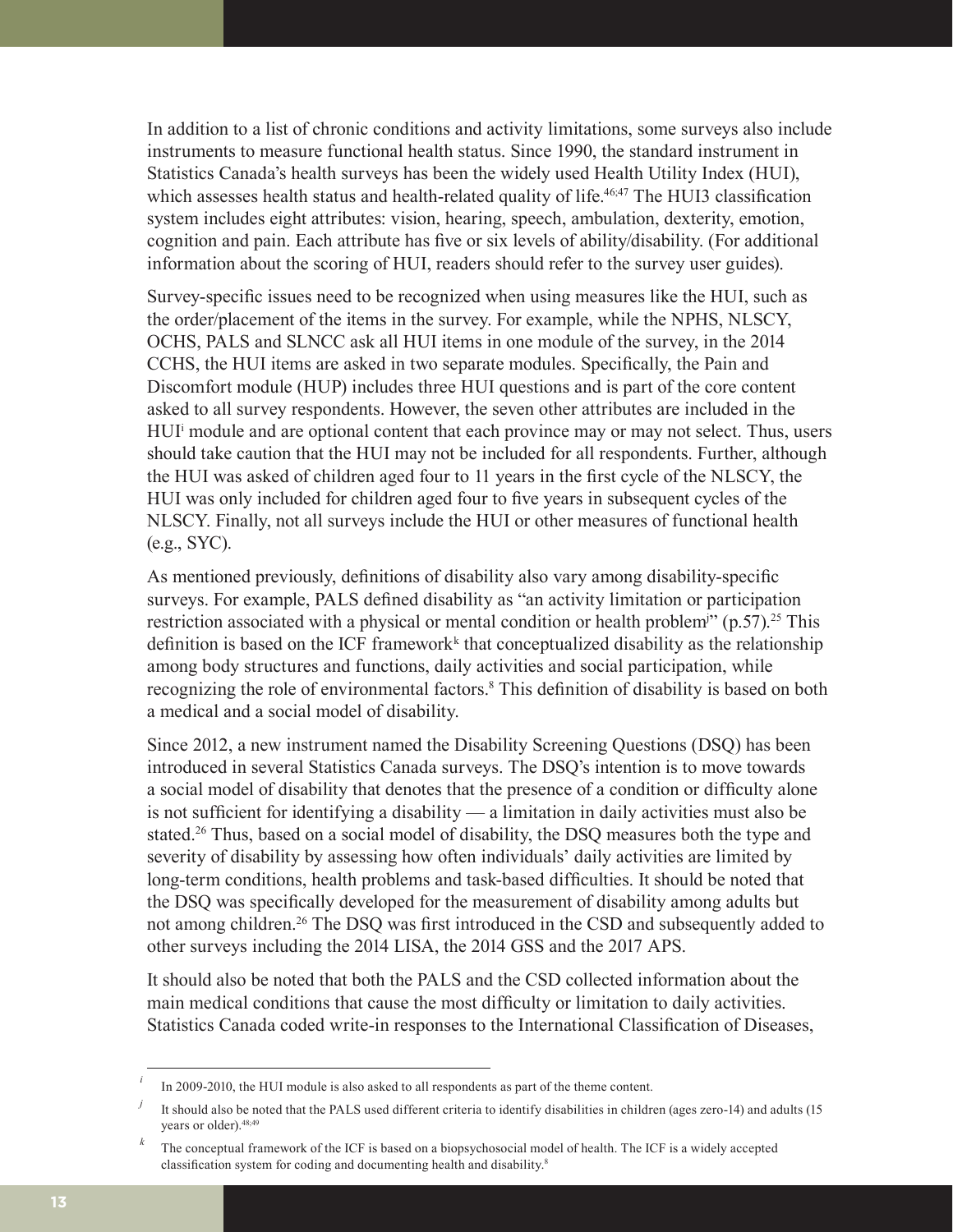10th Revision (ICD-10) to better organize the data and to facilitate researchers' and analysts' examination of medical conditions. Specifically, up to three main medical conditions in the 2006 PALS and up to two main medical conditions in the 2012 CSD are recoded into ICD-10 codes. Initially, neither PALS nor CSD was intended to be linked to administrative data sources. However, with the increased use of administrative data to study child and youth health, there has been an attempt to examine administrative-based diagnostic codes in survey data.

To date, few researchers<sup>45;13</sup> have used ICD-10 codes in addition to chronic conditions and functional limitations to identify neurodevelopmental conditions and disabilities. Our recent findings<sup>50</sup> have shown that although there is high agreement between reports of chronic conditions and corresponding ICD-10 codes (e.g., a high percentage of children reported to have attention deficit disorder as a chronic condition also report a main condition related to a disturbance of activity and attention (ICD-10 code)), other health problems capture different groups of children based on the approach taken. This discrepancy may be due to various reasons, including the fact that the ICD-10 codes are derived based on the main medical condition(s) that cause the most difficulty or limitation to daily activities (i.e., more severe conditions are captured by the ICD-10 codes). In other words, because ICD-10 codes reflect something more than just the presence of a chronic condition in the PALS survey, it is difficult to draw a valid conclusion with regards to agreement between survey and administrative data. More research is needed to further explore whether a combination of both administrative and survey data provides the most useful and meaningful identification of children with neurodevelopmental conditions and disabilities.

## **WHAT OTHER INFORMATION SHOULD BE CONSIDERED WHEN SELECTING A STATISTICS CANADA SURVEY TO STUDY CHILDREN WITH NEURODEVELOPMENTAL DISABILITIES?**

Four additional criteria may influence the choice of a particular survey data set to study child and youth with neurodevelopmental conditions or disabilities (see Table 1). Two of these criteria are related to the survey's methodology, including the respondents' age range and the survey design. The other two criteria are related to the survey's content, that is whether special populations (e.g., immigrants, Aboriginal people) are included in the survey, and the presence of a comparison group (i.e., persons without disabilities).

An important point to consider in selecting a survey data source to study children and youth with neurodevelopmental conditions or disabilities is the age range of a particular survey's respondents. The population for general health surveys such as the NPHS and the CCHS usually includes those aged 12 years and over. The disability-specific surveys vary in age range. For example, the PALS includes both child (zero-14 years) and adult versions (15 years or older) whereas more recent disability-specific surveys such as the SLNCC and the CSD include respondents aged 15 years and over only. Similarly, other surveys such as the LISA and the GSS also cover respondents aged 15 years and over. If child neurodevelopmental condition and disability are of interest, then there are fewer options. The national SYC includes children aged one to nine years, whereas the provincial OCHS includes children four to 17 years old. The NLSCY provides the largest age range as the original cohort was zero- to 11-year-olds in Cycle 1. In Cycle 4, the sample is comprised of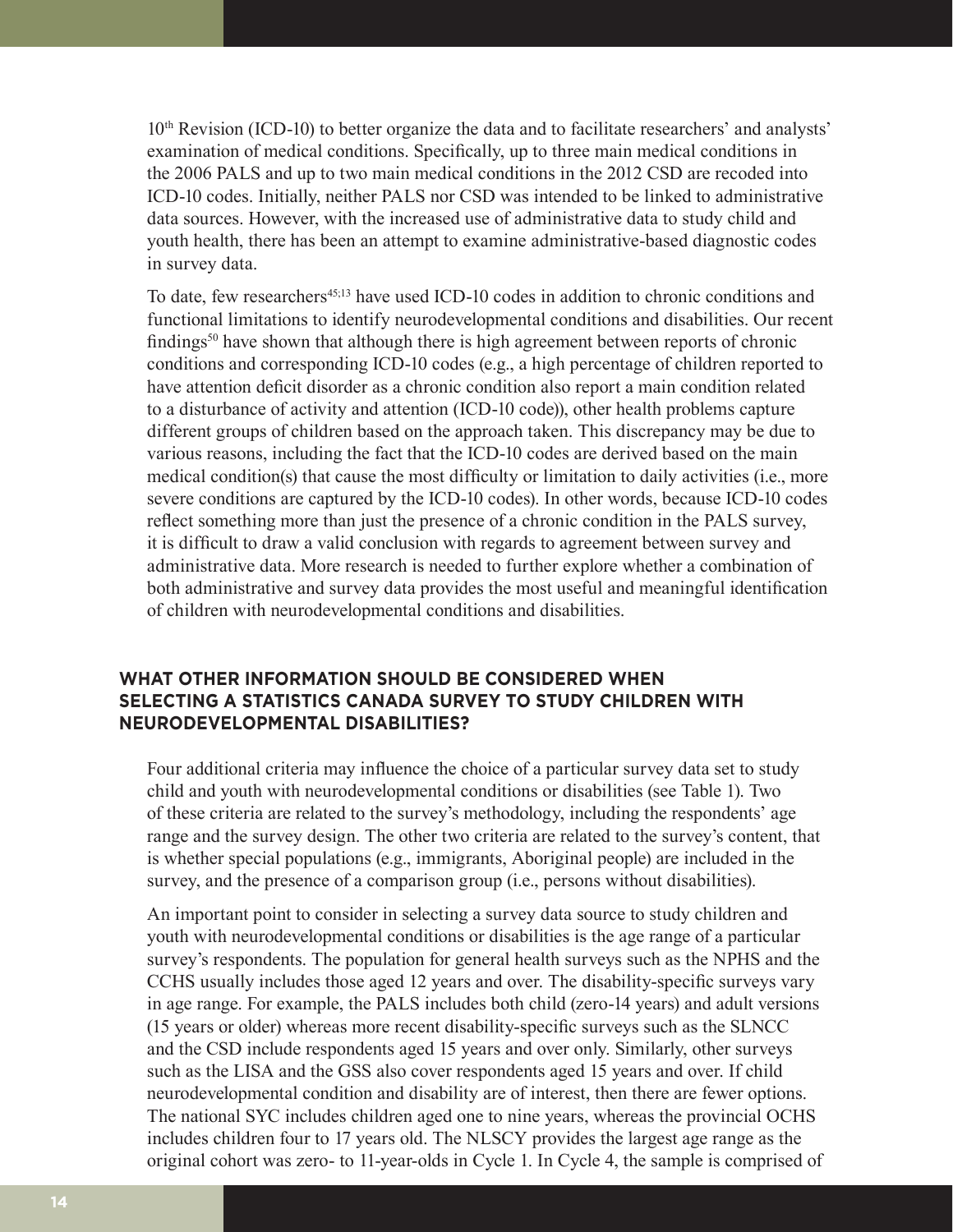zero- to 17-year-olds, including children from the original cohort and zero- to one-year-olds added in subsequent cycles (Cycles 2-4). Between Cycle 5 and Cycle 8, an early childhood cohort (zero to five years) as well as follow-up of children from the original cohort (until they become 25 years old in Cycle 8) was included. Newborns in Cycle 3 and Cycle 4 were followed up until they were eight to nine and six to seven years old, respectively, in Cycle 7.

Along with age range, it is also important to consider the survey design. Information from cross-sectional surveys provides timely information at a single glance, whereas longitudinal surveys allow for an examination of trends and changes over time. Of the 13 surveys this paper reviews, three have a longitudinal design: a general health survey, the NPHS, that started in 1994-95 and ended in 2010-11 (Cycle 9); a child survey, the NLSCY, that started in 1994-95 and ended in 2008-09 (Cycle 8); and an additional survey, the LISA, that started in 2012 and is still active (biennial). However, since LISA 2014 was the first wave that included the DSQ as a measure of disability, longitudinal information on disability based on the DSQ will not be available until subsequent waves are available. Although somewhat dated (both surveys ended in 2008), both the NPHS and the NLSCY offer a wide range of options to identify neurodevelopmental conditions and disabilities. Both surveys include a list of chronic conditions related to neurodevelopmental conditions and disabilities, questions about activity limitations and the HUI instrument. The ultimate selection of the NPHS or the NLSCY lies within the age range of interest. As mentioned above, the NPHS includes individuals 12 years or older, whereas the NLSCY includes children zero to 11 years old at the survey's beginning.

Despite the availability of longitudinal data, few studies have examined the stability of neurodevelopmental conditions or disabilities over time. In a previous study that examined psychosocial functioning in children with neurodevelopmental disorders and externalizing behaviour problems,<sup>51</sup> we found high stability (96 per cent) over a two-year period (i.e., between Cycle 1 and Cycle 2) for neurodevelopmental disorders that were identified using a list of chronic conditions from the NLSCY. It should be noted that stability could not be examined in subsequent cycles because of the lack of information on the variables of interest, including HUI. Thus, we highly recommend that analysts interested in longitudinal data conduct validity checks of their selected definitions.

Another important point to consider in selecting a survey data source is the specific population that can be studied. For example, the HALS, PALS and CSD are post-censal surveys aimed at targeting those with activity limitations, the ACS provides national data on Aboriginal children younger than six years of age and the APS collects national data from Aboriginal people six years and older. To study immigrant populations, most of the surveys reviewed in this paper provide data at the national level. However, sample size, non-response and reliability should be examined prior to subgroup analyses (such as by age, sex and other demographic characteristics).

One particular strength of using population-based survey data, compared to data from clinical studies, is the availability of a comparison group in many population-based data, which allows for a contextualization of findings (e.g., children with disabilities as compared to children without disabilities). It should be noted that different surveys may provide different or no comparison groups (e.g., PALS, CSD). For this reason, it is important to know about a survey's sampling strategy and design. For example, most general health surveys such as the NPHS and the CCHS are conducted in the provinces and territories and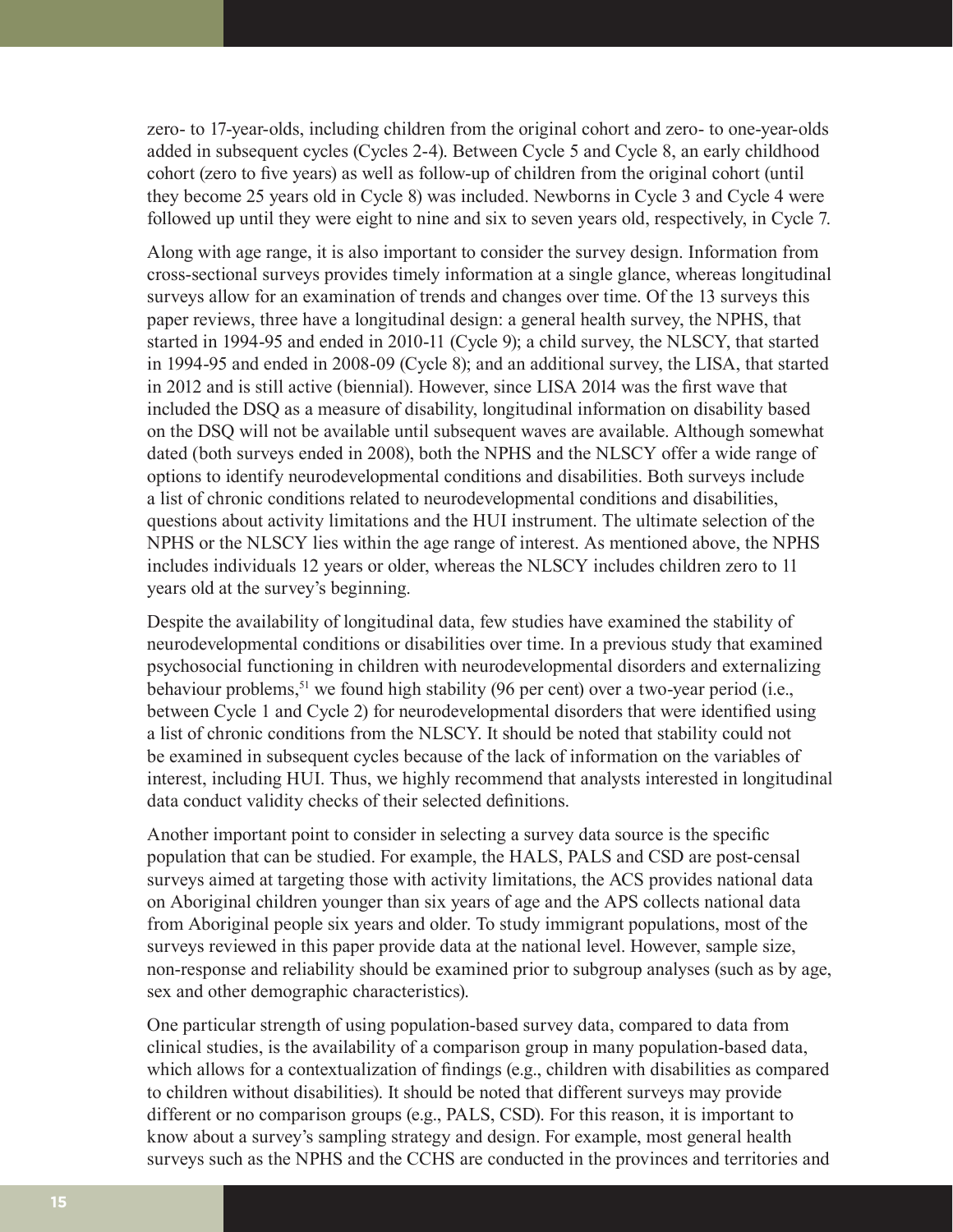use a sample design based on the Labour Force Survey (LFS).<sup>21;19</sup> The LFS excludes persons living on reserves and other Aboriginal settlements in the provinces, full-time members of the Canadian Armed Forces, the institutionalized population, and households in extremely remote areas with very low population density; these exclusions represent less than two per cent of the Canadian population.52 In contrast, disability-specific surveys such as the PALS and the CSD include individuals who reported an activity limitation or a participation restriction related to a health condition based on responses to the Census of Population or the National Household Survey; the former enumerates the entire Canadian population, and the latter covers all persons who usually live in Canada. As a result, the identified populations in these disability-specific surveys are a subset of the surveyed population who are themselves a subset of the general population. Therefore, comparison groups in the general health surveys differ from comparison groups in disability-specific surveys.

In summary, there are various criteria to consider when selecting the most appropriate source of survey data to study neurodevelopmental disabilities, including the definition(s) of neurodevelopmental conditions and disabilities of interest, the age group included in the survey sample, the survey design, the inclusion of special populations and a comparison group. We present details in Table 1 to provide readers additional guidance.

## **SOCIAL DETERMINANTS OF NEURODEVELOPMENTAL DISABILITIES**

The important role of economic, social and family factors on children and adults with disabilities is well-documented.<sup>16;53;54;55</sup> Denny and Brownell<sup>56</sup> provide an overview of various social determinants of child health and development. According to Leitch,<sup>57</sup> "a look through the lens of social determinants of health tells us a lot about our children." To this end, the Health Economics and Social Determinants of Health (HE-SDOH) project focuses on the social context of children with neurodevelopmental conditions and disabilities.58 A strength of population-based data as compared to smaller scale clinical studies is that a wide range of social determinants variables are often available for analysis. In addition, the larger sample sizes from population-based data allow for an examination of the interactions among social determinants, which is often not possible with smaller clinical samples. Understanding how different social determinants are associated with neurodevelopmental conditions or disabilities is essential for policy and program planning and is at the core of HE-SDOH project.

Table 2 provides a summary of the social determinants variables we describe below.

The utilization of health and social services is incorporated in most general health surveys such as the NPHS and the CCHS and includes questions about the use of health services, such as doctor's visits, hospitalization and medication use. Disability-specific surveys vary in their coverage of health service use. For example, while the HALS and the PALS also include questions about doctors' visits, hospitalization and medication use, the CSD and the SLNCC only ask about medication use. Child and youth surveys also cover doctor's visits and medication use but few of them (NLSCY, OCHS) ask about hospitalizations. Other surveys such as the GSS and the LISA do not include health and social service use.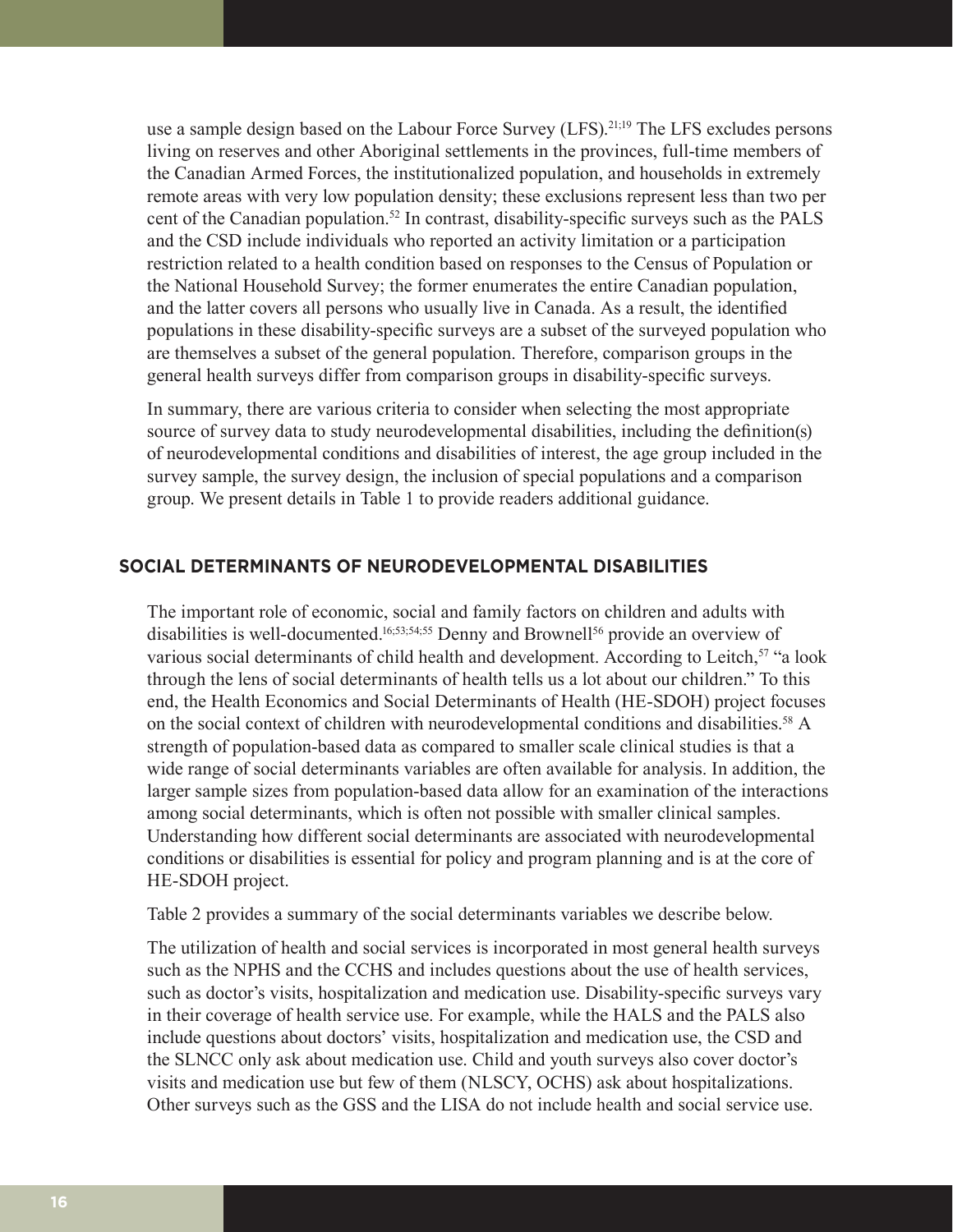Most surveys lack information about social services use by families of children with neurodevelopmental conditions and disabilities. Future surveys may wish to focus on this area to identify facilitators and barriers to access to social services.

Health utility measures are of interest to provide information about functional health in addition to being considered as a key economic evaluation variable, and are usually included in general health surveys. Health utility measures offer summary scores of healthrelated quality of life (HRQL) for health states. Utility scores of overall HRQL are also used in cost-utility and cost-effectiveness analyses. Both the NPHS and the CCHS include the HUI, and the Short Form Health Survey (SF-36) was optional content in some cycles (for some provinces) of the CCHS. Among the disability-specific surveys, the PALS and the SLNCC included HUI, although the CSD, the most recent survey on disability, does not include any measure of health utility. Among child and youth surveys, the NLSCY and the OCHS are the only surveys that include the HUI. No other surveys cited in the present review include a measure of health utility.

Income and marital status are variables included in all Statistics Canada's surveys. However, more specific indicators such as measures of income adequacy and assets may exist in some (e.g., low income status in the CSD and NLSCY) but not all surveys. None of the 13 surveys reviewed here included information about assets, which is of interest to the HE-SDOH project, but most surveys include information about sources of income. Additionally, while information on employment insurance as a source of income is collected in most surveys (e.g., NPHS, CSD, NLSCY, APS and GSS), Canada or Quebec Pension Plan disability benefits as a source of income are generally only collected in disability-specific surveys (e.g., PALS and CSD). Information on disability benefits can also be obtained in the LISA through record linkage to tax files. Readers may refer to user guides of the specific surveys for additional information.

Education and employment variables are also generally included in population-based surveys although different surveys may provide different indicators of educational achievement, employment and working conditions. For example, while most surveys include the respondent's highest level of educational attainment and employment status, more specific education (e.g., school attendance or performance) or employment (e.g., fulltime vs. part-time employment) indicators may not always be included. As an example, general health surveys (e.g., NPHS, CCHS) ask about school attendance and the nature of labour force participation but not about school performance or progression through grades. In disability-specific surveys (e.g., PALS, CSD), information about school attendance and employment status are asked but details about school performance and parent employment status are not (even though the CSD includes many questions on education and employment experiences including barriers and accommodations in these areas).

Ethnocultural background plays a key role as a social determinant of health.<sup>59</sup> Social determinant information related to culture, including ethnocultural status, immigration status, and Aboriginal status are usually collected in most Statistics Canada's surveys due to the population-based nature of these surveys (i.e., nationally representative). However, most surveys reviewed in this paper exclude individuals living on First Nations reserves or Crown lands as well as residents of some remote regions, and several surveys do not collect data in the territories (e.g., NPHS, SYC, GSS, LISA). Thus, readers are encouraged to verify the survey's target population before deciding whether meaningful analyses can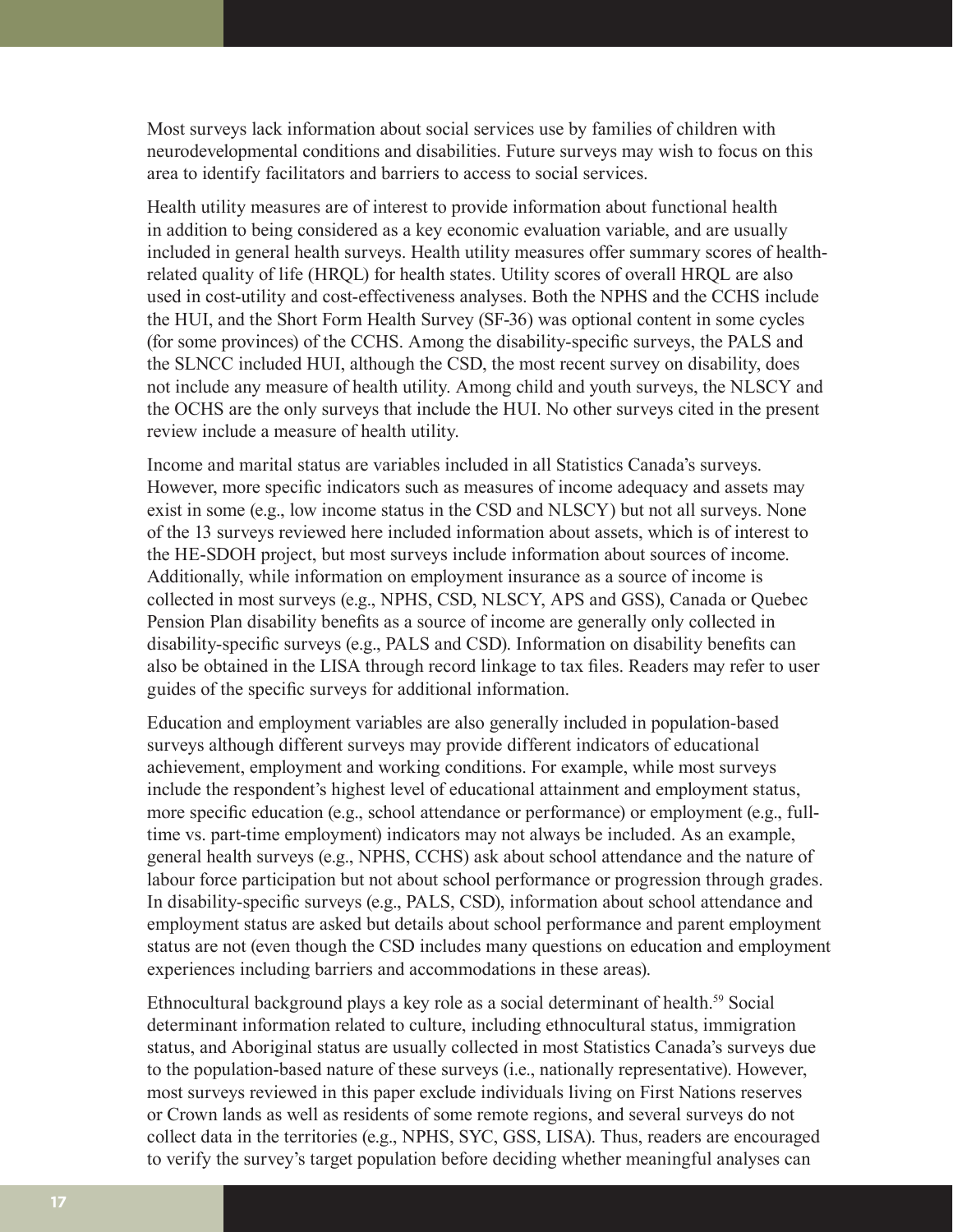be conducted for social determinants related to culture and ethnicity. For example, the ACS, rather than the NLSCY, would provide a representative sample of Aboriginal children in Canada. In a similar vein, a survey sampling strategy based on the Census may provide a more representative sample of immigrants compared to a survey sampling strategy based on the LFS. Thus, if ethnocultural background is of interest, sample size, non-response and reliability should be examined prior to subgroup analyses.

Personal health practices and coping skills as social determinants of health are also of interest. For example, stress is usually covered in both general health as well as disabilityspecific surveys (except the CSD). A measure of coping skills is generally not collected in any of the 13 surveys reviewed, although some cycles of the NPHS and the CCHS cover coping with stress. The health of caregivers of children with neurodevelopmental conditions and disabilities can be examined using child and youth surveys such as the NLSCY, the ACS, the SYC and the OCHS as well as the PALS (but not the CSD). Information on persons with disabilities as a caregiver of a child can be derived from general health surveys such as the NPHS and the CCHS, as well as other surveys such as the GSS and the LISA. Notably, Cycle 26 of the 2012 GSS focused on caregiving and care receiving.<sup>60;61</sup>

Social environment determinants such as family environment, housing and neighbourhood characteristics are also included in some surveys. For example, within the general health surveys, the NPHS does not include any questions on family, housing or neighbourhoods, although the CCHS includes questions about type of housing and characteristics of neighbourhoods (but not about family environment). Disability-specific surveys such as the PALS and the CSD do not include any information on housing and neighbourhood but include some questions on family environment in the form of help received from family. Child and youth surveys such as the NLSCY and the OCHS appear to be more inclusive of family environment and neighbourhood factors in order to examine associations with child and youth development and well-being. The NLSCY, but not the SYC, includes some questions on housing. In general, social environment determinants are not covered in other surveys (e.g., LISA).

Social support is often examined as an important social determinant in the context of disability. Although a module on social support was included in both general health surveys (NPHS and CCHS) as well as earlier disability-specific surveys such as the PALS and the SLNCC, perceived social support was not included in the recent CSD. Social support is also a topic of interest in most child and youth surveys (e.g., NLSCY, SYC) but not in the OCHS. The ACS includes a single question on satisfaction with one's support network. Other surveys may focus on social support depending on the specific social issue of interest in that cycle (e.g., GSS). Finally, the LISA does not include information on social support, although the APS includes an item on perceived community support.

## **CONCLUSION**

Various survey data are available at Statistics Canada to study neurodevelopmental conditions or disabilities for children and youth. However, there are several important criteria to consider when selecting an appropriate source of survey data for secondary data analyses, including the definition(s) of neurodevelopmental conditions and the disabilities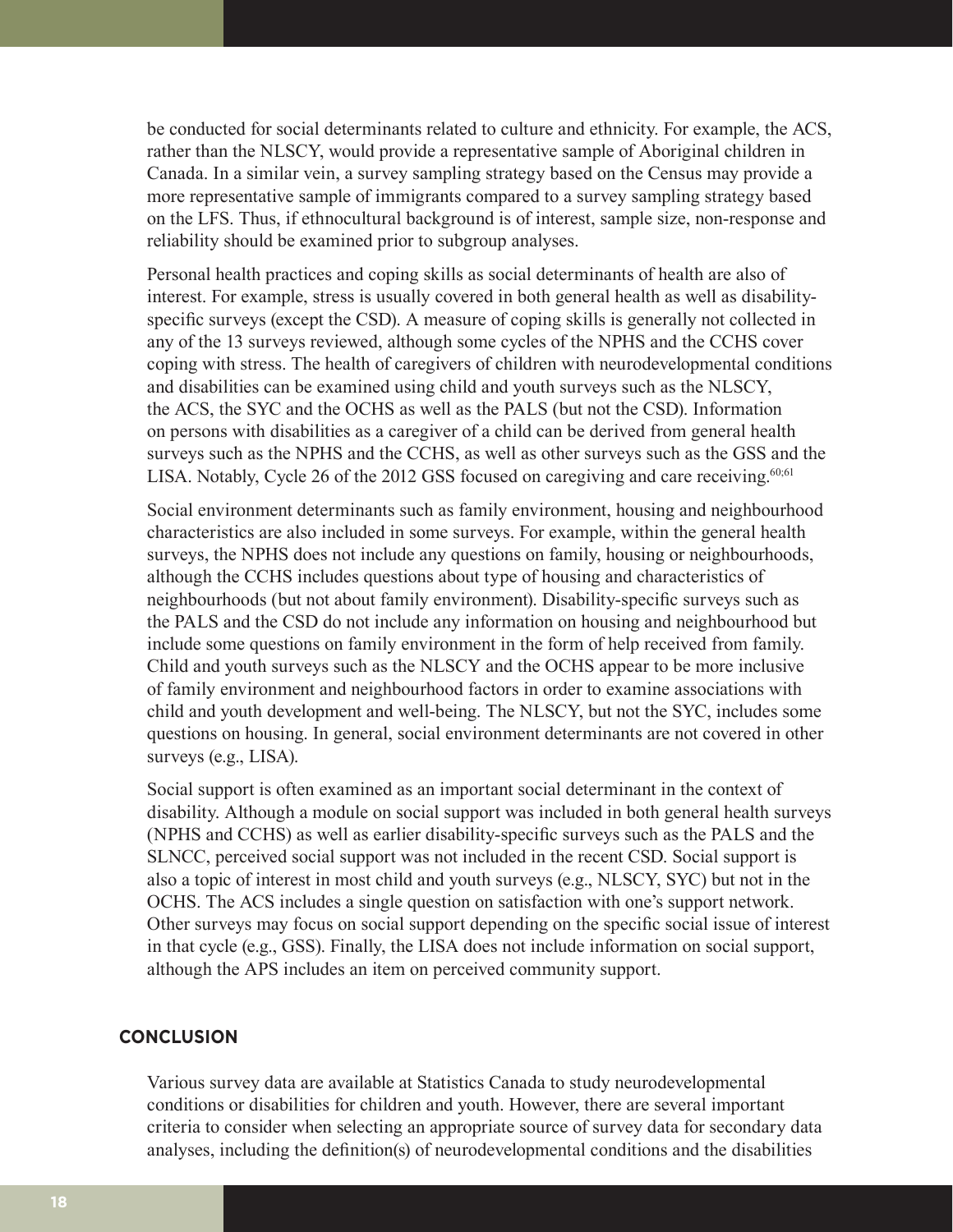of interest, the age group included in the survey sample, the survey design, the inclusion of special populations and a comparison group, and the social determinants of interest. Survey data offer significant opportunities to examine social determinants of health and the complex interactions among various factors for individuals with neurodevelopmental conditions and disabilities and their families. While research in this area has begun, $62,63,64$ much work remains to gain a better understanding of the social context of children with neurodevelopmental conditions and disabilities, and their families.

Currently, there is a data gap on child and youth health and well-being, including neurodevelopmental conditions and disabilities, along with factors influencing child and youth development. Administrative health data can provide information about specific neurodevelopmental conditions that may not be captured in survey data. Survey data can add complementary information such as functional health and disability, social participation and inclusion, as well as factors that can be considered in studies of social determinants. However, administrative data linked to survey data have the added advantage of the identification of rare neurodevelopmental conditions and disabilities together with data to delineate the role of social determinants in the lives of children with neurodevelopmental conditions and disabilities, and their families.

Information from survey data also allows opportunities for the use of sophisticated methods such as microsimulation models as a policy-relevant tool to identify the impact of policy and policy changes for individuals living with neurodevelopmental conditions and disabilities. For example, Finès et al.<sup>65</sup> have recently described the development and performance of microsimulation models of seven neurological conditions, including cerebral palsy and epilepsy, to project the health and economic impacts of neurological conditions over the next 20 years. Future research can integrate recent Canadian data on child and youth neurodevelopmental conditions and disabilities along with various social determinants to identify the health and economic impacts of living with these conditions and disabilities.

There are various other benefits of using Statistics Canada survey data to study child and youth neurodevelopmental conditions and disabilities. First, survey data are often nationally representative, collecting information from a large number of individuals across Canada. Second, a broad range of data (e.g., education, income, health) can be collected given the topics of interest in a particular survey. Third, advanced statistical techniques can be utilized to analyze survey data, including the ability to analyze multiple variables and produce generalizable robust findings. Overall, survey data offer a good opportunity to study neurodevelopmental conditions and disabilities in children and youth as well as explore the role of social determinants associated with these conditions and disabilities.

It was beyond the scope of the present paper to describe in detail the many other excellent provincially linked administrative data bases such as the Institute for Clinical Evaluative Sciences (ICES), the Population Health Research Data Repository housed at the Manitoba Centre for Health Policy, and Population Data BC, as well as national registries such as the Canadian Chronic Disease Surveillance System (CCDSS), a collaborative network of provincial and territorial surveillance systems which is supported by the Public Health Agency of Canada. These should be considered as additional sources for information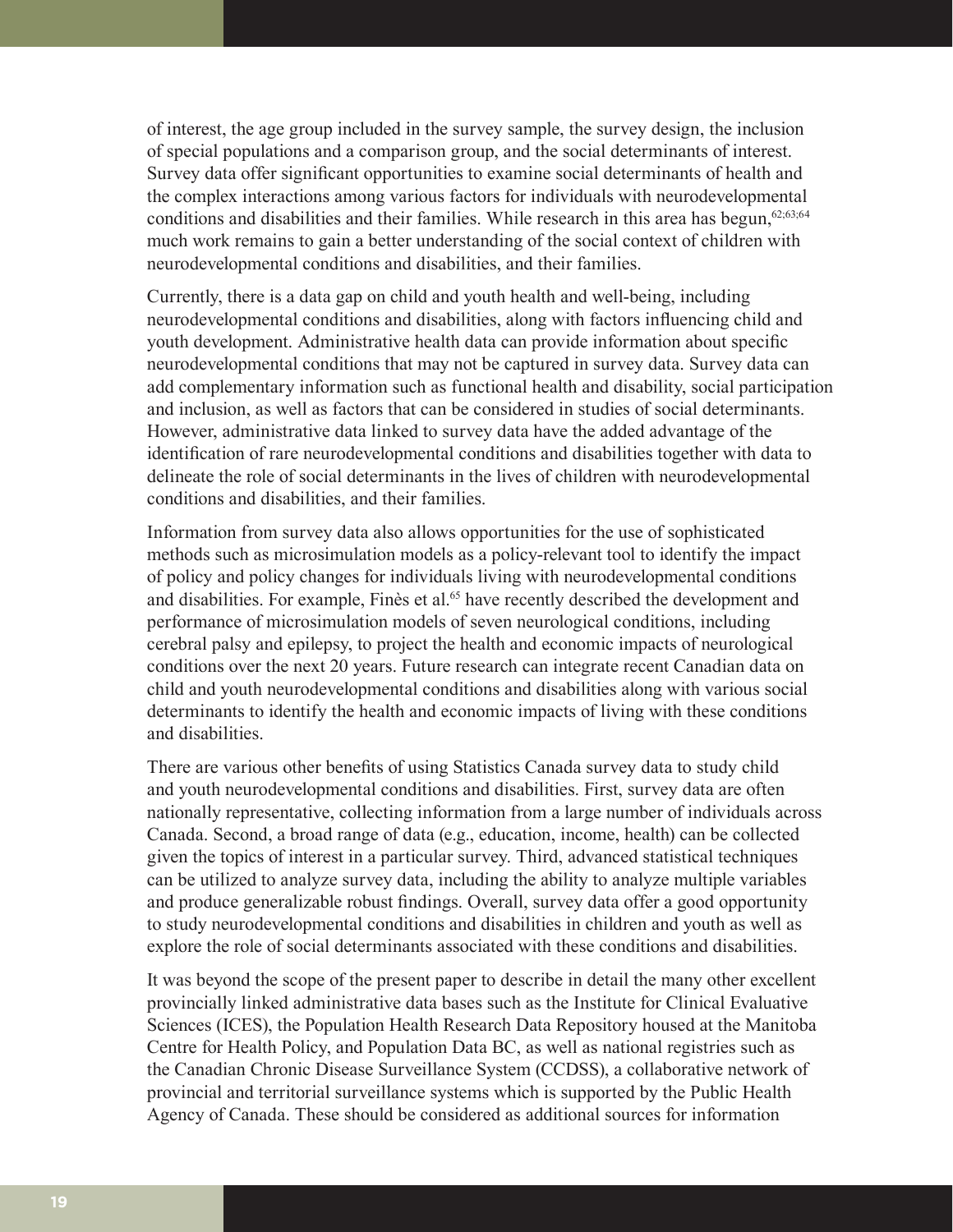about children and youth with neurodevelopmental conditions and disabilities and would be a fruitful topic for future reviews. Work at Statistics Canada has begun to examine the possibilities of using administrative data for conceptualizing child disability<sup>62;66;67</sup> as well as data linked to anonymized national administrative data68;69;70 to study child health.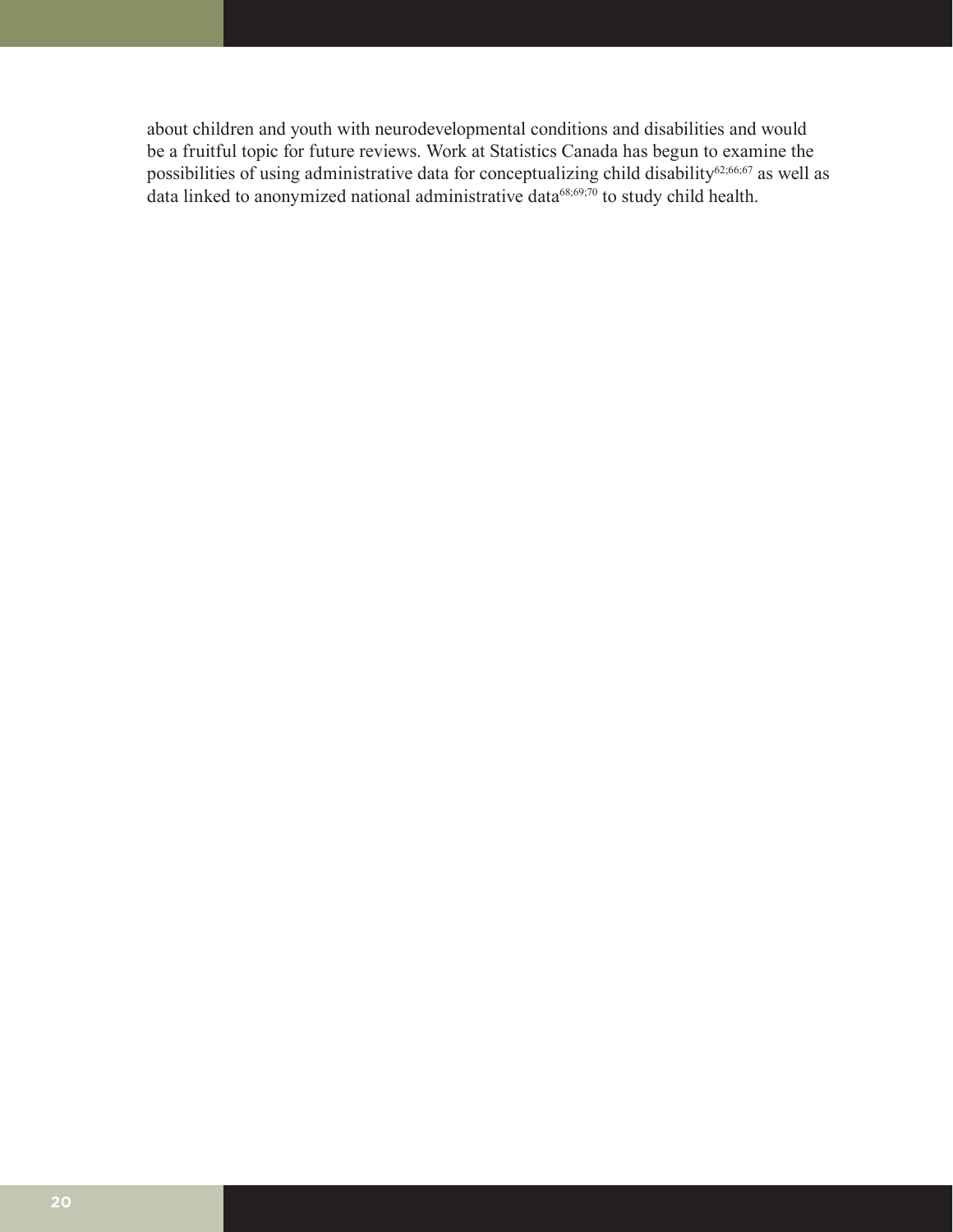| Data source                                                        | <b>Status</b> | Frequency                                                                                                                                             | Type of data        | <b>Description</b>                                                                                                                                                                                                             | <b>Target population</b>                                                                                                                                                                                                                                                                                                                                                                          | Age groups                                                                       | Sample                                                                                                                                                                                                                                                                                                                                                                                                                                                                                                                         | <b>Potential definitions of neurodisabilities</b>                                                                                                                                                                                                                                                     | <b>Special</b><br>populations                     | <b>Comparison</b><br>group        |
|--------------------------------------------------------------------|---------------|-------------------------------------------------------------------------------------------------------------------------------------------------------|---------------------|--------------------------------------------------------------------------------------------------------------------------------------------------------------------------------------------------------------------------------|---------------------------------------------------------------------------------------------------------------------------------------------------------------------------------------------------------------------------------------------------------------------------------------------------------------------------------------------------------------------------------------------------|----------------------------------------------------------------------------------|--------------------------------------------------------------------------------------------------------------------------------------------------------------------------------------------------------------------------------------------------------------------------------------------------------------------------------------------------------------------------------------------------------------------------------------------------------------------------------------------------------------------------------|-------------------------------------------------------------------------------------------------------------------------------------------------------------------------------------------------------------------------------------------------------------------------------------------------------|---------------------------------------------------|-----------------------------------|
| <b>General Health Surveys</b>                                      |               |                                                                                                                                                       |                     |                                                                                                                                                                                                                                |                                                                                                                                                                                                                                                                                                                                                                                                   |                                                                                  |                                                                                                                                                                                                                                                                                                                                                                                                                                                                                                                                |                                                                                                                                                                                                                                                                                                       |                                                   |                                   |
| <b>National</b><br>Population<br>Health<br><b>Survey</b><br>(NPHS) | Inactive      | 1994-95  2010-<br>2011 (9 cycles);<br>Cycles 1-3<br>have cross-<br>sectional and<br>longitudinal<br>components,<br>Cycles 4-9<br>longitudinal<br>only | Longitudinal        | The NPHS is a general<br>health survey that is limited<br>in its ability to identify<br>children and youth with<br>neurodisabilities due to the<br>age range of the sample<br>and potential definitions of<br>neurodisability. | The target population<br>includes household residents<br>in the ten Canadian<br>provinces excluding persons<br>living on Indian Reserves and<br>Crown Lands, residents of<br>health institutions, full-time<br>members of the Canadian<br>Forces Bases and some<br>remote areas in Ontario and<br>Quebec.                                                                                         | $12+$                                                                            | The NPHS employed a<br>stratified two-stage sample<br>design (clusters, dwellings)<br>based on the Labour Force<br>Survey (LFS) in all provinces<br>except Québec, where Santé<br>Québec's design for the<br>1992/1993 Enquête sociale<br>et de santé (ESS) was used.                                                                                                                                                                                                                                                          | Chronic conditions (epilepsy, effects of<br>stroke)<br><b>Health Utility Index</b><br><b>Restriction of activities</b>                                                                                                                                                                                | Immigrant <sup>a</sup><br>Aboriginal <sup>a</sup> | General<br>Canadian<br>Population |
| Canadian<br>Community<br><b>Health</b><br>Survey<br>(CCHS)         | Active        | Annual (core)<br>+ special<br>topics (Mental<br>Health 2002.<br>2012), Nutrition<br>(2004, 2015),<br><b>Healthy Aging</b><br>(2010)                   | Cross-<br>sectional | The CCHS is a general<br>health survey that is limited<br>in its ability to identify<br>children and youth with<br>neurodisabilities due to the<br>age range of the sample<br>and potential definitions of<br>neurodisability. | The CCHS annual covers<br>the population 12 years<br>of age and over living in<br>the ten provinces and the<br>three territories. Excluded<br>from coverage are: persons<br>living on reserves and other<br>Aboriginal settlements in the<br>provinces, full-time members<br>of the Canadian Forces, the<br>institutionalized population,<br>and persons living in some<br>Quebec health regions. | Annual: 12+,<br>Mental Health:<br>15+. Nutrition: 1+.<br>Healthy Aging:<br>$45+$ | The CCHS uses three<br>sampling frames to select<br>the sample of households:<br>an area frame based on<br>the LFS, a list frame of<br>telephone numbers, and a<br>Random Digit Dialling (RDD)<br>frame. In the Nord-du-<br>Québec and Prairie North<br>health regions, only the RDD<br>frame is used. In Nunavut.<br>only the area frame is used.<br>In the Yukon and Northwest<br>Territories, most of the<br>sample comes from the<br>area frame but a small RDD<br>sample is also selected in<br>the territorial capitals. | Depends on the cycle; e.g., 2014 CCHS -<br>Annual Component collected:<br><b>Chronic conditions</b> (heart disease, effects<br>of stroke, high blood pressure, diabetes,<br>and mood disorder)<br>Health Utility Index (Optional content,<br>some provinces only)<br><b>Restriction of activities</b> | Immigrant <sup>a</sup><br>Aboriginal <sup>a</sup> | General<br>Canadian<br>Population |

#### **TABLE 1 STATISTICS CANADA DATA SOURCES ON NEURODEVELOPMENTAL CONDITIONS AND DISABILITIES**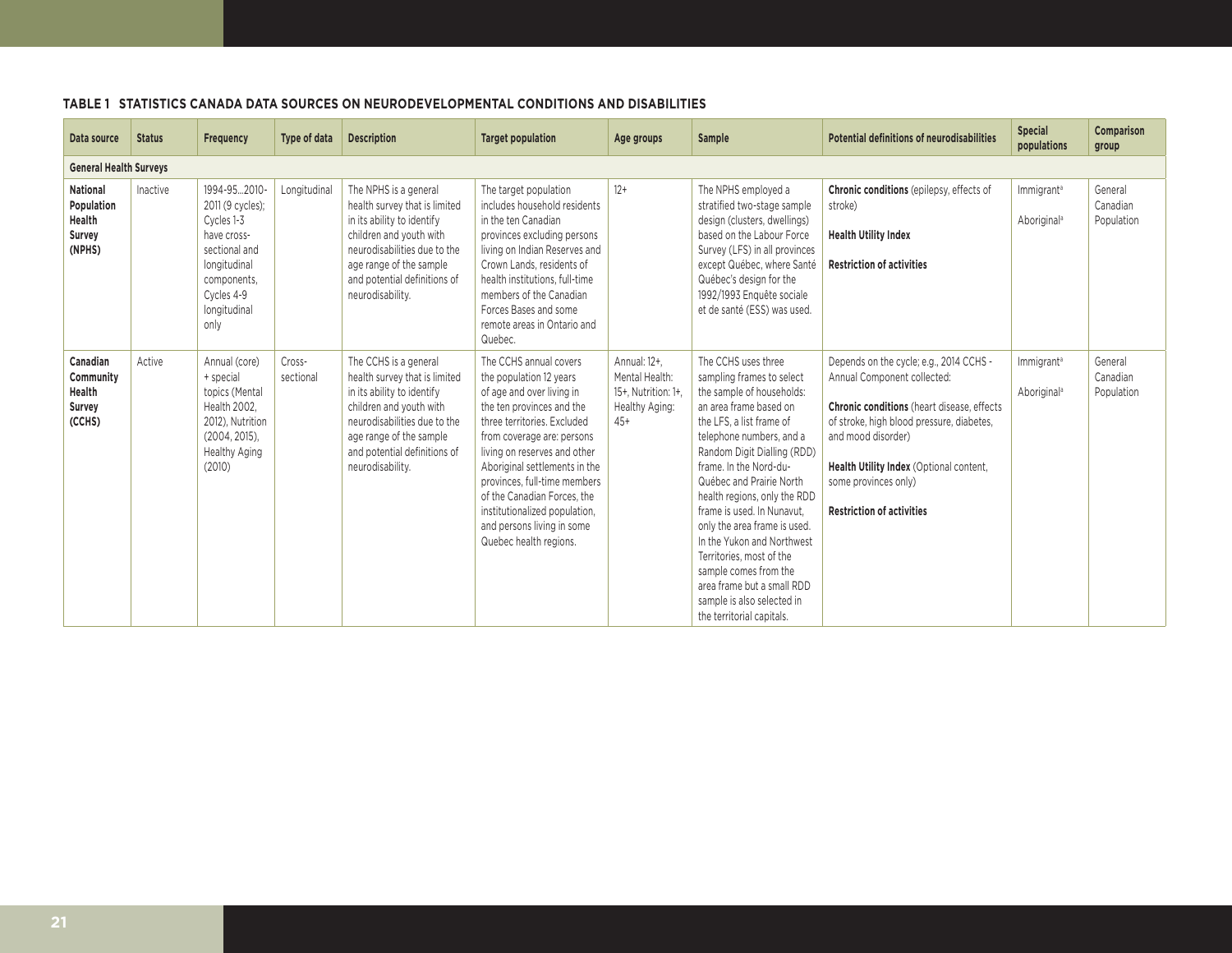|                                                                         | <b>Disability-Specific Surveys</b> |                            |                     |                                                                                                                                                                                                      |                                                                                                                                                                                                                                                                                                                                                                                                                                                                                                                                                                                                          |                                                                                                              |                                                                                                                                                                                                                                                                                                                                                                                                                                                                                                                                                           |                                                                                                                                                                                                                                                                                                                                                                                                                                                                                                                                                                                                                               |                                                   |                                                                                                                                                                       |  |  |
|-------------------------------------------------------------------------|------------------------------------|----------------------------|---------------------|------------------------------------------------------------------------------------------------------------------------------------------------------------------------------------------------------|----------------------------------------------------------------------------------------------------------------------------------------------------------------------------------------------------------------------------------------------------------------------------------------------------------------------------------------------------------------------------------------------------------------------------------------------------------------------------------------------------------------------------------------------------------------------------------------------------------|--------------------------------------------------------------------------------------------------------------|-----------------------------------------------------------------------------------------------------------------------------------------------------------------------------------------------------------------------------------------------------------------------------------------------------------------------------------------------------------------------------------------------------------------------------------------------------------------------------------------------------------------------------------------------------------|-------------------------------------------------------------------------------------------------------------------------------------------------------------------------------------------------------------------------------------------------------------------------------------------------------------------------------------------------------------------------------------------------------------------------------------------------------------------------------------------------------------------------------------------------------------------------------------------------------------------------------|---------------------------------------------------|-----------------------------------------------------------------------------------------------------------------------------------------------------------------------|--|--|
| <b>Health and</b><br><b>Activity</b><br>Limitations<br>Survey<br>(HALS) | Replaced by<br>PALS                | 1986, 1991                 | Cross-<br>sectional | The HALS is an early<br>disability-specific survey<br>which was replaced by PALS<br>and then CSD. Children and<br>vouth with neurodisabilities<br>can be identified based on<br>several definitions. | The target population<br>consisted of all persons<br>with a physical or<br>psychological disability<br>who were living in Canada<br>at the time of the Census,<br>including residents of the<br>Yukon and the Northwest<br>Territories, and permanent<br>residents of most collective<br>dwellings and health<br>care institutions. Indian<br>reserves were covered by<br>the APS. Persons excluded<br>were residents in penal<br>institutions, correctional<br>facilities, military camps,<br>campgrounds and parks,<br>soup kitchens, merchant<br>and coast guard ships and<br>children's group homes. | All ages                                                                                                     | The sampling frame was<br>first based on positive<br>responses to the activity<br>limitation question on the<br>Census. Results of field<br>tests indicated that many<br>persons with a disability<br>did not answer "yes" to<br>the question on activity<br>limitation. Consequently<br>it was decided to select a<br>sample of individuals who<br>responded "no" to the<br>activity limitation, who were<br>then interviewed. Some of<br>these people changed their<br>"No" to a "Yes" and were<br>added to the sample of<br>persons with disabilities. | 1991 HALS - Household Component<br>collected:<br>Types of disabilities based on difficulty in<br>hearing, seeing, speaking, mobility, agility<br>and "other" domains. Other included<br>intellectual disability, learning disability,<br>and mental health in ages 15+<br>Chronic conditions (e.g., epilepsy, cerebral<br>palsy (CP), spina bifida, learning disabilitiy<br>for ages 0-14 only)<br>Activity limitation(s) (single question<br>for ages 0-14; limited in activity at home,<br>at school, at work, in other activities for<br>ages 15+)<br>Main condition (ICD-9 codes are derived<br>from the main conditions) | Immigrant <sup>a</sup><br>Aboriginal <sup>a</sup> | All persons<br>with a<br>physical or<br>psychological<br>disability living<br>in Canada.<br>Persons<br>without<br>disabilities<br>on selected<br>Census<br>variables. |  |  |
| Participation<br>and Activity<br>Limitations<br>Survey<br>(PALS)        | Replaced by<br>CSD                 | Quinquennial,<br>2001.2006 | Cross-<br>sectional | The PALS is a disability-<br>specific survey which<br>was replaced by CSD.<br>Children and youth with<br>neurodisabilities can be<br>identified based on several<br>definitions.                     | The population covered<br>by the survey was persons<br>living in private and some<br>collective households in<br>the ten provinces and the<br>three territories. Exclusions<br>include: the population living<br>on First Nations reserves.<br>residents of institutional<br>collectives, individuals<br>living on military bases,<br><b>Canadian Armed Forces</b><br>vessels, merchant vessels<br>and coast guard vessels, as<br>well as campgrounds and<br>parks were excluded for<br>operational reasons.                                                                                             | 2006: Less than<br>15. 15-24. 25-44.<br>45-64, 65-74,<br>$75+$<br>2001: Less than<br>25.25-44.45-<br>64, 65+ | The sampling frame<br>consisted of all persons who<br>answered "yes" to either<br>of the Census questions on<br>activities of daily living and<br>who were living in Canada at<br>the time of the Census.                                                                                                                                                                                                                                                                                                                                                 | 2006 PALS collected:<br>Types of disabilities based on difficulty in<br>hearing, seeing, communication, mobility,<br>agility, learning, developmental, and<br>emotional/psychological domains.<br>Chronic conditions (epilepsy, autism, CP,<br>spina bifida, cystic fibrosis, fetal alcohol<br>syndrome, attention deficit disorder/<br>attention deficit and hyperactivity disorder<br>(ADD/ADHD), Down syndrome, and<br>complex medical care needs)<br><b>Activity limitations</b><br>Main condition (ICD-10 codes are derived<br>from the main conditions)<br><b>Health Utility Index</b>                                  | Immigrant <sup>a</sup><br>Aboriginal <sup>a</sup> | All persons<br>with a<br>limitation in<br>daily living<br>living in<br>Canada.<br>Persons<br>without<br>disabilities<br>on selected<br>Census<br>variables.           |  |  |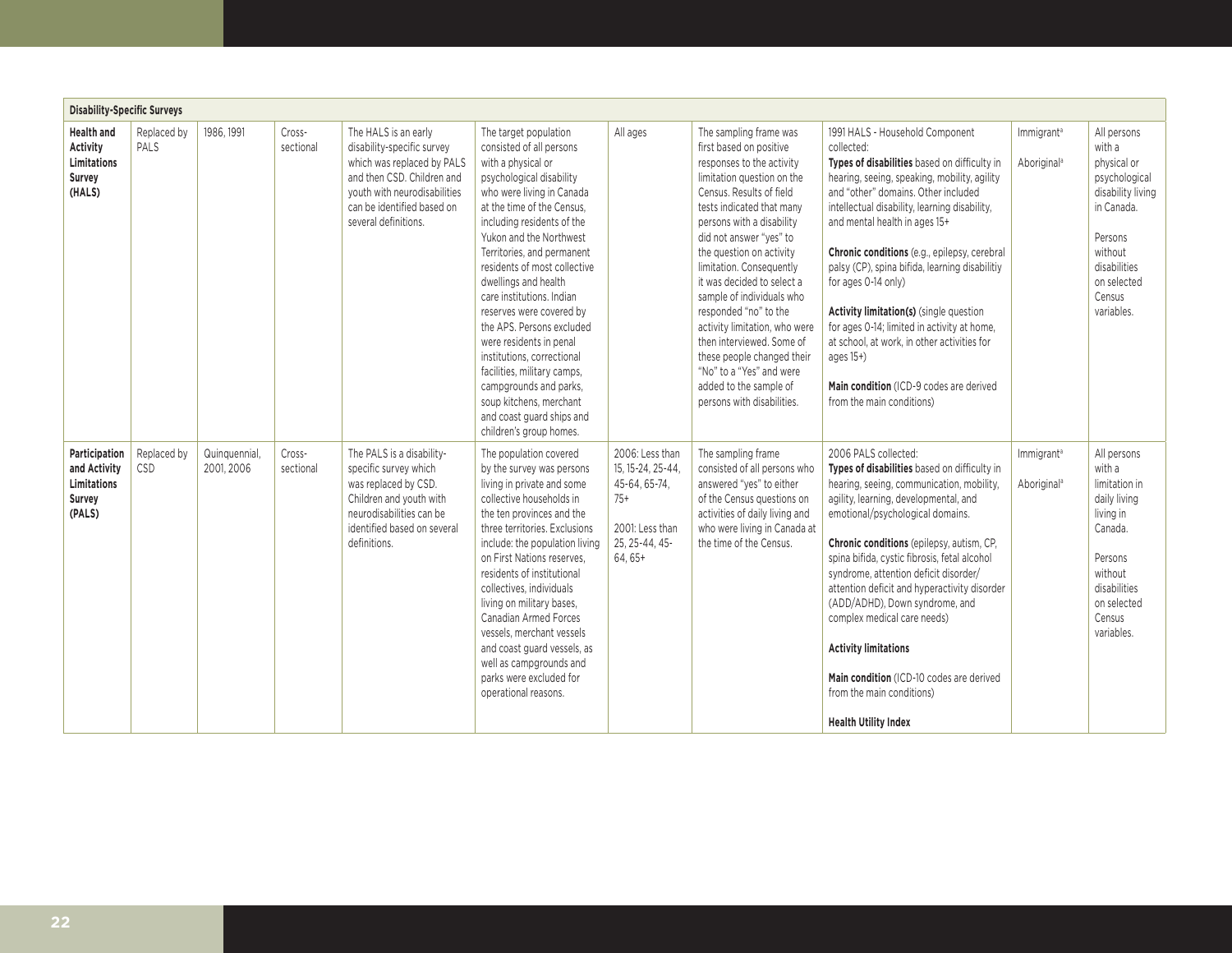| Canadian<br>Survey on<br><b>Disability</b><br>(CSD)                                  | Active   | Quinquennial,<br>2012 | Cross-<br>sectional | The CSD is a disability-<br>specific survey, which does<br>not include children. Youth<br>(but not children under age<br>15) with neurodisabilities<br>can be identified based on<br>several definitions.                                                                  | The population includes all<br>adults aged 15 and over who<br>had an activity limitation or<br>a participation restriction<br>associated with a physical or<br>mental condition or health<br>problem and were living in<br>Canada at the time of the<br>National Household Survey<br>(NHS). This includes persons<br>living in private dwellings in<br>the ten provinces and three<br>territories. The population<br>living on First Nations<br>reserves is excluded, as are<br>people living in collective<br>dwellings. | 15-24, 25-44, 45-<br>64, 65-74, 75+ | The sampling frame<br>includes all persons aged<br>15+ who answered "Yes"<br>to at least one of the NHS<br>filter questions on activity<br>limitations and who lived in<br>Canada at the time of the<br>survey.               | <b>Disability Screening Questions (DSQ)</b><br>Types of disabilities based on the DSQ:<br>seeing, hearing, mobility, flexibility,<br>dexterity, pain, learning, developmental,<br>mental/psychological, and memory<br>Activity limitations (difficulty with<br>activities of daily living obtained from the<br>respondents' answers to the 2011 NHS)<br>Main condition (ICD-10 codes are derived<br>from the main conditions) | Immigrant <sup>a</sup><br>Aboriginal <sup>a</sup> | Canadians<br>with an activity<br>limitation or a<br>participation<br>restriction<br>associated<br>with a physical<br>or mental<br>condition or<br>health problem.<br>Persons<br>without<br>disabilities on<br>selected NHS<br>variables. |
|--------------------------------------------------------------------------------------|----------|-----------------------|---------------------|----------------------------------------------------------------------------------------------------------------------------------------------------------------------------------------------------------------------------------------------------------------------------|---------------------------------------------------------------------------------------------------------------------------------------------------------------------------------------------------------------------------------------------------------------------------------------------------------------------------------------------------------------------------------------------------------------------------------------------------------------------------------------------------------------------------|-------------------------------------|-------------------------------------------------------------------------------------------------------------------------------------------------------------------------------------------------------------------------------|-------------------------------------------------------------------------------------------------------------------------------------------------------------------------------------------------------------------------------------------------------------------------------------------------------------------------------------------------------------------------------------------------------------------------------|---------------------------------------------------|------------------------------------------------------------------------------------------------------------------------------------------------------------------------------------------------------------------------------------------|
| Survey on<br>Living with<br>Neurologial<br><b>Conditions</b><br>in Canada<br>(SLNCC) | Inactive | 2011                  | Cross-<br>sectional | The SLNCC is a condition-<br>specific follow up survey (to<br>the CCHS) that is limited in<br>its coverage due to the age<br>range of the sample. Youth<br>(but not children under age<br>15) with neurodisabilities<br>can be identified based on<br>several definitions. | The SLNCC covers the<br>population 15 years of age<br>and over living in the ten<br>provinces who have been<br>diagnosed by a health<br>professional with one or<br>more of the neurological<br>conditions. Excluded from<br>the survey coverage are:<br>persons living on reserves<br>and other Aboriginal<br>settlements, full-time<br>members of the Canadian<br>Forces, the institutionalized<br>population, and persons<br>living in some Quebec health<br>regions.                                                  | $15+$                               | The sample was drawn<br>from CCHS respondents<br>and household members<br>aged 15+ (living in the ten<br>provinces) who reported<br>being diagnosed with<br>at least one of the 18<br>neurological conditions of<br>interest. | Diagnoses (18 diagnoses; e.g., epilepsy,<br>CP, spina bifida)<br>Chronic conditions (heart disease, high<br>blood pressure, diabetes, and mood<br>disorder)<br><b>Health Utility Index</b><br><b>Restriction of activities (limitations in)</b><br>usual activities)                                                                                                                                                          | Aboriginal - no<br>Immigrant - no                 | N/A                                                                                                                                                                                                                                      |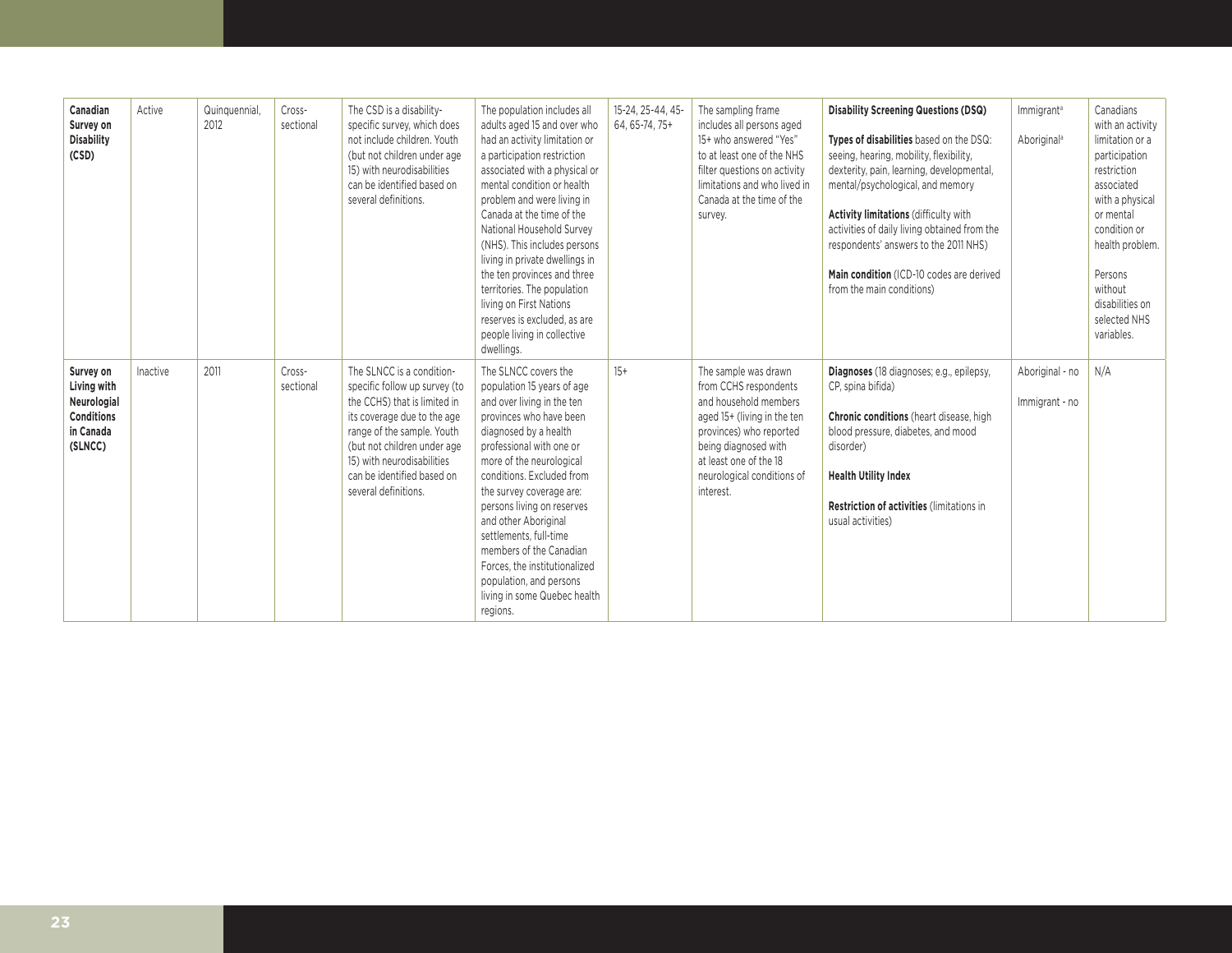| <b>National</b><br>Biennial, 1994-<br>Longitudinal<br>Cycle 1: 0-11<br>Inactive<br>The NLSCY is a general child<br>The population includes the<br>All NLSCY samples were<br>Cycle 1 (0-11 yrs): Chronic conditions<br>Immigrant <sup>a</sup><br>General<br>Longitudinal<br>52008-09 (8<br>Cycle 2: 0-13<br>Canadian<br>and youth survey with a<br>non-institutionalized civilian<br>drawn from the LFS's<br>(e.g., epilepsy, CP, mental handicap/<br>Survey of<br>focus on health. Children and<br>Cycle 3: 0-15<br>respondent households.<br>intellectual disability, learning disability,<br>Population<br>cycles)<br>population (aged 0 to 11) in<br>Aboriginal <sup>a</sup><br>Children<br>youth with neurodisabilities<br>Canada's ten provinces. The<br>Cycle 4: 0-17<br>emotional/psychological/nervous<br>and Youth<br>can be identified based on<br>Cycle 5: 0-5, 8-19<br>survey excludes children<br>difficulties); Activity limitations (limited<br>(NLSCY)<br>several definitions.<br>living on Indian reserves<br>Cycle 6: 0-5,<br>in participation in school, at play, or in any<br>or Crown lands, residents<br>other activity); Health Utilities Index (4-11<br>$10 - 21$<br>of institutions, full-time<br>Cycle 7: 0-9,<br>yrs only)<br>members of the Canadian<br>$12 - 23$<br>Cycle 2 (0-13 yrs): Chronic conditions (as<br>Armed Forces, and residents<br>Cycle 8: 0-7,<br>above); Activity limitations; Health Utility<br>of some remote regions.<br>$14 - 25$<br><b>Index</b> $(4-5 \text{ yrs})$<br>Cycle 3 (0-15 yrs): Chronic conditions (as<br>above); Activity limitations; Health Utility<br>Index $(4-5$ yrs)<br>Cycle 4 (0-15 yrs): Chronic conditions<br>(epilepsy, CP, mental handicap/intellectual<br>disability); (learning disability, ADD,<br>emotional/psychological/nervous<br>difficulties; 3-15 yrs); Activity limitations;<br>Health Utility Index (4-5 yrs)<br>Cycle 5 (0-5; 8-19 yrs); Chronic<br>conditions (epilepsy, CP, mental handicap/<br>intellectual disability); (learning disability,<br>ADD/ADHD, emotional/psychological/<br>nervous difficulties; 3-5, 8-19 yrs); Activity<br>limitations; Health Utility Index (4-5 yrs)<br>Cycle 6 (0-5; 10-21 yrs): Chronic<br>conditions (epilepsy, CP, mental handicap/<br>intellectual disability); (learning disability,<br>ADD/ADHD, emotional/psychological/<br>nervous difficulties; 3-5, 10-21 yrs); Activity<br>limitations (0-5; 10-19 yrs); Health Utility<br><b>Index</b> $(4-5 \text{ yrs})$<br>Cycle 7 (0-9; 12-15; 18-19; 22-23 yrs):<br>Chronic conditions (epilepsy, CP, mental<br>handicap/intellectual disability); (learning<br>disability, ADD/ADHD, emotional/<br>psychological/nervous difficulties, eating<br>disorder (3-9, 12-15, 18-19, 22-23 yrs);<br><b>Activity limitations</b> (0-9; 12-17; 20-21 yrs);<br>Health Utility Index (4-5 yrs)<br>Cycle 8 (0-7; 14-15; 18-19; 22-23 yrs):<br>Chronic conditions (epilepsy, CP, mental<br>handicap/intellectual disability); (learning<br>disability, ADD/ADHD, emotional/<br>psychological/nervous difficulties, eating<br>disorder (3-7; 14-15; 18-19; 22-25 yrs);<br>(autism, migraines; 3-7; 14-15); Activity<br><b>limitations</b> (0-7; 14-17; 20-21; 24-25 yrs); |
|---------------------------------------------------------------------------------------------------------------------------------------------------------------------------------------------------------------------------------------------------------------------------------------------------------------------------------------------------------------------------------------------------------------------------------------------------------------------------------------------------------------------------------------------------------------------------------------------------------------------------------------------------------------------------------------------------------------------------------------------------------------------------------------------------------------------------------------------------------------------------------------------------------------------------------------------------------------------------------------------------------------------------------------------------------------------------------------------------------------------------------------------------------------------------------------------------------------------------------------------------------------------------------------------------------------------------------------------------------------------------------------------------------------------------------------------------------------------------------------------------------------------------------------------------------------------------------------------------------------------------------------------------------------------------------------------------------------------------------------------------------------------------------------------------------------------------------------------------------------------------------------------------------------------------------------------------------------------------------------------------------------------------------------------------------------------------------------------------------------------------------------------------------------------------------------------------------------------------------------------------------------------------------------------------------------------------------------------------------------------------------------------------------------------------------------------------------------------------------------------------------------------------------------------------------------------------------------------------------------------------------------------------------------------------------------------------------------------------------------------------------------------------------------------------------------------------------------------------------------------------------------------------------------------------------------------------------------------------------------------------------------------------------------------------------------------------------------------------------------------------------------------------------------------------------------------------------------------------------------------|
|                                                                                                                                                                                                                                                                                                                                                                                                                                                                                                                                                                                                                                                                                                                                                                                                                                                                                                                                                                                                                                                                                                                                                                                                                                                                                                                                                                                                                                                                                                                                                                                                                                                                                                                                                                                                                                                                                                                                                                                                                                                                                                                                                                                                                                                                                                                                                                                                                                                                                                                                                                                                                                                                                                                                                                                                                                                                                                                                                                                                                                                                                                                                                                                                                                             |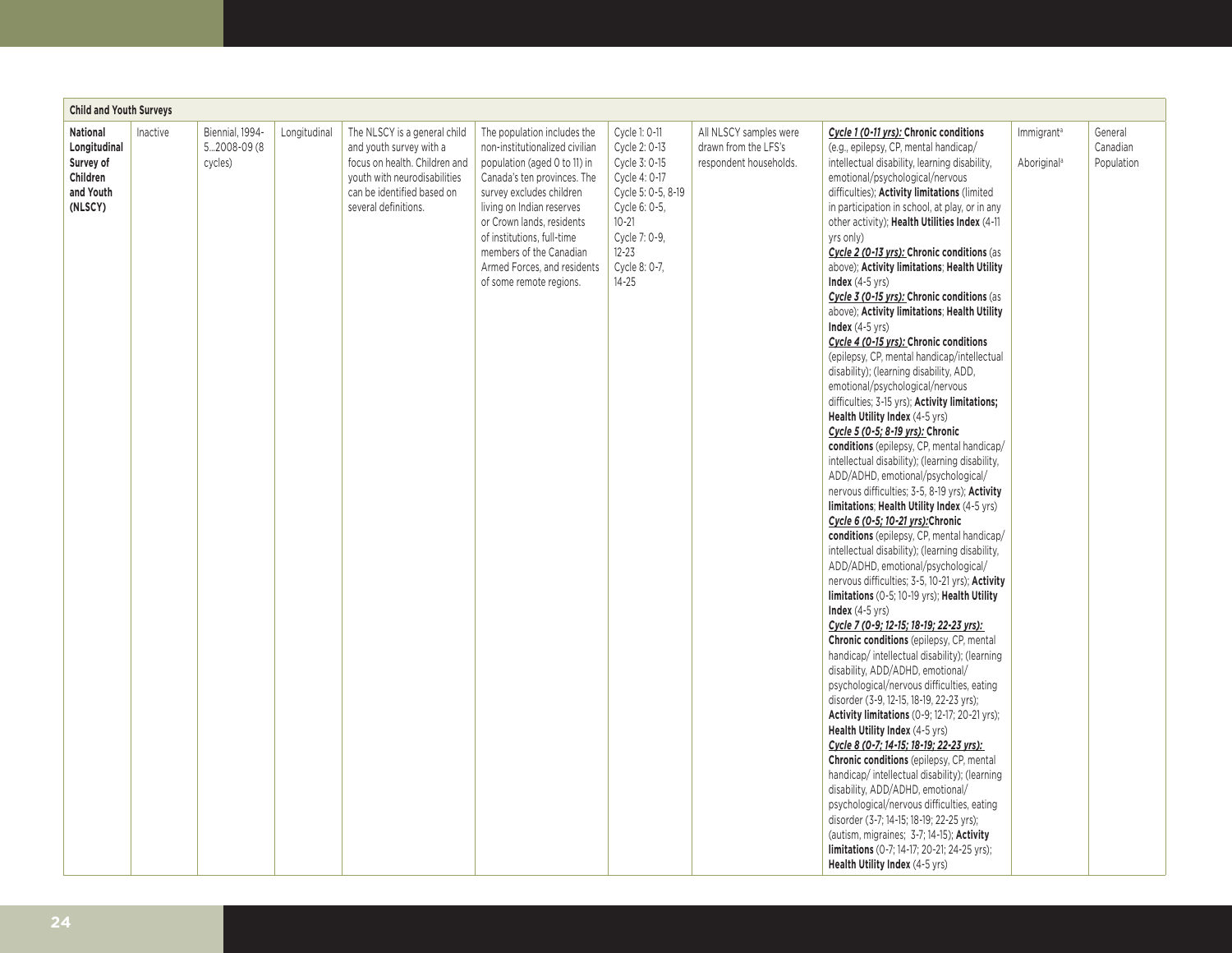| Aboriginal<br>Children's<br><b>Survey</b><br>(ACS)     | Inactive | 2006                                                     | Cross-<br>sectional | The ACS is an Aboriginal-<br>specific child survey that<br>is limited in its ability to<br>identify neurodisability. A<br>selected group of young<br>Aboriginal children with<br>neurodisabilities can be<br>identified.                              | The target population<br>includes all children in<br>Canada with North American<br>Indian, Métis or Inuit identity<br>or ancestry, under the age of<br>6 years, excluding children<br>living in Indian settlements or<br>on-reserve, or in institutions.<br>Although children living<br>on-reserve were not<br>included in the provinces, all<br>Aboriginal children living in<br>the territories and children<br>in some First Nations<br>communities in Quebec were<br>included. | Under 6            | The sample was selected<br>from children living in<br>households whose response<br>on their 2006 Census<br>questionnaire indicated<br>that they had Aboriginal<br>ancestors; and/or identified<br>as North American Indian.<br>Métis and/or Inuit; and/or<br>had treaty or Registered<br>Indian status; and/or had<br>Indian Band membership. | Chronic conditions (CP, spina bifida, Down<br>Syndrome, ADD/ADHD, Fetal alcohol<br>spectrum disorder (FASD), autism)<br>Activity limitation (single question)                                                                | N/A                                               | N/A                               |
|--------------------------------------------------------|----------|----------------------------------------------------------|---------------------|-------------------------------------------------------------------------------------------------------------------------------------------------------------------------------------------------------------------------------------------------------|------------------------------------------------------------------------------------------------------------------------------------------------------------------------------------------------------------------------------------------------------------------------------------------------------------------------------------------------------------------------------------------------------------------------------------------------------------------------------------|--------------------|-----------------------------------------------------------------------------------------------------------------------------------------------------------------------------------------------------------------------------------------------------------------------------------------------------------------------------------------------|------------------------------------------------------------------------------------------------------------------------------------------------------------------------------------------------------------------------------|---------------------------------------------------|-----------------------------------|
| <b>Survey</b><br>of Young<br><b>Canadians</b><br>(SYC) | Inactive | 2010                                                     | Cross-<br>sectional | The SYC is a general child<br>survey with some health<br>content but is limited in<br>the age range included<br>in the sample. A selected<br>group of children (but not<br>children aged 10 or older)<br>with neurodisabilities can be<br>identified. | The target population<br>consists of Canadian children<br>1 to 9 years of age living in<br>the ten provinces, excluding<br>those living on an Indian<br>reserve or in an institution.                                                                                                                                                                                                                                                                                              | $1-5, 6-9$         | Respondents were randomly<br>selected from administrative<br>files produced by Statistics<br>Canada using information<br>obtained from the Canada<br>Revenue Agency.                                                                                                                                                                          | Chronic conditions (e.g., epilepsy, CP,<br>learning disability, autism, emotional/<br>psychological/ nervous difficulty)<br><b>Restriction of activities</b>                                                                 | Immigrant <sup>a</sup><br>Aboriginal <sup>a</sup> | General<br>Canadian<br>Population |
| Ontario<br><b>Child Health</b><br>Study<br>(OCHS)      | Active   | Occasional                                               | Cross-<br>sectional | The OCHS is a survey of<br>children and youth living in<br>Ontario only. Children and<br>vouth with neurodisabilities<br>can be identified based on<br>several definitions.                                                                           | Children and youth aged 4 to<br>17 living in Ontario. Excluded<br>from the sample are children<br>living on reserves and those<br>living in institutions.                                                                                                                                                                                                                                                                                                                          | 4-11, 12-13, 14-17 | The dwellings for this survey<br>come from administrative<br>files created by Statistics<br>Canada and Canada<br>Revenue Agency (the<br>Canadian Child Tax Benefit<br>file).                                                                                                                                                                  | <b>Developmental conditions</b><br>(developmental delay, intellectual<br>disability, autism spectrum disorder, ADD/<br>ADHD, learning disability)<br>Chronic health conditions (epilepsy, CP)<br><b>Health Utility Index</b> | Immigrant <sup>a</sup><br>Aboriginal <sup>a</sup> | General<br>Ontario<br>Population  |
| <b>Other Surveys</b>                                   |          |                                                          |                     |                                                                                                                                                                                                                                                       |                                                                                                                                                                                                                                                                                                                                                                                                                                                                                    |                    |                                                                                                                                                                                                                                                                                                                                               |                                                                                                                                                                                                                              |                                                   |                                   |
| General<br>Social<br><b>Survey</b><br>(GSS)            | Active   | Annual.<br>topic varies<br>(quinquennial,<br>same topic) | Cross-<br>sectional | The GSS is a general<br>population survey that<br>is limited in its ability to<br>identify children and youth<br>with neurodisabilities due to<br>the age range of the sample<br>and potential definitions of<br>neurodisabilities.                   | The target population is all<br>non-institutionalized persons<br>15 years of age and over,<br>living in the ten provinces.                                                                                                                                                                                                                                                                                                                                                         | $15+$              | Depends on the topic, e.g.<br>GSS - Victimization (2014<br>Cycle 28: Canadians' Safety)<br>is based on Statistics<br>Canada's new telephone<br>sampling frame.                                                                                                                                                                                | Depends on the cycle; e.g., GSS<br>-Victimization (2014 Cycle 28: Canadians'<br>Safety)<br><b>DSQ</b> (short version)                                                                                                        | Immigrant <sup>a</sup><br>Aboriginal <sup>a</sup> | General<br>Canadian<br>Population |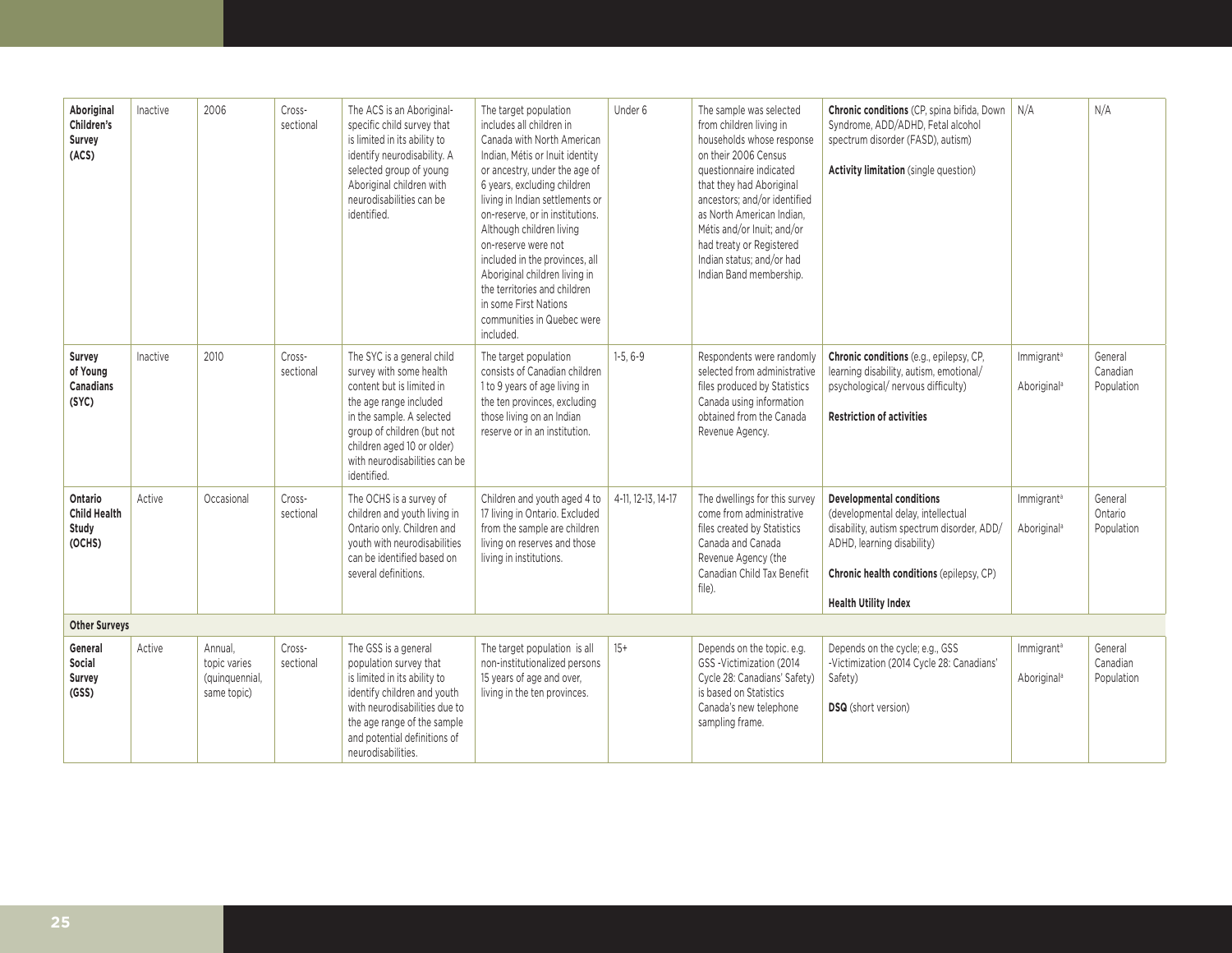| Longitudinal<br>and<br>International<br>Study of<br><b>Adults</b><br>(LISA) | Active | Biennial, 2012            | Longitudinal<br>but only<br>wave 1<br>currently<br>available<br>(2012) | The LISA is a general<br>survey of adolescents and<br>adults.which is limited<br>in its ability to identify<br>children and youth with<br>neurodisabilities due to the<br>age range of the sample<br>and potential definitions of<br>neurodisabilities. | The LISA covers the<br>population living in the<br>ten provinces, plus their<br>future descendents.<br>Excluded from the survey's<br>coverage are those who<br>were: living on reserves<br>and other Aboriginal<br>settlements in the provinces,<br>official representatives of<br>foreign countries living in<br>Canada and their families.<br>members of religious and<br>other communal colonies.<br>members of the Canadian<br>Armed Forces stationed<br>outside of Canada, and<br>persons living in institutions. | $15 - 65$ | The sample is selected<br>from a frame constructed<br>from dwellings containing<br>households which<br>responded to the 2011<br>Census of Population. | Any longstanding illness that has lasted<br>or expected to last 6 months or more<br>(single question in Wave 1)<br>Activity limitation due to longstanding<br>illnesses (single question in Wave 1)<br><b>DSQ</b> (long version in Wave 2: short version<br>in Wave 3) | Immigrant <sup>a</sup><br>Aboriginal <sup>a</sup> | General<br>Canadian<br>Population |
|-----------------------------------------------------------------------------|--------|---------------------------|------------------------------------------------------------------------|---------------------------------------------------------------------------------------------------------------------------------------------------------------------------------------------------------------------------------------------------------|------------------------------------------------------------------------------------------------------------------------------------------------------------------------------------------------------------------------------------------------------------------------------------------------------------------------------------------------------------------------------------------------------------------------------------------------------------------------------------------------------------------------|-----------|-------------------------------------------------------------------------------------------------------------------------------------------------------|------------------------------------------------------------------------------------------------------------------------------------------------------------------------------------------------------------------------------------------------------------------------|---------------------------------------------------|-----------------------------------|
| Aboriginal<br>Peoples<br>Survey<br>(APS)                                    | Active | 1991. 2001.<br>2006, 2012 | Cross-<br>sectional                                                    | The APS is an Aboriginal-<br>specific survey that is<br>limited in its ability to<br>identify children and youth<br>with neurodisabilities due<br>to potential definitions of<br>neurodisabilities.                                                     | The target population was<br>composed of the Aboriginal<br>identity population of<br>Canada, 6 years of age<br>and older, living in private<br>dwellings excluding people<br>living on Indian reserves and<br>settlements and in certain<br><b>First Nations communities</b><br>in Yukon and the Northwest<br>Territories.                                                                                                                                                                                             | $6+$      | The sample was selected<br>from NHS respondents<br>who reported an Aboriginal<br>identity or ancestry.                                                | Chronic conditions (for 0-11 years:<br>learning disability, autism, fetal alcohol<br>syndrome, developmental disability, ADD/<br>ADHD; for 12+ years: mood or anxiety<br>disorders, ADD, learning disability)                                                          | N/A                                               | N/A                               |

a Although an indicator is included on the data file, caution is warranted as the sample size might not be sufficient for specific analysis.

ICD = International Classification of Diseases.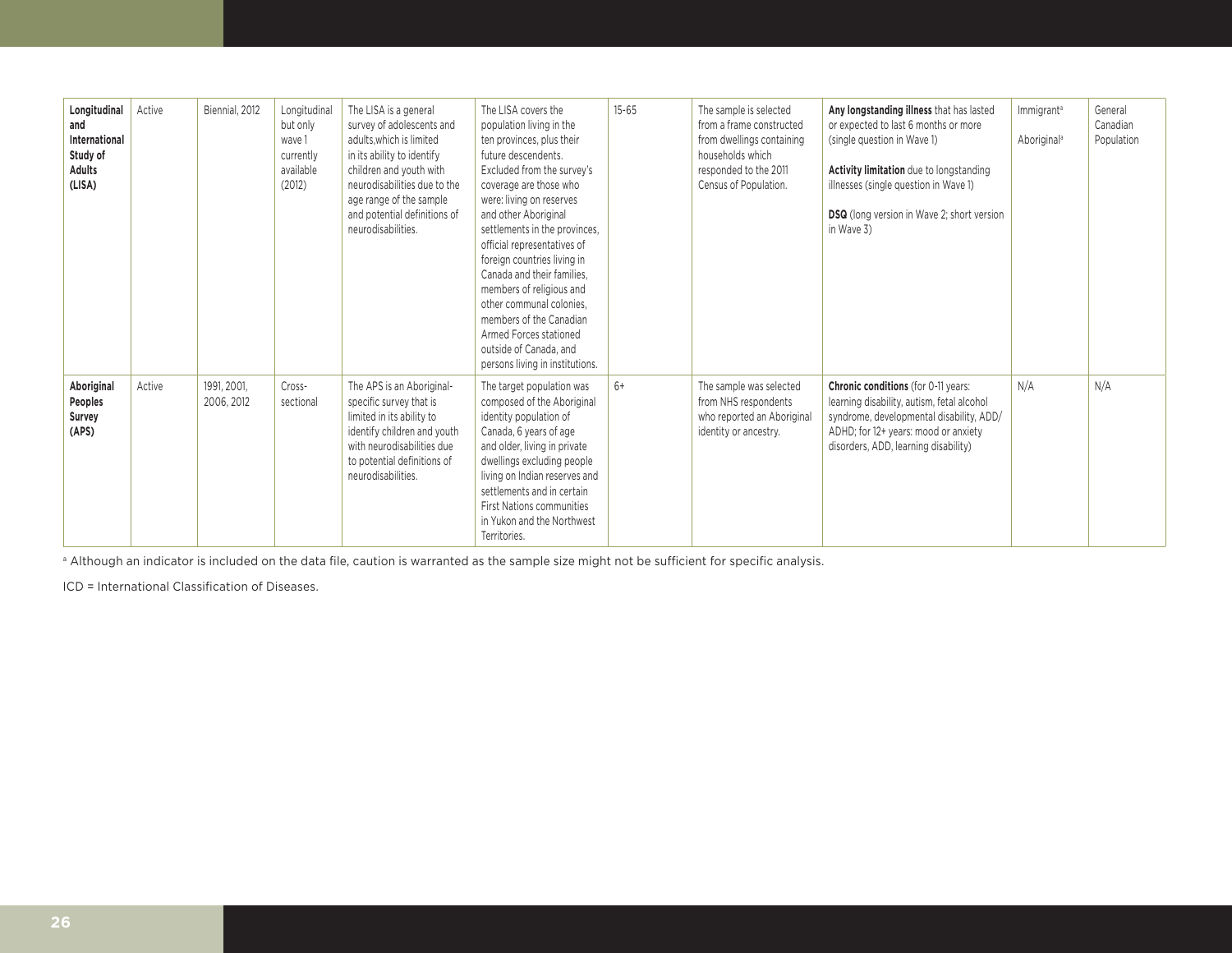#### **TABLE 2 SOCIAL DETERMINANTS VARIABLES OF INTEREST**

| Data source                                                                           | <b>Utilization of health</b><br>and social services* | <b>Health utility</b><br>measures*                                                                                   | Income*                                                                                                                                        | <b>Marital Status*</b>                                       | <b>Education*</b>                 | Employment*                                                    | <b>Ethnocultural</b><br>background                              | <b>Personal health</b><br>practices and coping<br>skills                                      | <b>Social environment</b>                                                                                                                        | <b>Social support</b>                                               |
|---------------------------------------------------------------------------------------|------------------------------------------------------|----------------------------------------------------------------------------------------------------------------------|------------------------------------------------------------------------------------------------------------------------------------------------|--------------------------------------------------------------|-----------------------------------|----------------------------------------------------------------|-----------------------------------------------------------------|-----------------------------------------------------------------------------------------------|--------------------------------------------------------------------------------------------------------------------------------------------------|---------------------------------------------------------------------|
| <b>General Health Surveys</b>                                                         |                                                      |                                                                                                                      |                                                                                                                                                |                                                              |                                   |                                                                |                                                                 |                                                                                               |                                                                                                                                                  |                                                                     |
| <b>National Population</b><br><b>Health Survey</b><br>(NPHS)                          | Doctors' visits<br>Hospitalization<br>Medication use | Health Utility Index<br>(HUI)                                                                                        | Self-reported<br>household and<br>personal income,<br>general sources of<br>income                                                             | Self-reported current<br>marital status                      | Highest educational<br>attainment | Self-reported labour<br>force participation                    | Ethnocultural status<br>Immigration status<br>Aboriginal status | Coping with stress<br>(only in certain<br>cycles)                                             | N/A                                                                                                                                              | Social support<br>module (Medical<br>Outcomes Study<br>questions)   |
| Canadian<br><b>Community Health</b><br>Survey (CCHS)                                  | Doctors' visits<br>Hospitalization<br>Medication use | HUI<br>Short Form (36)<br>Health Survey (SF-<br>36) optional content<br>in some cycles (e.g.,<br>2013, 2014 Yukon T) | Self-reported<br>household and<br>personal income.<br>general sources of<br>income                                                             | Self-reported current<br>marital status                      | Highest educational<br>attainment | Self-reported labour<br>force participation                    | Ethnocultural status<br>Immigration status<br>Aboriginal status | Coping with stress<br>(optional content.<br>certain respondents<br>in certain cycles<br>only) | Social Provisions<br>Scale (optional<br>content, some cycles<br>only)<br>Neighbourhood<br>environment<br>(optional content,<br>some cycles only) | Social support<br>module (optional<br>content, some cycles<br>only) |
| <b>Disability-Specific Surveys</b>                                                    |                                                      |                                                                                                                      |                                                                                                                                                |                                                              |                                   |                                                                |                                                                 |                                                                                               |                                                                                                                                                  |                                                                     |
| <b>Health and Activity</b><br><b>Limitations Survey</b><br>(HALS)                     | Doctors' visits<br>Hospitalization<br>Medication use | N/A                                                                                                                  | Self-reported<br>household income.<br>general sources<br>of income. low<br>income status, other<br>selected income<br>variables from<br>Census | Self-reported marital<br>status (reported and<br>historical) | Highest educational<br>attainment | Self-reported labour<br>force participation<br>(adult version) | Ethnocultural status<br>Immigration status<br>Aboriginal status | N/A                                                                                           | N/A                                                                                                                                              | N/A                                                                 |
| Participation and<br><b>Activity Limitations</b><br><b>Survey (PALS)</b>              | Doctors' visits<br>Medication use                    | HUI                                                                                                                  | Self-reported<br>household income,<br>general sources<br>of income. low<br>income status, other<br>selected income<br>variables from<br>Census | Self-reported marital<br>status (legal and<br>historical)    | Highest educational<br>attainment | Self-reported labour<br>force participation                    | Ethnocultural status<br>Immigration status<br>Aboriginal status | Impact on parents<br>module                                                                   | N/A                                                                                                                                              | Social support                                                      |
| Canadian Survey on<br>Disability (CSD)                                                | Medication use                                       | N/A                                                                                                                  | Self-reported<br>household income.<br>general sources<br>of income, low<br>income status, other<br>selected income<br>variables from NHS       | Self-reported marital<br>status (legal and de<br>facto)      | Highest educational<br>attainment | Self-reported labour<br>force participation                    | N/A                                                             | N/A                                                                                           | N/A                                                                                                                                              | N/A                                                                 |
| <b>Survey on Living</b><br>with Neurologial<br><b>Conditions in</b><br>Canada (SLNCC) | Medication use                                       | HUI                                                                                                                  | Self-reported<br>household income                                                                                                              | Self-reported marital<br>status                              | Highest educational<br>attainment | Self-reported labour<br>force participation                    | N/A                                                             | N/A                                                                                           | N/A                                                                                                                                              | Social support                                                      |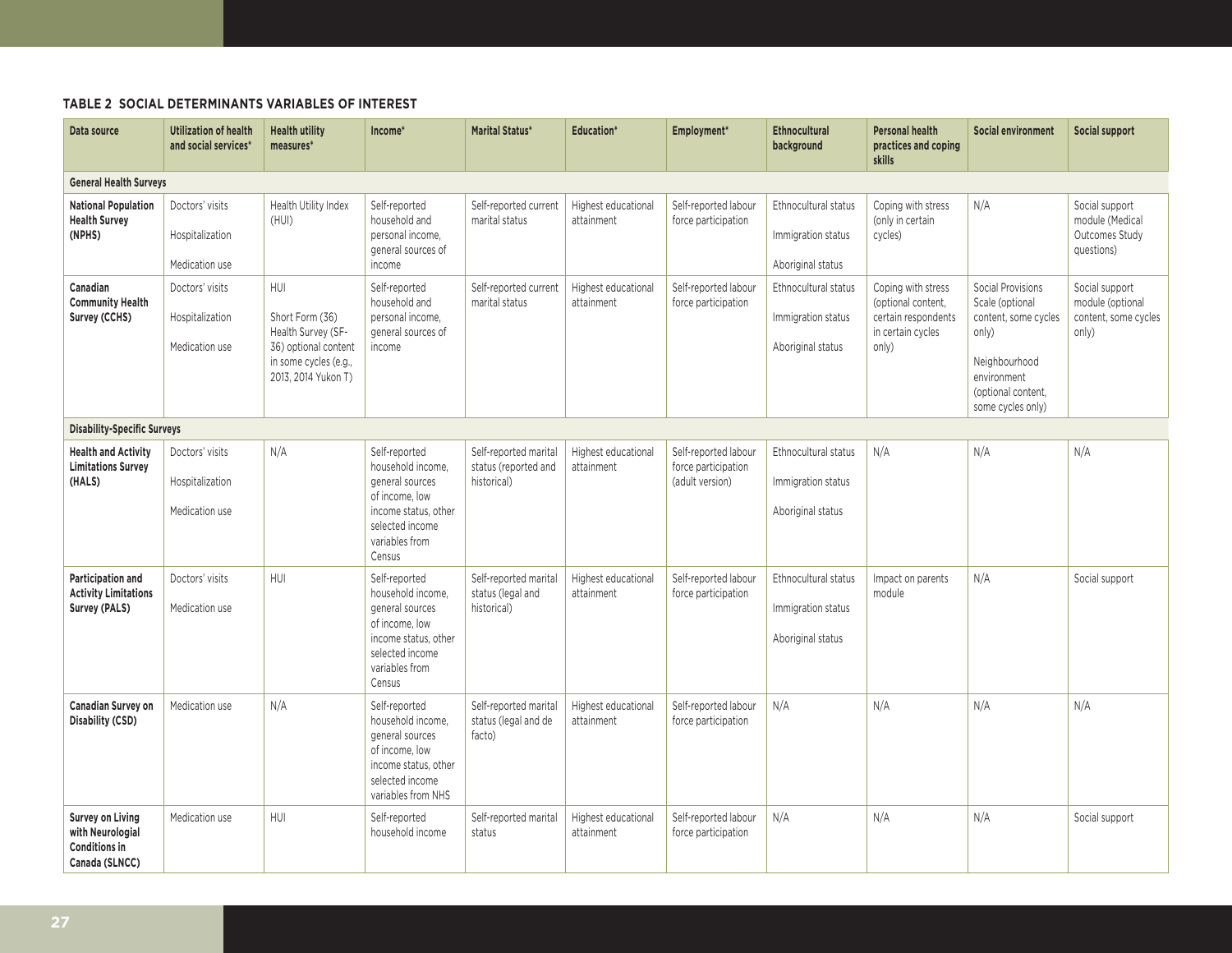| <b>Child and Youth Surveys</b>                                                    |                                                                                  |     |                                                                                                                                                          |                                                                     |                                                                          |                                                 |                                                                 |                                                               |                                                                   |                                                             |
|-----------------------------------------------------------------------------------|----------------------------------------------------------------------------------|-----|----------------------------------------------------------------------------------------------------------------------------------------------------------|---------------------------------------------------------------------|--------------------------------------------------------------------------|-------------------------------------------------|-----------------------------------------------------------------|---------------------------------------------------------------|-------------------------------------------------------------------|-------------------------------------------------------------|
| <b>National</b><br><b>Longitudinal Survey</b><br>of Children and<br>Youth (NLSCY) | Doctors' visits<br>Medication use<br>Hospitalization                             | HUI | Self-reported<br>household and<br>personal income.<br>ratio to low income<br>cutoff (C1-C5),<br>income adequacy<br>(C1-C5), general<br>sources of income | Child living<br>arrangements, PMK<br>current marital status         | Highest educational<br>attainment (self and<br>parent)                   | PMK and spouse<br>labour force<br>participation | Ethnocultural status<br>Immigration status<br>Aboriginal status | PMK and spouse<br>health                                      | Neighbourhood<br>safety<br>Family functioning                     | Social support                                              |
| <b>Aboriginal</b><br><b>Children's Survey</b><br>(ACS)                            | Doctors' visits<br>Medication use                                                | N/A | Self-reported<br>household income                                                                                                                        | Child living<br>arrangements                                        | Highest educational<br>attainment (PMK and<br>spouse)                    | PMK and spouse<br>labour force<br>participation | N/A                                                             | PMK self-rated health                                         | Single question on<br>housing satisfaction                        | Single question on<br>satisfaction with<br>support network. |
| <b>Survey of Young</b><br>Canadians (SYC)                                         | Doctors' visits<br>Medication use                                                | N/A | Self-reported<br>household and<br>personal income                                                                                                        | PMK current marital<br>status                                       | Highest educational<br>attainment (PMK and<br>spouse)                    | PMK and spouse<br>labour force<br>participation | Ethnocultural status<br>Immigration status<br>Aboriginal status | PMK and spouse<br>health                                      | Neighbourhood<br>safety                                           | Social support                                              |
| <b>Ontario Child Health</b><br>Study (OCHS)                                       | Doctors' visits<br>Medication use<br>Hospitalization/<br>Emergency room<br>visit | HUI | Self-reported<br>household income<br>and general sources<br>of income (request<br>to link to tax data)                                                   | PMK current marital<br>status                                       | Highest educational<br>attainment (PMK)                                  | PMK labour force<br>participation               | Ethnocultural status<br>Immigration status<br>Aboriginal status | PMK and spouse<br>functional limitations<br>PMK mental health | Neighbourhood<br>characteristics,<br>safety<br>Family functioning | N/A                                                         |
| <b>Other Surveys</b>                                                              |                                                                                  |     |                                                                                                                                                          |                                                                     |                                                                          |                                                 |                                                                 |                                                               |                                                                   |                                                             |
| <b>General Social</b><br>Survey (GSS)                                             | N/A                                                                              | N/A | Self-reported<br>household income<br>and general sources<br>of income                                                                                    | Self-reported current<br>and previous marital/<br>common law status | Highest educational<br>attainment (self<br>and parent in some<br>cycles) | Self-reported labour<br>force participation     | Ethnocultural status<br>Immigration status<br>Aboriginal status | N/A                                                           | Neighbourhood<br>environment (some<br>cycles)                     | N/A                                                         |
| <b>Longitudinal and</b><br><b>International Study</b><br>of Adults (LISA)         | N/A                                                                              | N/A | Linked from<br>administrative (tax)<br>data                                                                                                              | Self-reported current<br>marital status                             | Highest educational<br>attainment (self and<br>parent)                   | Self-reported labour<br>force participation     | Ethnocultural status<br>Immigration status<br>Aboriginal status | N/A                                                           | N/A                                                               | N/A                                                         |
| <b>Aboriginal Peoples</b><br>Survey (APS)                                         | N/A                                                                              | N/A | Self-reported<br>household and<br>personal income.<br>general sources of<br>income                                                                       | Self-reported legal<br>marital status,<br>common law status         | Highest educational<br>attainment                                        | Self-reported labour<br>force participation     | N/A                                                             | N/A                                                           | Housing                                                           | Community support                                           |

Note: For surveys collected in multiple years, variables collected may not be exactly the same for all cycles. Some caution is warranted and each variable of interest should be examined separately for sample size and representativeness of the data.

NOTE: PMK is the Person Most Knowledgeable about the child.

\* variable that can be used in economic evaluation methodology.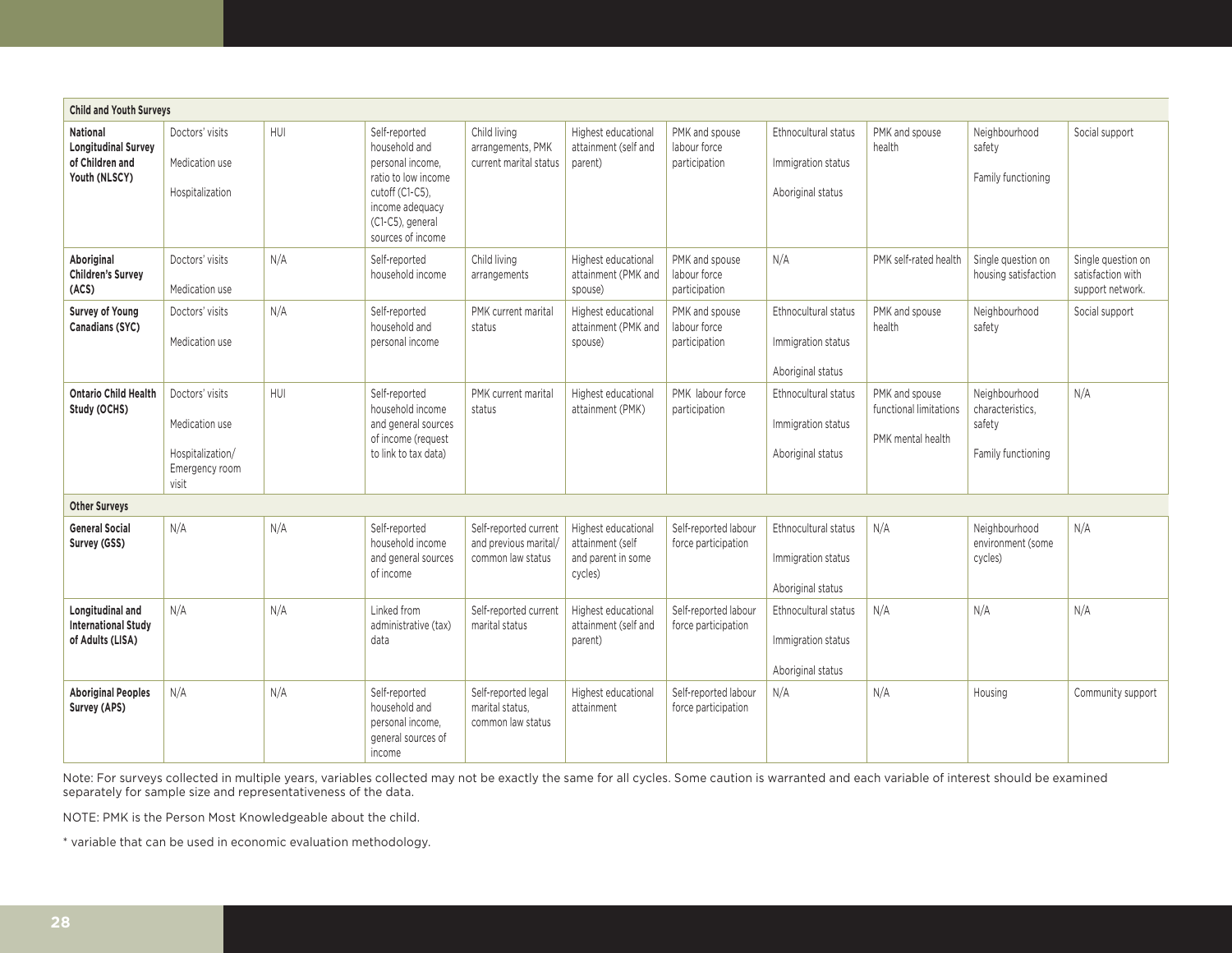## **END NOTES**

- 1. A. Vignoles and S. Dex, "Making use of existing data," in *Research Methods in Educational Leadership and Management*, ed. A. R. J. Briggs, M. Coleman, and M. Morrison. 3 ed. (Los Angeles, CA: Sage, 2012), 281-295.
- 2. D. Marks, "Models of Disability," *Disability and Rehabilitation* 19, no. 3 (1997): 85-91.
- 3. C. Pledger, "Discourse on Disability and Rehabilitation Issues: Opportunities for Psychology," *American Psychologist* 58, no. 4 (2003): 279.
- 4. I. B. Pless and P. Pinkerton, *Chronic childhood disorders: Promoting patterns of development* (Chicago, 1975).
- 5. R. Stein et al., "Framework for Identifying Children Who Have Chronic Conditions: the Case for a New Definition," *Journal of Pediatrics* 122 (1993): 342-347.
- 6. R. E. K. Stein and D. J. Jessop, "What Diagnosis Does Not Tell: the Case for a Non-Categorical Approach to Chronic Illness in Childhood," *Social Science and Medicine* 29 (1989): 769-778.
- 7. World Health Organization. The International Classification of Impairments, Disabilities, and Handicaps (ICIDH). 1980. Geneva, WHO. Ref Type: Report
- 8. World Health Organization. The International Classification of Functioning, Disability, and Health (ICF). 2001. Geneva, WHO. Ref Type: Report
- 9. Mikkonen, J. and Raphael, D. Social determinants of health: the Canadian facts. 2010. Toronto, York University School of Public Health and Policy Management. Ref Type: Report
- 10. J. A. Weiss et al., "Autism in Canada: National needs assessment survey for families, individuals with autism spectrum disorder and professionals," Available from http:// www.asdalliance.org/wp-content/uploads/2015/12/NationalNeedsAssessmentSurvey\_ July-30.pdf.
- 11. E. Cohen et al., "Children With Medical Complexity: an Emerging Population for Clinical and Research Initiatives," *Pediatrics* 127 (2011): 529-538.
- 12. K. A. Kuhlthau et al., "Comparing a Diagnosis List With a Survey Method to Identify Children With Chronic Health Conditions in an Urban Health Center," *Ambulatory Pediatrics* 2, no. 1 (2002): 58-62.
- 13. A. R. Miller et al., "Diagnostic Status, Functional Status and Complexity Among Canadian Children With Neurodevelopmental Disorders and Disabilities: a Population-Based Study," *Disability and Rehabilitation* 35, no. 6 (2013): 468-478.
- 14. L. M. Lach et al., "The Health and Psychosocial Functioning of Caregivers of Children With Neurodevelopmental Disorders," *Disability and Rehabilitation* 31, no. 8 (2009): 607-618.
- 15. C. Morris et al., "Towards a Definition of Neurodisability: a Delphi Survey," *Developmental Medicine and Child Neurology* 55 (2013): 1103-1108.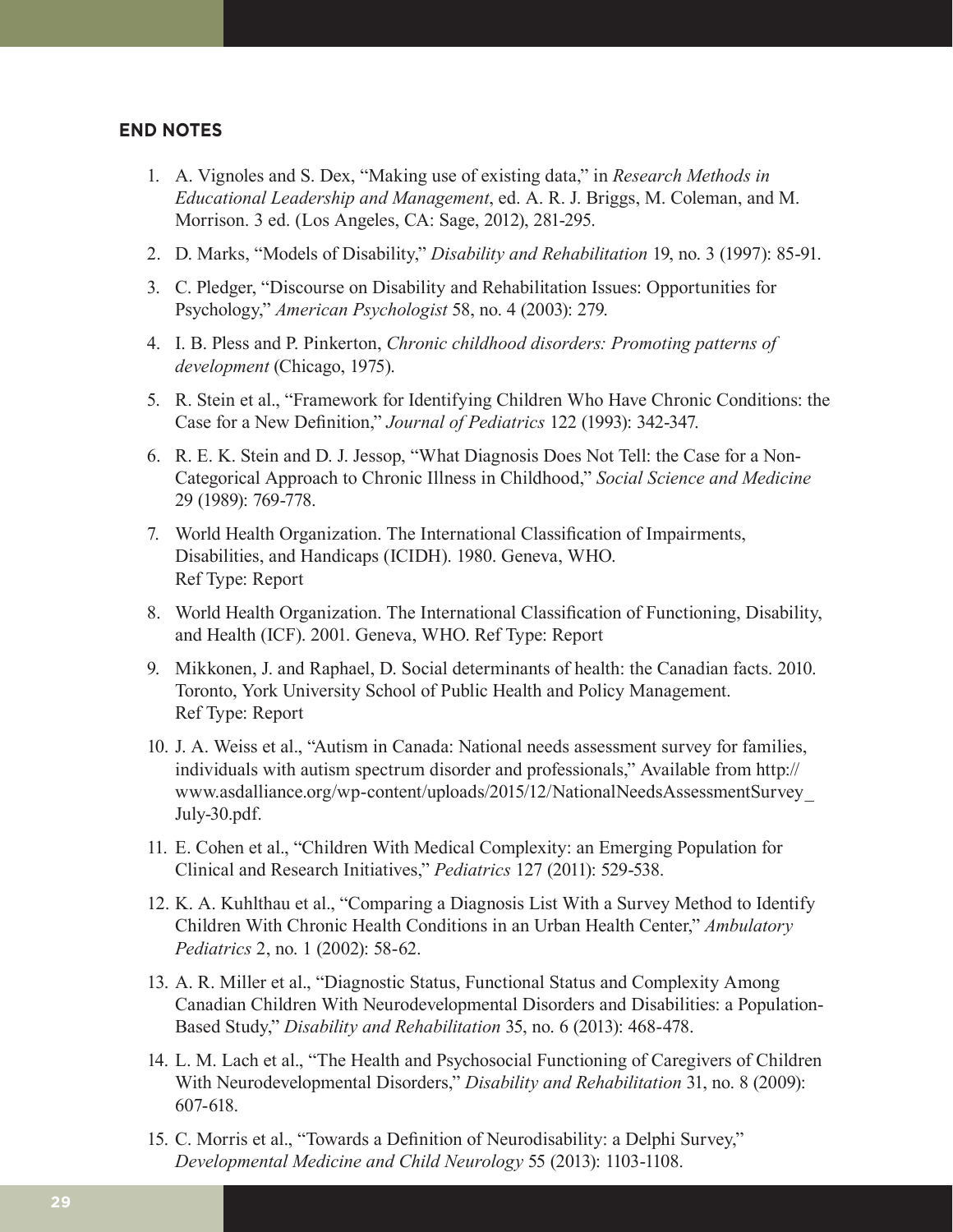- 16. C. M. Blackburn, N. J. Spencer, and J. M. Read, "Prevalence of Childhood Disability and the Characteristics and Circumstances of Disabled Children in the UK: Secondary Analysis of the Family Resources Survey," *BMC Pediatrics* 10 (2010): 21.
- 17. Arim, R. A profile of persons with disabilities among Canadians aged 15 years or older from the Canadian Survey on Disability, 2012. Catalogue no. 89-654-X-No.2015001. 2015. Statistics Canada. Ref Type: Report
- 18. A. R. Miller, J. Shen, and L. C. Masse, "Child Functional Characteristics Explain Child and Family Outcomes Better Than Diagnosis: Population-Based Study of Children With Autism or Other Neurodevelopmental Disorders/Disabilities," *Health Reports* 27, no. 6 (2016): 9-18.
- 19. Statistics Canada. NPHS public use microdata documentation. 1900. Ottawa, Minister of Industry. Ref Type: Report
- 20. Canadian Institute for Health Information. Health information roadmap: beginning the journey. 1-895581-32-X. 1999. Ref Type: Report
- 21. Statistics Canada. Canadian Community Health Survey (CCHS) annual component: user guide 2010 and 2009-2010 microdata files. 2011. Ottawa, ON, Minister of Industry. Ref Type: Report
- 22. Canadian Institute for Health Information. Health information roadmap: responding to the needs. 1-895581-30-3. 1999. Ref Type: Report
- 23. Statistics Canada. Microdata user guide adults in households, Health and Activity Limitations Survey, 1986. 1989. Ottawa, ON, Minister of Industry. Ref Type: Report
- 24. Statistics Canada. Microdata user guide adults in institutions, Health and Activity Limitations Survey. 1990. Ottawa, ON, Minister of Industry. Ref Type: Report
- 25. Statistics Canada. Participation and Activity Limitation Survey 2006: RDC user guide. Statistics Canada Catalogue No. 89-628-X. 2008. Ottawa, ON, Minister of Industry. Ref Type: Report
- 26. Statistics Canada. Canadian Survey on Disability, 2012: concepts and methods guide. Statistics Canada Catalogue No. 89-654-X-No.2014001. 2014. Ottawa, ON, Minister of Industry. Ref Type: Report
- 27. Statistics Canada. Survey of Living with Neurological Conditions in Canada. September 2011 to March 2012. 1900. Ottawa, Minister of Industry. Ref Type: Report
- 28. R. E. Tremblay et al., "The Montreal longitudinal and experimental study: Rediscovering the power of descriptions," in *Taking Stock of Delinquency: An Overview of Findings From Contemporary Longitudinal Studies* (New York: Kluwer Academic/ Plenum, 2003), 205-254.
- 29. M. Boyle et al., "Ontario Child Health Study: I. Methodology," *Archives of General Psychiatry* 44 (1987): 826-831.
- 30. Federal, Provincial and Territorial Advisory Committee on Population Health. Strategies for population health: Investing in the health of Canadians. Minister of Supplies and Services Canada. 1994. Ottawa. Ref Type: Report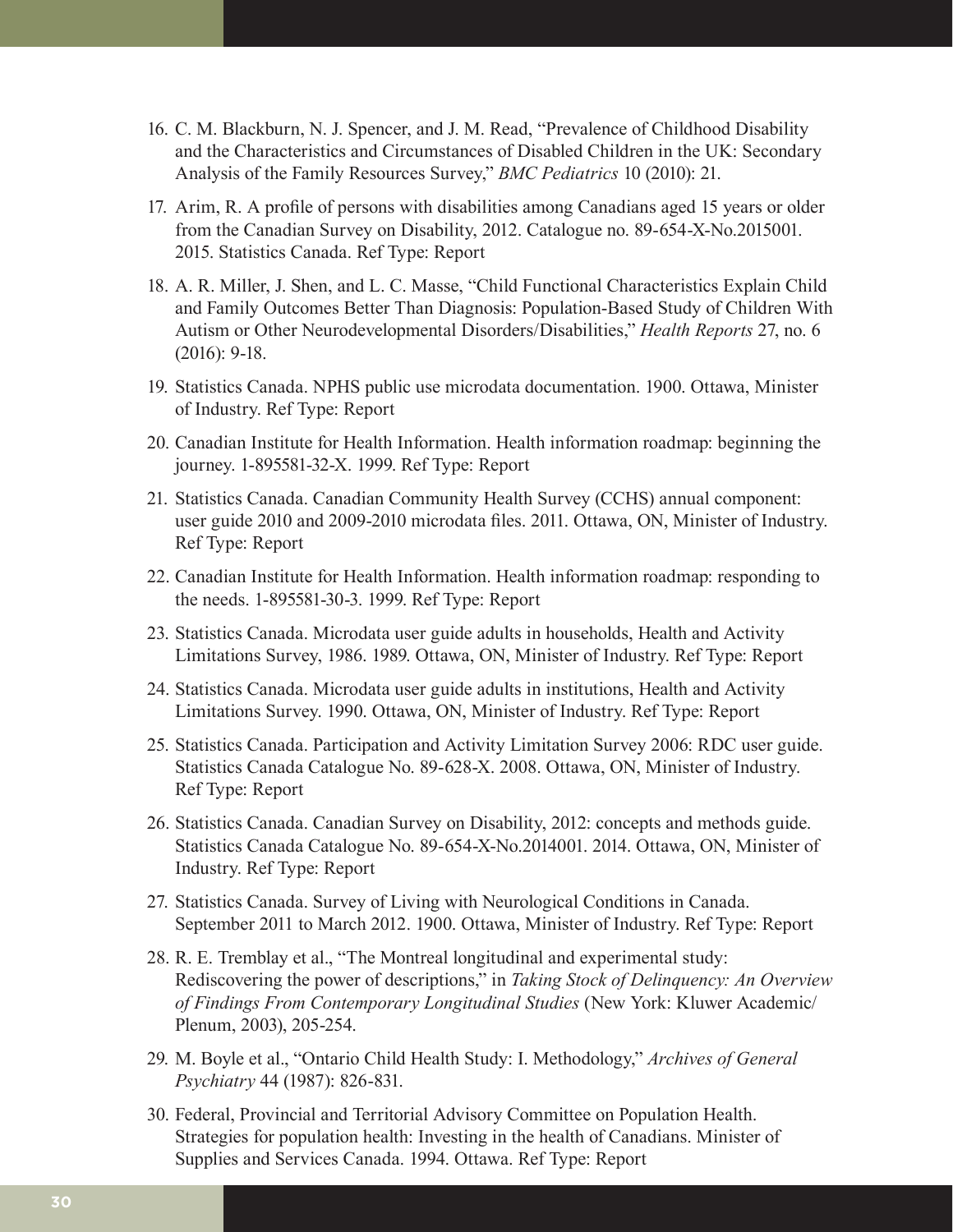- 31. R. Williams and C. Hertzman, "Promises, Promises...," *Pediatrics and Child Health* 14, no. 10 (2009): 649.
- 32. M. E. Young, *From early child development to human development: investing in our children's future*, ed. M. E. Young.: World Bank Publications, 2002).
- 33. J. MacKenzie, "Topical information for parliamentarians TIPS\_93E," Available from http://www.lop.parl.gc.ca/content/lop/ResearchPublications/tips/PDF/tip93-e.pdf.
- 34. Statistics Canada. Microdata user guide, National Longitudinal Survey of Children and Youth, Cycle 1. 1998. Ottawa, ON, Minister of Industry. Ref Type: Report
- 35. Statistics Canada. Microdata User Guide, National Longitudinal Survey of Children and Youth, Cycle 8, September 2008 to July 2009. 2010. Ottawa, ON, Minister of Industry. Ref Type: Report
- 36. Statistics Canada. Aboriginal Children's Survey 2006: concepts and methods guide. Statistics Canada Catalogue No. 89-634-X-No.006. 2008. Ottawa, ON, Minister of Industry. Ref Type: Report
- 37. Statistics Canada. Survey of Young Canadians. November 2010 to March 2011. 1900. Ottawa, Minister of Industry. Ref Type: Report
- 38. Statistics Canada. General Social Survey: Victimization. February 2009 to December 2009. 1900. Ottawa, Minister of Industry. Ref Type: Report
- 39. Statistics Canada. Longitudinal and International Study of Adults. October 2011 to June 2012. 1900. Ottawa, Minister of Industry. Ref Type: Report
- 40. Cloutier, E. and Langlet, E. Aboriginal Peoples Survey, 2012: Concepts and methods guide. Statistcs Canada Catalogue No. 89-653-X-No. 002. 2014. Ref Type: Report
- 41. Statistics Canada, "General Social Survey: An overview, 2013," Available from http://www.statcan.gc.ca/pub/89f0115x/89f0115x2013001-eng.pdf.
- 42. Statistics Canada. General Social Survey: Victimization. January 2014 to January 2015. 1900. Ottawa, Minister of Industry. Ref Type: Report
- 43. Heisz, A. Evaluation of the Canadian Household Panel Survey Pilot Content. 2013. Ottawa, Statistics Canada. Longitudinal and International Study of Adults Research Paper Series. Ref Type: Report
- 44. National Collaborating Centre for Aboriginal Health, "Access to health services as a social deteminant of First Nations, Inuit, and Métis health," Available from http:// www.nccah-ccnsa.ca/docs/fact%20sheets/social%20determinants/Access%20to%20 Health%20Services\_Eng%202010.pdf.
- 45. L. C. Masse et al., "Patterns of Participation Across a Range of Activities Among Canadian Children With Neurodevelopmental Disorders and Disabilities," *Developmental Medicine and Child Neurology* 55 (2013): 729-736.
- 46. D. Feeny et al., "Multi-Attribute Health Status Classification Systems. Health Utilities Index," *Pharmacoeconomics* 7 (1995): 490-502.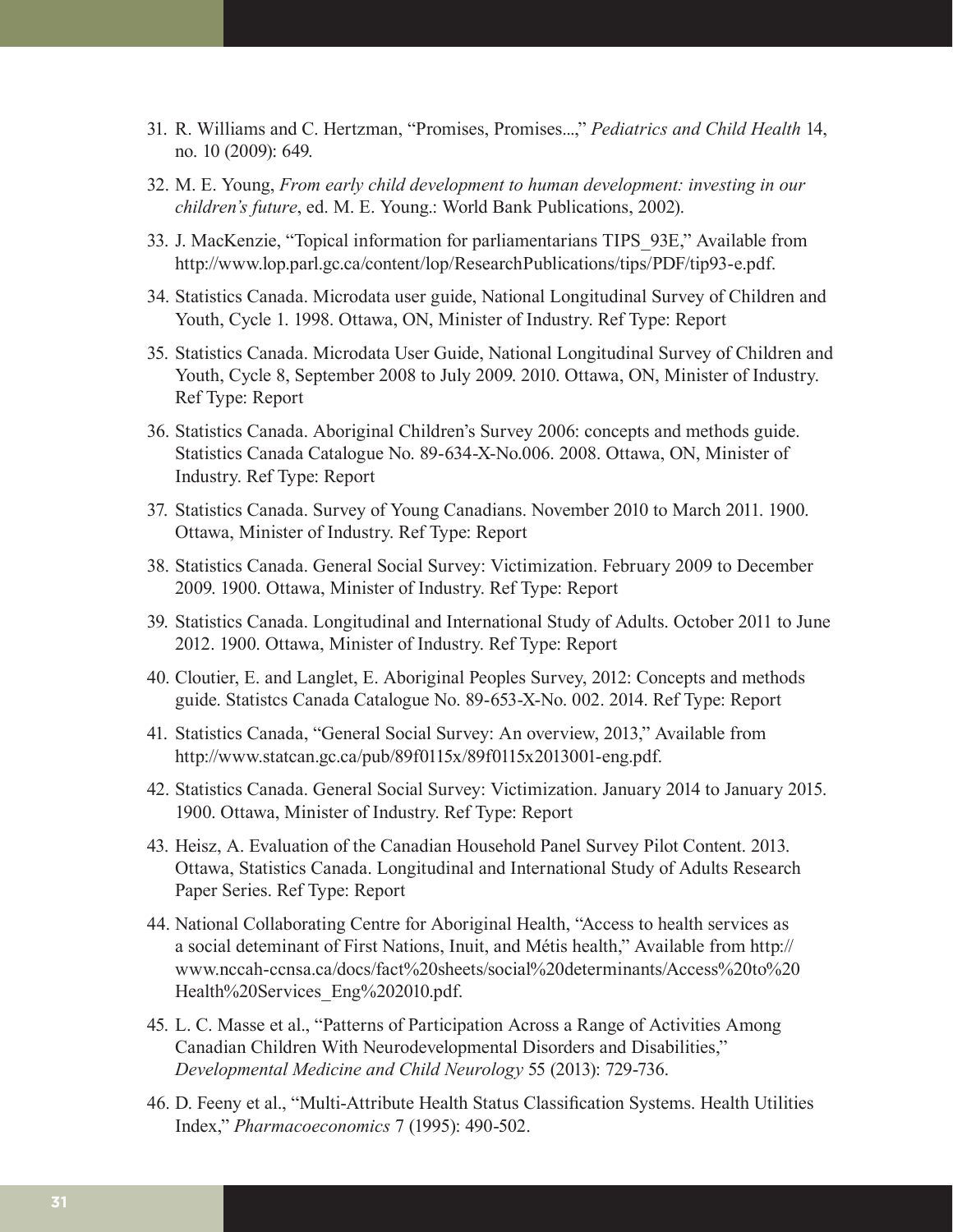- 47. D. H. Feeny et al., "Multi-Attribute and Single-Attribute Utility Functions for the Health Utilities Index Mark 3 System," *Medical Care* 40 (2002): 113-128.
- 48. Statistics Canada. A profile of disability in Canada, 2001. Statistics Canada Catalogue No. 89-577-XIE. 2002. Ottawa, ON, Minister of Industry. Ref Type: Report
- 49. Statistics Canada. Participation and Activity Limitation Survey 2006: technical and methodological report. Statistics Canada Catalogue No. 89-628-XIE. 2007. Ottawa, ON, Minister of Industry. Ref Type: Report
- 50. Arim, R. and Kohen, D. Identifying and conceputalizing childhood disability in survey data. Unpublished report. 2016. Ottawa, Canada, Statistics Canada. Ref Type: Report
- 51. R. Arim et al., "Psychosocial Functioning in Children With Neurodevelopmental Disorders and Externalizing Behavior Problems," *Disability and Rehabilitation* 37, no. 4 (2015): 345-354.
- 52. Statistics Canada. Guide to the Labour Force Survey. Statistics Canada Catalogue No. 71-543-G. 2015. Ottawa, ON, Minister of Industry. Ref Type: Report
- 53. N. Halfon et al., "The Changing Landscape of Disability in Childhood," *Future Child* 22 (2012): 13-42.
- 54. N. J. Spencer, C. M. Blackburn, and J. M. Read, "Disabling Chronic Conditions in Childhood and Socio-Economic Disadvantage: a Systematic Review and Meta-Analyses of Observational Studies," *BMJ Open* 5, no. e007062 (2015).
- 55. World Health Organization and The World Bank. World report on disability 2011. 2011. Geneva, Author. Ref Type: Report
- 56. K. Denny and M. Brownell, "Taking a Social Determinants Perspective on Children's Health and Development," *Canadian Journal of Public Health* 101, no. 3 (2010): S4-S7.
- 57. Leitch, K. Reaching for the top: a report by the advisor on health children and youth. 2007. Ottawa, ON, Health Canada. Ref Type: Report
- 58. Lach, L. M., Nicholas, D., and Emery, H. Health economics and social determinants of health (HE-SDOH): A framework for understanding socioeconomic and quality of life outcomes among children with neurodisabilities and their caregivers. Unpublished research grant proposal. 2015. Ref Type: Report
- 59. R. M. Eckersley, "Culture," in *Macrosocial Determinants of Population Health*, ed. S. Galea. (New York: Springer, 2007), 193-209.
- 60. Sinha, M. Spotlight on Canadians: results from the General Social Survey. Portrait of caregivers, 2012. Statistics Canada Catalogue No. 89-652-X-No.001. 2013. Ref Type: Report
- 61. Turcotte, M. Family caregiving: what are the consequences. Statistics Canada Catalogue No. 75-006-X. 2013. Ottawa, ON, Minister of Industry. Ref Type: Report
- 62. R. G. Arim et al., "Developing a Non-Categorical Measure of Child Health Using Administrative Data," *Health Reports* 26, no. 2 (2015): 9-16.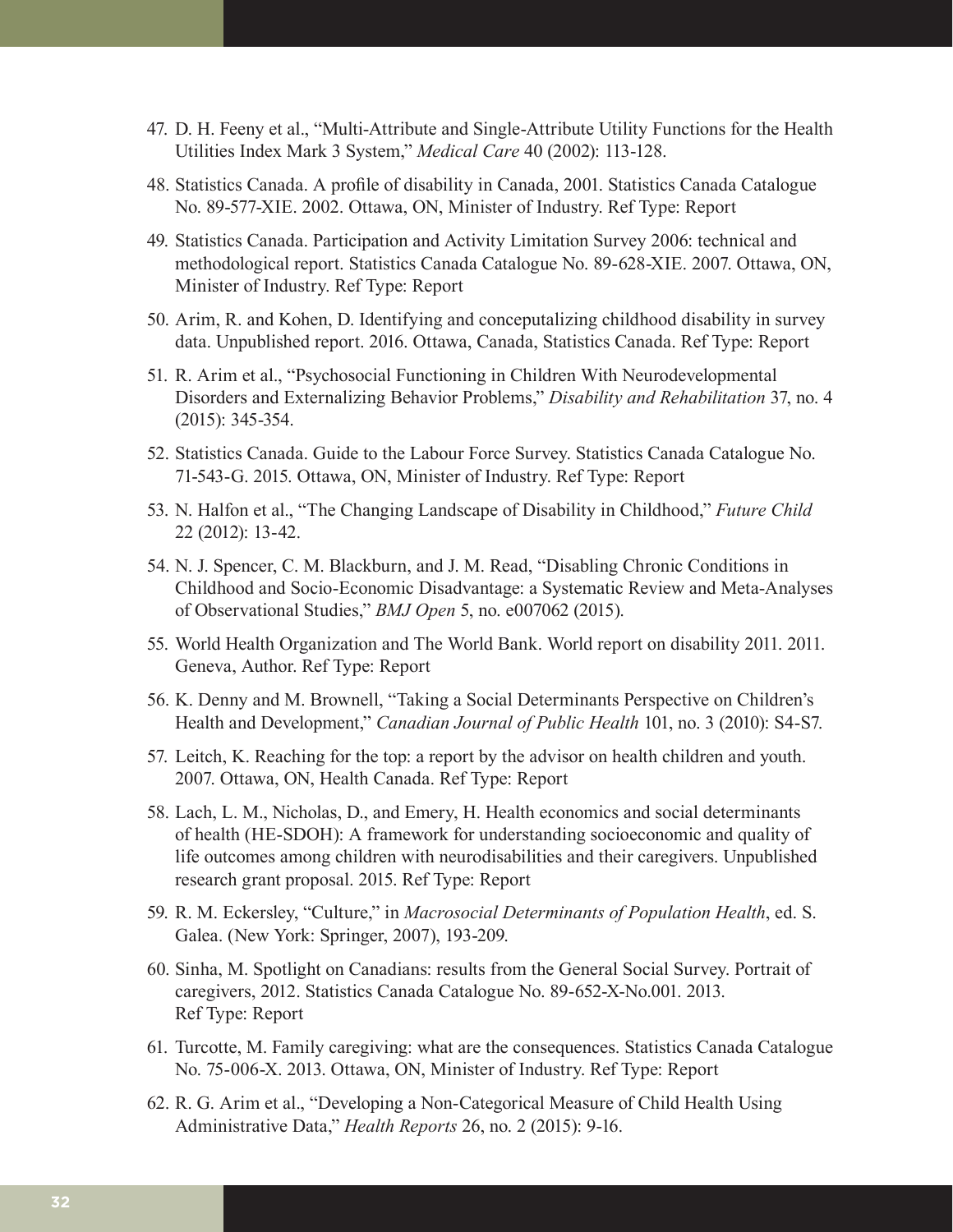- 63. Fournier-Savard, P., Mongeon, C., and Crompton, S. Help with activities of daily living for people with a disability. Canadian Social Trends Statistics Canada Catalogue No. 11- 008-X. 2010. Ref Type: Report
- 64. Statistics Canada. Participation and Activity Limitation Survey 2006: families of children with disabilities in Canada. Statistics Canada Catalogue No. 89-628-X-No.009. 2008. Ottawa, ON, Minister of Industry. Ref Type: Report
- 65. P. Fines et al., "Development and Implementation of Microsimulation Models of Neurological Conditions," *Health Reports* 27, no. 3 (2016): 3-9.
- 66. R. Arim et al., "Exploring the Johns Hopkins Aggregated Diagnosis Groups in Administrative Data As a Measure of Child Health," *International Journal of Child Health and Human Development* (2017).
- 67. N. L. Gilbert, N. Auger, and M. Tjepkema, "Stillbirth and Infant Mortality in Aboriginal Communities in Quebec," *Health Reports* 26 (2015): 3-8.
- 68. T. Bushnik et al., "The 2006 Canadian Birth-Census Cohort," *Health Reports* 27 (2016): 11-19.
- 69. A. Guevremont et al., "Aboriginal Children's Acute Care Hospitalization in Canada, 2006 to 2008," *Manuscript in preparation* (2016).
- 70. M. Rotermann et al., "Linking 2006 Census and Hospital Data in Canada," *Health Reports* 26, no. 10 (2015): 10.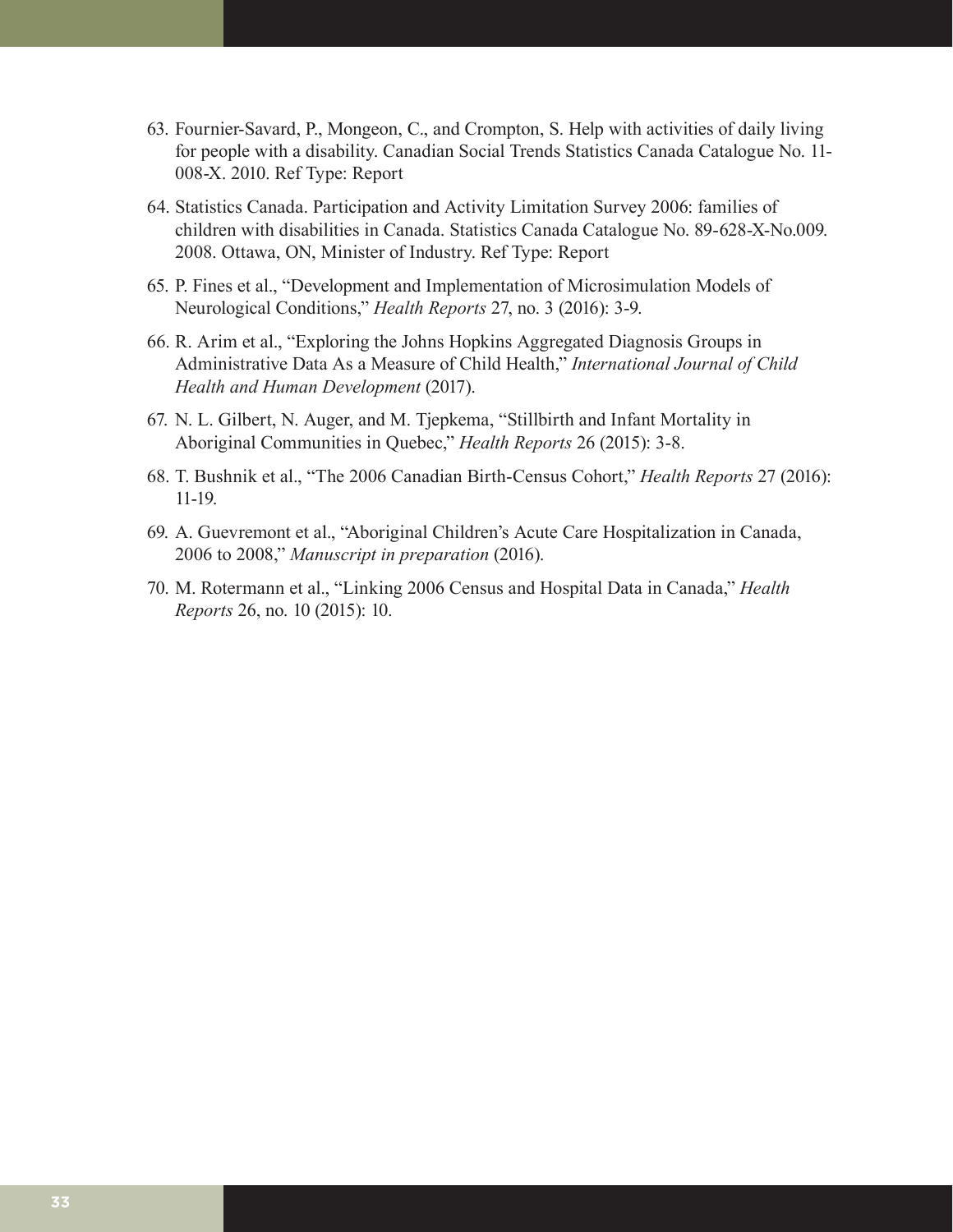#### **About the Authors**

**Rubab G. Arim** received her PhD in Human Development, Learning, and Culture from the University of British Columbia in 2009. She is now a Social Science Researcher in the Health Analysis Division at Statistics Canada. Dr. Arim's current research includes examination of children and youth with neurodevelopmental disabilities with a particular focus on social determinants of health using secondary data sources and advanced statistical techniques.

**Leanne Findlay** is a Senior Social Science Researcher with Statistics Canada. Her area of expertise is in healthy child development, with a specific interest in the health of special populations including Aboriginal children. She is particularly interested in mental health and correlates of positive mental health. Leanne completed her PhD at Carleton University in 2006; this work was focused on mental health and well-being of shy children, in particular with respect to the relative benefits of physical activity participation. Leanne's most recent work has been focused on youth mental health and mental health care usage using secondary source data.

**Dr. Dafna Kohen** is a Principal Research Analyst in the Health Analysis Division at Statistics Canada and adjunct professor at the Department of Epidemiology and Community Medicine at the University of Ottawa. Trained as a developmental psychologist, Dr. Kohen has research expertise in the use of secondary data to examine policy relevant research in the area of child health and examinations of social determinants of health for vulnerable populations. Dr. Kohen's recent research collaborations include non-categorical definitions of child health and disability in population based and administrative data as well as effects of caring for children with neurodevelopmental disabilities on families.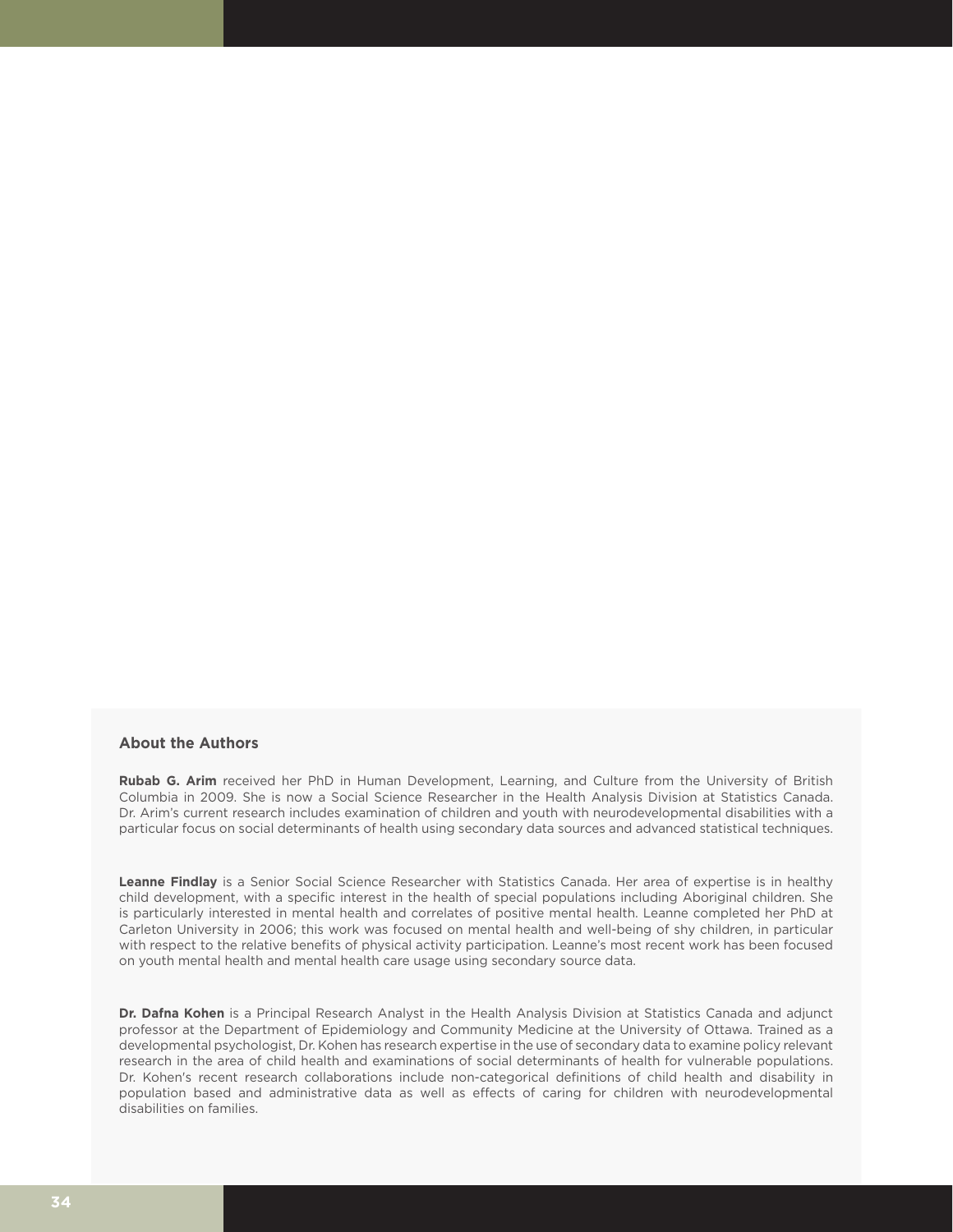### **ABOUT THE SCHOOL OF PUBLIC POLICY**

The School of Public Policy has become the flagship school of its kind in Canada by providing a practical, global and focused perspective on public policy analysis and practice in areas of energy and environmental policy, international policy and economic and social policy that is unique in Canada.

The mission of The School of Public Policy is to strengthen Canada's public service, institutions and economic performance for the betterment of our families, communities and country. We do this by:

- *Building capacity in Government* through the formal training of public servants in degree and non-degree programs, giving the people charged with making public policy work for Canada the hands-on expertise to represent our vital interests both here and abroad;
- *Improving Public Policy Discourse outside Government* through executive and strategic assessment programs, building a stronger understanding of what makes public policy work for those outside of the public sector and helps everyday Canadians make informed decisions on the politics that will shape their futures;
- *Providing a Global Perspective on Public Policy Research* through international collaborations, education, and community outreach programs, bringing global best practices to bear on Canadian public policy, resulting in decisions that benefit all people for the long term, not a few people for the short term.

Our research is conducted to the highest standards of scholarship and objectivity. The decision to pursue research is made by a Research Committee chaired by the Research Director and made up of Area and Program Directors. All research is subject to blind peer-review and the final decision whether or not to publish is made by an independent Director.

#### **The School of Public Policy**

University of Calgary, Downtown Campus 906 8th Avenue S.W., 5th Floor Calgary, Alberta T2P 1H9 Phone: 403 210 3802

#### **DISTRIBUTION**

Our publications are available online at www.policyschool.ca.

#### **DISCLAIMER**

The opinions expressed in these publications are the authors' alone and therefore do not necessarily reflect the opinions of the supporters, staff, or boards of The School of Public Policy.

#### **COPYRIGHT**

Copyright © 2016 by The School of Public Policy. All rights reserved. No part of this publication may be reproduced in any manner whatsoever without written permission except in the case of brief passages quoted in critical articles and reviews.

#### **ISSN**

1919-112x SPP Research Papers (Print) 1919-1138 SPP Research Papers (Online)

#### **DATE OF ISSUE**

September 2016

#### **MEDIA INQUIRIES AND INFORMATION**

For media inquiries, please contact Morten Paulsen at 403-220-2540. Our web site, www.policyschool.ca, contains more information about The School's events, publications, and staff.

#### **DEVELOPMENT**

For information about contributing to The School of Public Policy, please contact Paul Beaudry by telephone at 403-220-4624 or by e-mail at paul.beaudry1@ucalgary.ca.